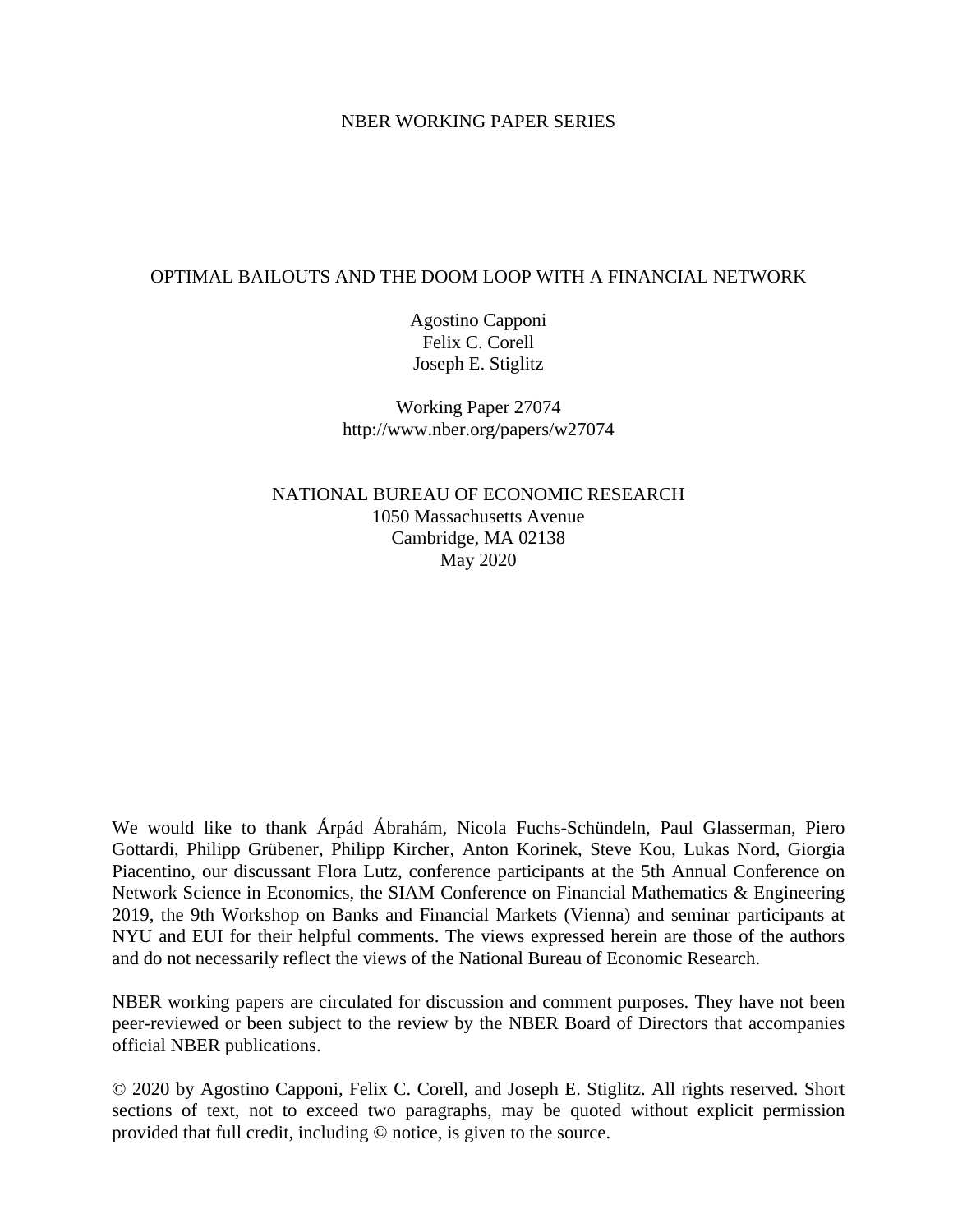Optimal Bailouts and the Doom Loop with a Financial Network Agostino Capponi, Felix C. Corell, and Joseph E. Stiglitz NBER Working Paper No. 27074 May 2020 JEL No. G01,G21,G28,H63,H81

#### **ABSTRACT**

Banks usually hold large amounts of domestic public debt which makes them vulnerable to their own sovereign's default risk. At the same time, governments often resort to costly public bailouts when their domestic banking sector is in trouble. We investigate how the interbank network structure and the distribution of sovereign debt holdings jointly affect the optimal bailout policy in the presence of this "doom loop". Rescuing banks with high domestic sovereign exposure is optimal if these banks are sufficiently central in the network, even though that requires larger bailout expenditures than rescuing low-exposure banks. Our findings imply that highly central banks can use exposure to their own government as a strategic tool to increase the likelihood of being bailed out. Our model thus illustrates how the "doom loop" exacerbates the "too interconnected to fail" problem in banking.

Agostino Capponi Mudd Hall 535-G Columbia University 500 W 120th St. New York, NY 10027 ac3827@columbia.edu

Joseph E. Stiglitz Uris Hall, Columbia University 3022 Broadway, Room 212 New York, NY 10027 and NBER jes322@columbia.edu

Felix C. Corell Department of Economics European University Institute felix.corell@eui.eu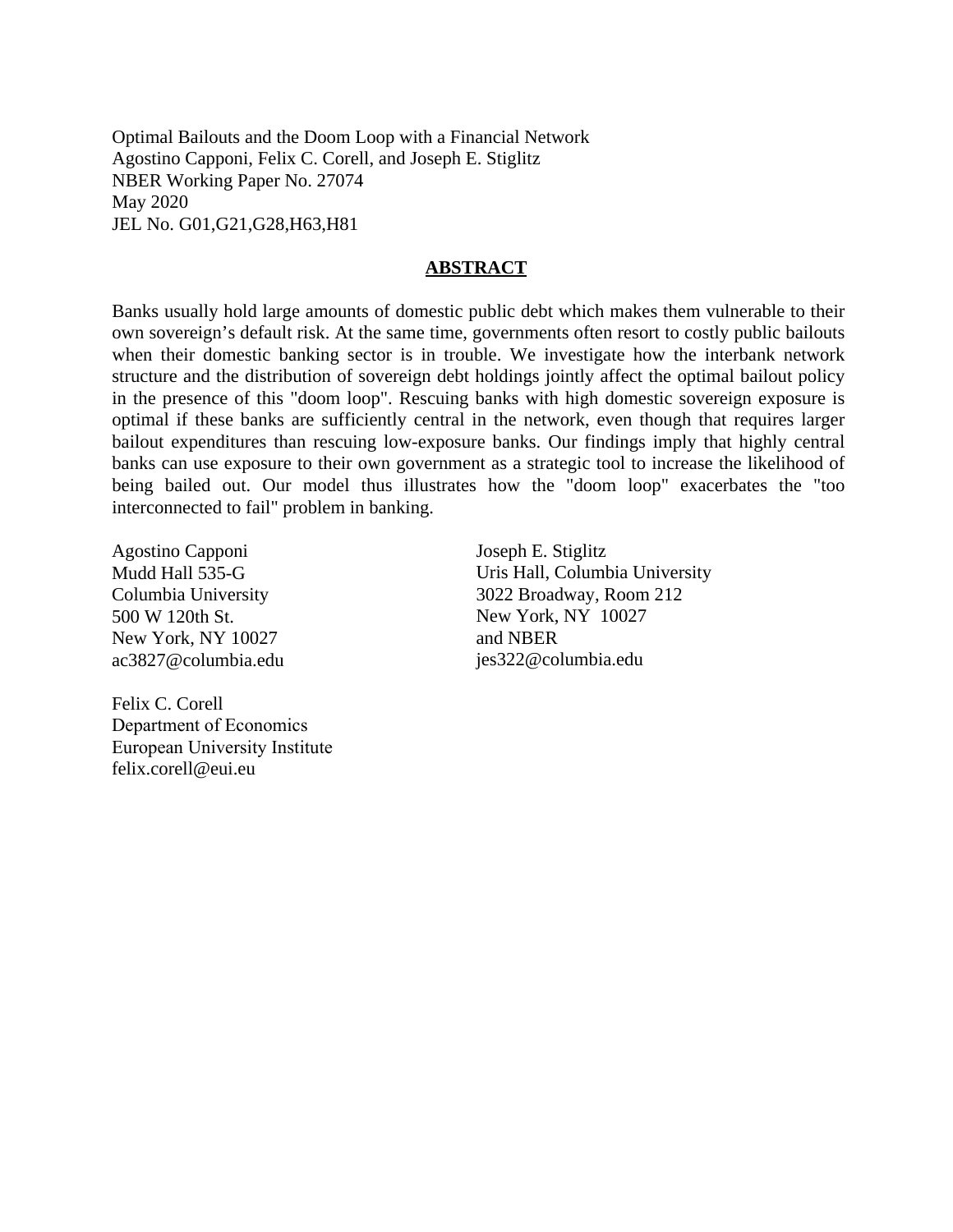<span id="page-2-0"></span>

Source: ECB Statistical Data Warehouse (June 2018)

Figure 1: Banks' domestic sovereign exposure (as a share of total assets)

# **1 Introduction**

Throughout modern economic history, almost every major crisis has added its own signature terms to the dictionary of economic thought. For the European debt crisis that followed the Great Recession in 2008/09, one of the front-running candidates is certainly the so-called bank-sovereign "doom loop" - a term that has made its way into the vocabulary of policymakers, journalists, and researchers alike. The nexus between sovereigns and banks was identified as a major culprit responsible for the amplification of adverse shocks during the crisis.

The doom loop can be described as follows: Banks usually hold large amounts of domestic public debt which makes them vulnerable to sovereign default risk. For instance, as of June 2018 some eurozone banking sectors held well beyond 15% of their government's total stock of outstanding debt securities (see Figure [1\)](#page-2-0). At the same time, governments often resort to costly public bailouts when their domestic banking sector is at stake. If these bailouts are debt-financed and lead to an increase in risk premia on sovereign debt (i.e., a decrease in bond prices), bank assets drop in value and the size of the bailouts required to keep the banks solvent increases further. If a significant fraction of banks' assets consists of domestic sovereign debt, this adverse feedback loop can leave both the government's and banks' balance sheets severely impaired.  $1$  Historical examples for the devastating force of the "doom loop" include Greece, where turmoil in sovereign debt markets damaged Greek

<sup>&</sup>lt;sup>1</sup>Note for example that Italian banks currently hold around  $10\%$  of their assets in domestic sovereign debt (Figure [1\)](#page-2-0).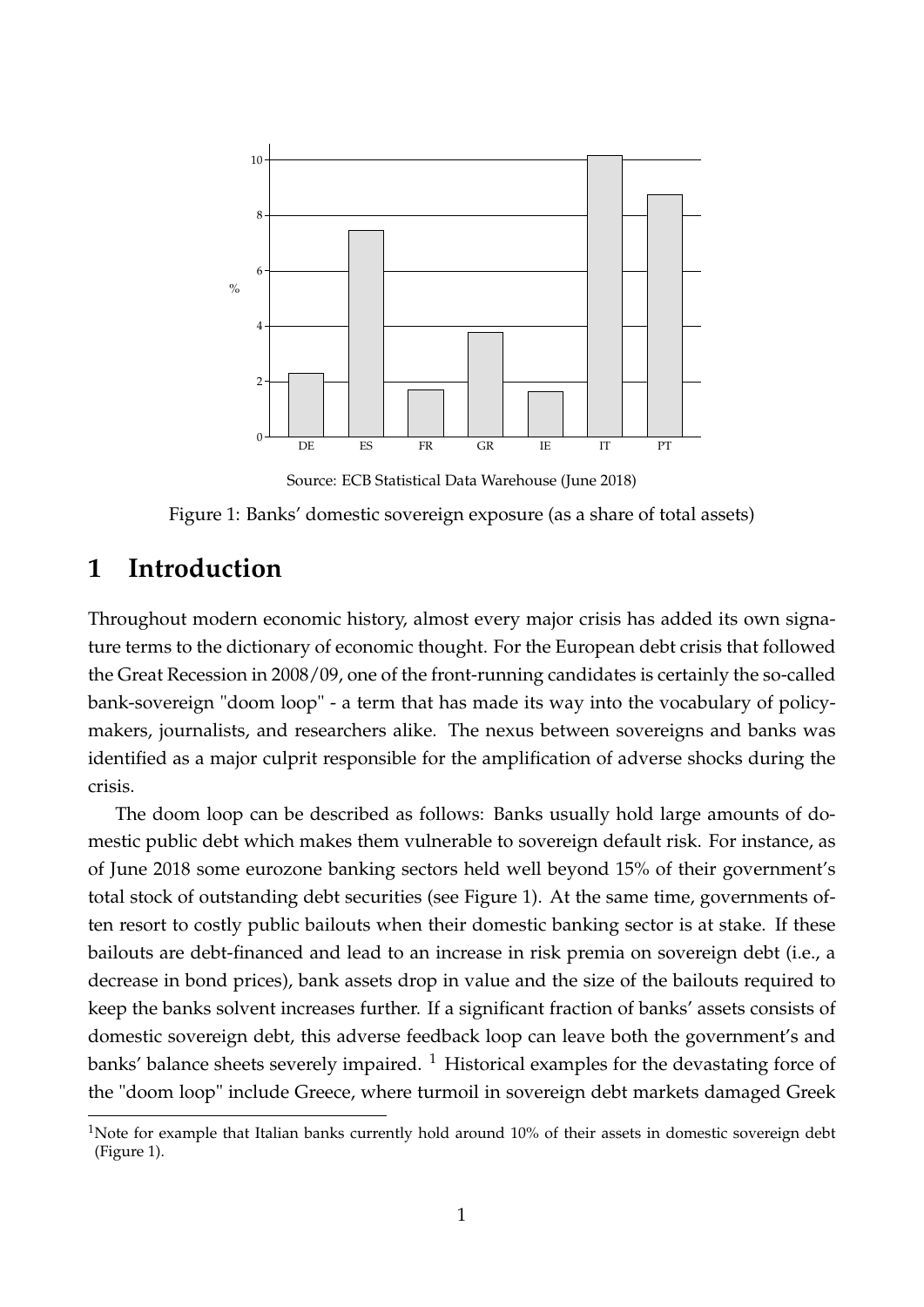banks' balance sheets and made large bailouts necessary that further weakened Greece's fiscal position; and Ireland, where the loop originated in the banking sector and thus worked in the opposite direction.

In this paper we investigate how the distribution of sovereign debt across banks and the structure of the interbank network jointly affect the government's optimal bailout decision in the presence of the doom loop. In doing so, we combine two strands of literature that have so far evolved separately, namely the doom loop literature (e.g. [Acharya](#page-33-0) *et al.* [\(2014\)](#page-33-0), [Cooper and Nikolov](#page-34-0) [\(2018\)](#page-34-0), [Farhi and Tirole](#page-34-1) [\(2018\)](#page-34-1)) and the literature about contagion in financial networks [\(Acemoglu](#page-33-1) *et al.* [\(2015\)](#page-33-1), [Elliott](#page-34-2) *et al.* [\(2014\)](#page-34-2), [Cabrales](#page-34-3) *et al.* [\(2017\)](#page-34-3)). More precisely, we consider an exogenous network of (unsecured) interbank liabilities after an adverse shock has rendered a set of banks insolvent. Each bank holds an exogenous amount of its own government's bonds. Without any government intervention, there may be a default cascade that causes large welfare losses due to bankruptcy deadweight costs. The government can, however, reduce these losses by bailing out some or all of the failing banks. To do so, the government must borrow the required funds in the sovereign debt market which pushes down bond prices and thus puts further pressure on banks' balance sheets. A rational government internalizes this "second-round" effect, so bailouts are, by definition, large enough to cover the total shortfall of the banks to be rescued. The government trades off the welfare losses of a default cascade against those associated with a higher sovereign default probability, as effectively bank liabilities move onto the government's balance sheet.

Existing literature distinguishes two types of financial contagion, namely *direct* contagion due to counterparty default (see [Glasserman and Young](#page-34-4) [\(2016\)](#page-34-4) for a survey) and *indirect* contagion through common asset exposure [\(Adrian and Shin](#page-33-2) [\(2010\)](#page-33-2); [Greenwood](#page-35-0) *et al.* [\(2015\)](#page-35-0)). Our paper features both types of contagion and emphasizes a link between both through the government's bailout decision. For example, a bailout may prevent direct contagion emanating from the targeted bank(s), but cause indirect contagion of banks that are critically exposed to the sovereign. On the other hand, our paper abstracts from more general macroeconomic effects (such as an increase in unemployment, a reduction in output, or a contraction of government revenues) that might emanate from any bailout policy. These effects were, of course, central to some of the earlier doom loop literature (see, e.g., [Brunner](#page-33-3)[meier](#page-33-3) *et al.* [\(2016\)](#page-33-3)).

Our first set of results applies to the special case of *complete* bailouts where the government can only bail out all banks or none. We show (not surprisingly) that the doom loop makes complete bailouts socially more costly if a larger amount of sovereign debt is held by domestic banks. Moreover, for a given aggregate amount of sovereign debt held by the banking sector, it is socially preferable that it be held by relatively well-capitalized banks. The intuition for these results is straightforward: Financing a bailout imposes a cost on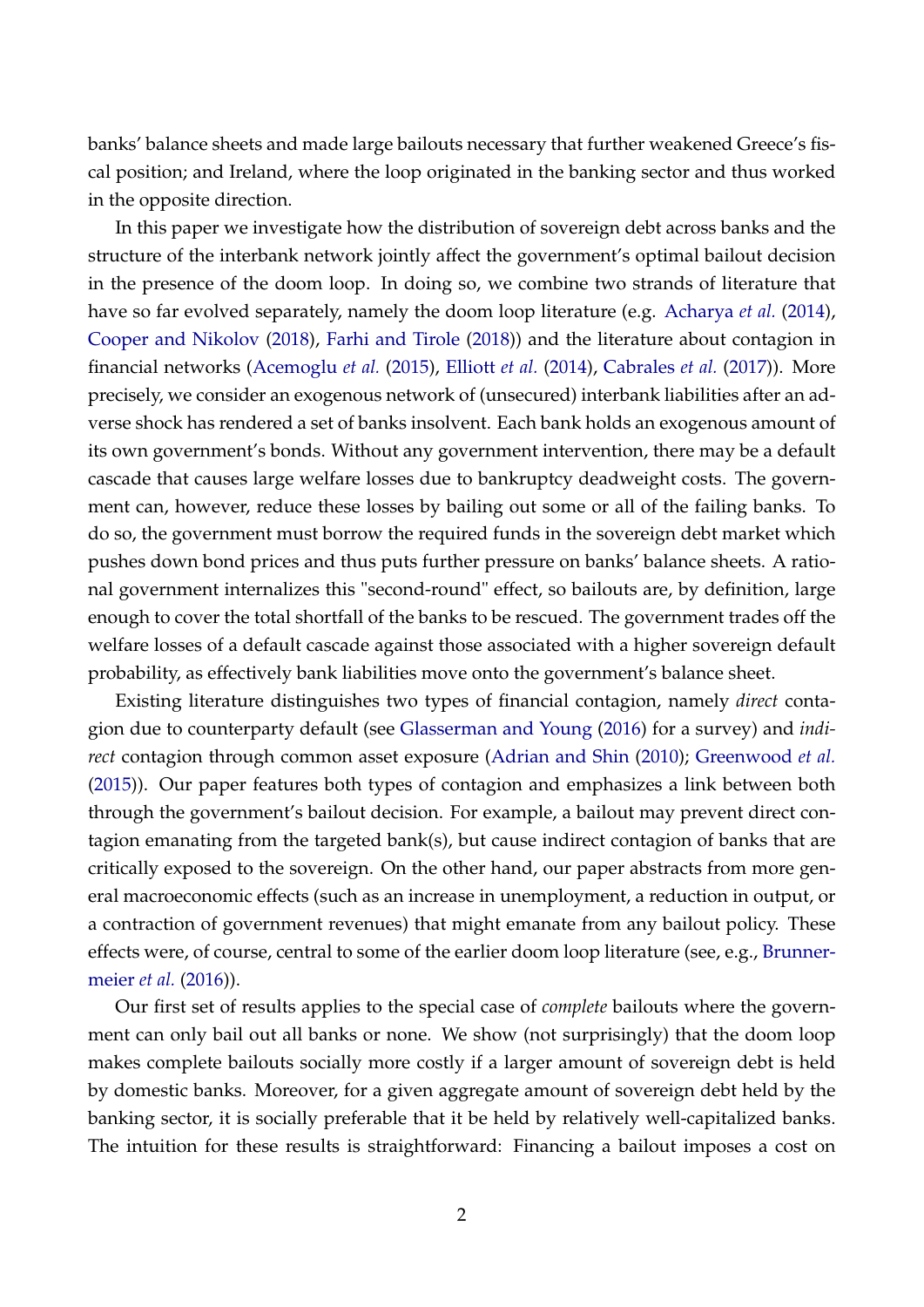banks that are exposed to sovereign default risk. The larger those banks' loss-absorbing equity buffer, the lower welfare losses will be. If, in contrast, public debt is largely held by weakly capitalized banks, the doom loop hits them with a stronger force and the required bailout may become very large.

Our second set of results generalizes the bailout decision by allowing the government to bail out any subset of banks (*partial* bailouts). The government chooses the set of surviving banks to maximize social welfare, taking into account impacts of the bailout of any bank on other banks and on sovereign risk. Our analysis shows that whether or not a given bank will be bailed out jointly depends on its position in the network and its sovereign debt exposure. We identify a measure of centrality ("node depth" as in [Glasserman and Young](#page-34-5) [\(2015\)](#page-34-5)) that captures a bank's contagion potential depending on its position in the network. Among two otherwise identical banks, the government prefers to bail out the one with higher node depth, even without of the doom loop. With the doom loop active, however, the presence of sovereign debt on banks' balance sheets - even if it is completely equally distributed further strengthens centrality as a determinant of the government's bailout choice.

We also find that in general higher domestic sovereign exposure decreases banks' chances of being bailed out because of a "doom loop multiplier" effect: Every dollar raised for the bailout of a given bank lowers the value of sovereign debt on its balance sheet and thus increases the required bailout expenditure by a few cents. This effect is stronger for banks with larger domestic sovereign exposures. However, for systemically important banks there can be a countervailing force: Letting a systemically important bank fail *while others are bailed out* can lead to large additional deadweight losses among its creditors due to the associated drop in the value of its sovereign debt holdings. This finding implies that given a network of interbank liabilities, banks can use their sovereign debt position as a strategic tool to increase the odds of being bailed out. Our model thus provides a novel, network-based explanation for the increase in "home bias" in banks' sovereign portfolios during the European sovereign debt crisis.

# **2 Related Literature**

Our work is related to the seminal articles by [Kiyotaki and Moore](#page-35-1) [\(1997\)](#page-35-1) and [Allen and Gale](#page-33-4) [\(2000\)](#page-33-4) in regards to the financial stability implications of different network structures. These studies use stylized networks to show how contagion propagates when individual financial institutions are hit by idiosyncratic negative liquidity shocks. Subsequent developments include [Eisenberg and Noe](#page-34-6) [\(2001\)](#page-34-6) who show existence and uniqueness of payment vectors that simultaneously clear liabilities in a general class of networks; [Glasserman and Young](#page-34-5) [\(2015\)](#page-34-5) who assess the extent of contagion accounting for bankruptcy costs; [Acemoglu](#page-33-1) *et al.* [\(2015\)](#page-33-1)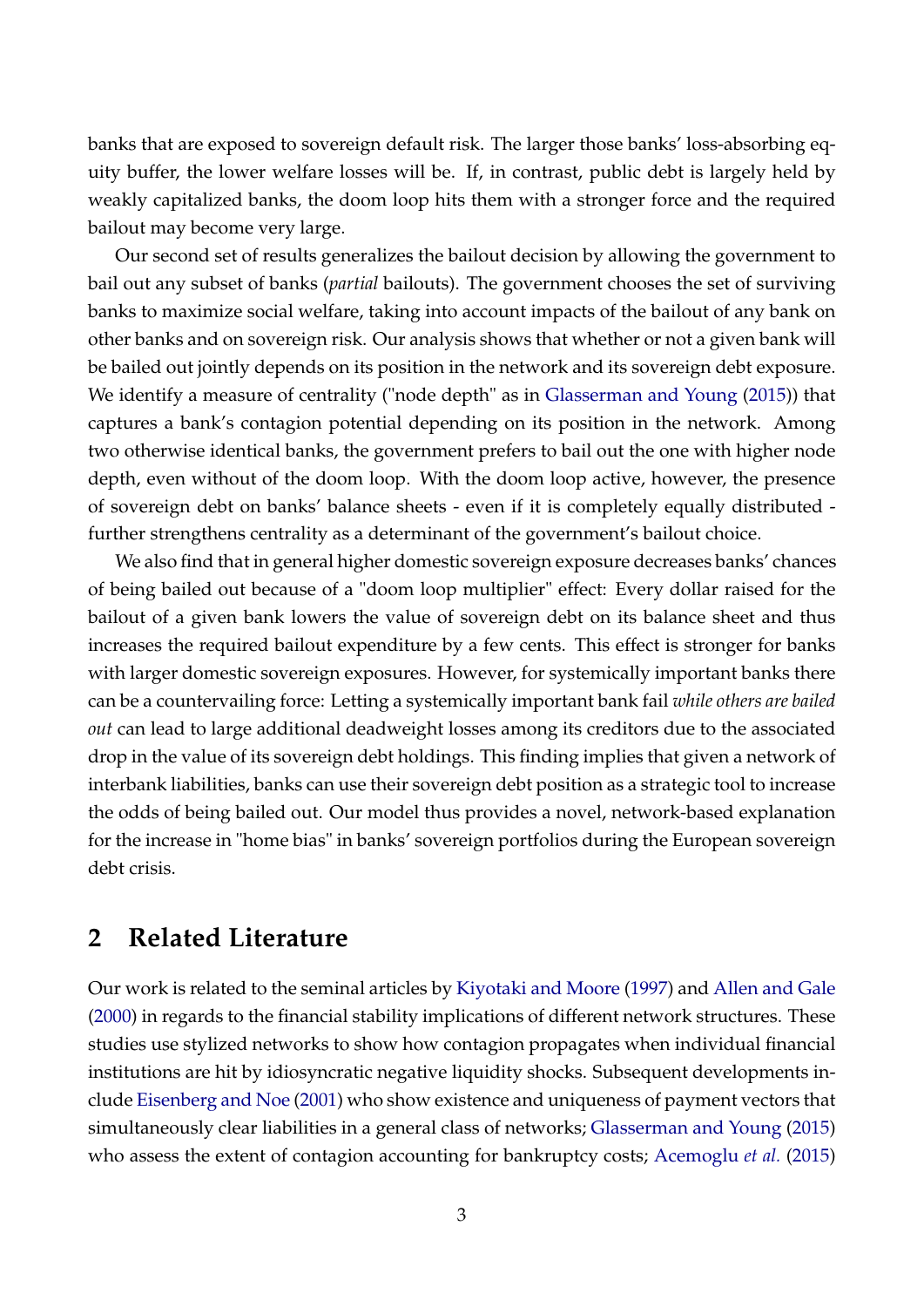who focus on the systemic risk implications of different network topologies; and [Elliott](#page-34-2) *et al.* [\(2014\)](#page-34-2) and [Cabrales](#page-34-3) *et al.* [\(2017\)](#page-34-3) who model network linkages as equity cross-holdings or direct claims on other banks' projects. We refer to [Cabrales](#page-33-5) *et al.* [\(2016\)](#page-33-5) and [Glasserman and](#page-34-4) [Young](#page-34-4) [\(2016\)](#page-34-4) for excellent surveys on contagion in financial networks.

Closely related to our paper is the small, yet growing, literature that analyzes government interventions in interbank networks. For example, [Bernard](#page-33-6) *et al.* [\(2018\)](#page-33-6) study under which conditions the government can credibly commit to organize an incentive-compatible *bail-in* scheme in which solvent banks contribute to rescuing the defaulting banks. [Altinoglu](#page-33-7) [and Stiglitz](#page-33-7) [\(2019\)](#page-33-7) show how systemically important institutions can emerge as a result of banks expecting a public bailout. [Erol](#page-34-7) [\(2019\)](#page-34-7) shows that the expectation of bailouts leads to higher connectivity and a core-periphery network structure. In both of these papers the government's willingness to bail out the banks *ex post* makes the whole banking system more fragile *ex ante*. In contrast to our model, however, [Erol](#page-34-7) [\(2019\)](#page-34-7) does not model the government's bailout decision explicitly.

Our paper leverages insights from two strands of literature: the financial contagion literature and the large "doom loop" literature that has emerged in recent years in response to the European sovereign debt crisis. [Brunnermeier](#page-33-3) *et al.* [\(2016\)](#page-33-3) conceptually distinguish two types of loops. The first is the "real economy loop" where sovereign stress reduces the value of public debt on banks' balance sheets and thereby induces a credit crunch; through reduced economic activity and lower tax revenues, this credit crunch then feeds back into the fiscal position.<sup>2</sup> The second is the "bailout loop" that constitutes the focus of this paper.

[Acharya](#page-33-0) *et al.* [\(2014\)](#page-33-0) provide empirical evidence for both "directions" of the loop. They show that (a) bailouts triggered the rise of sovereign credit risk in 2008 and (b) changes in sovereign CDS rates in turn explain changes in bank CDS rates. The perceived stabilization of the banking sector through a bailout can thus turn out to be a "Pyrrhic victory".

[Acharya](#page-33-0) *et al.* [\(2014\)](#page-33-0) and [Farhi and Tirole](#page-34-1) [\(2018\)](#page-34-1) develop theoretical models of the "deadly embrace" that are related to ours, but do not consider interbank linkages and therefore the implications of network structure. [Cooper and Nikolov](#page-34-0) [\(2018\)](#page-34-0) study the strategic interaction between banks and the government. They show that if the government cannot commit to a credible no-bailout policy, banks in a subgame perfect Nash equilibrium anticipate a bailout and choose insufficient equity buffers. While in our model banks are inactive agents with exogenous balance sheets, our analysis of partial bailouts suggests that in a dynamic setting banks could influence the odds of being bailed out through their sovereign debt exposure.

Whereas [Acharya](#page-33-0) *et al.* [\(2014\)](#page-33-0), [Farhi and Tirole](#page-34-1) [\(2018\)](#page-34-1), and [Cooper and Nikolov](#page-34-0) [\(2018\)](#page-34-0) model the doom loop qualitatively in stylized three-period models, other studies have im-

<sup>&</sup>lt;sup>2</sup>Indeed, [Altavilla](#page-33-8) *et al.* [\(2017\)](#page-33-8) and [Popov and Van Horen](#page-35-2) [\(2015\)](#page-35-2) find that during the European sovereign debt crisis banks with higher exposure to stressed sovereigns cut their lending to the domestic real economy significantly more than banks with low exposure.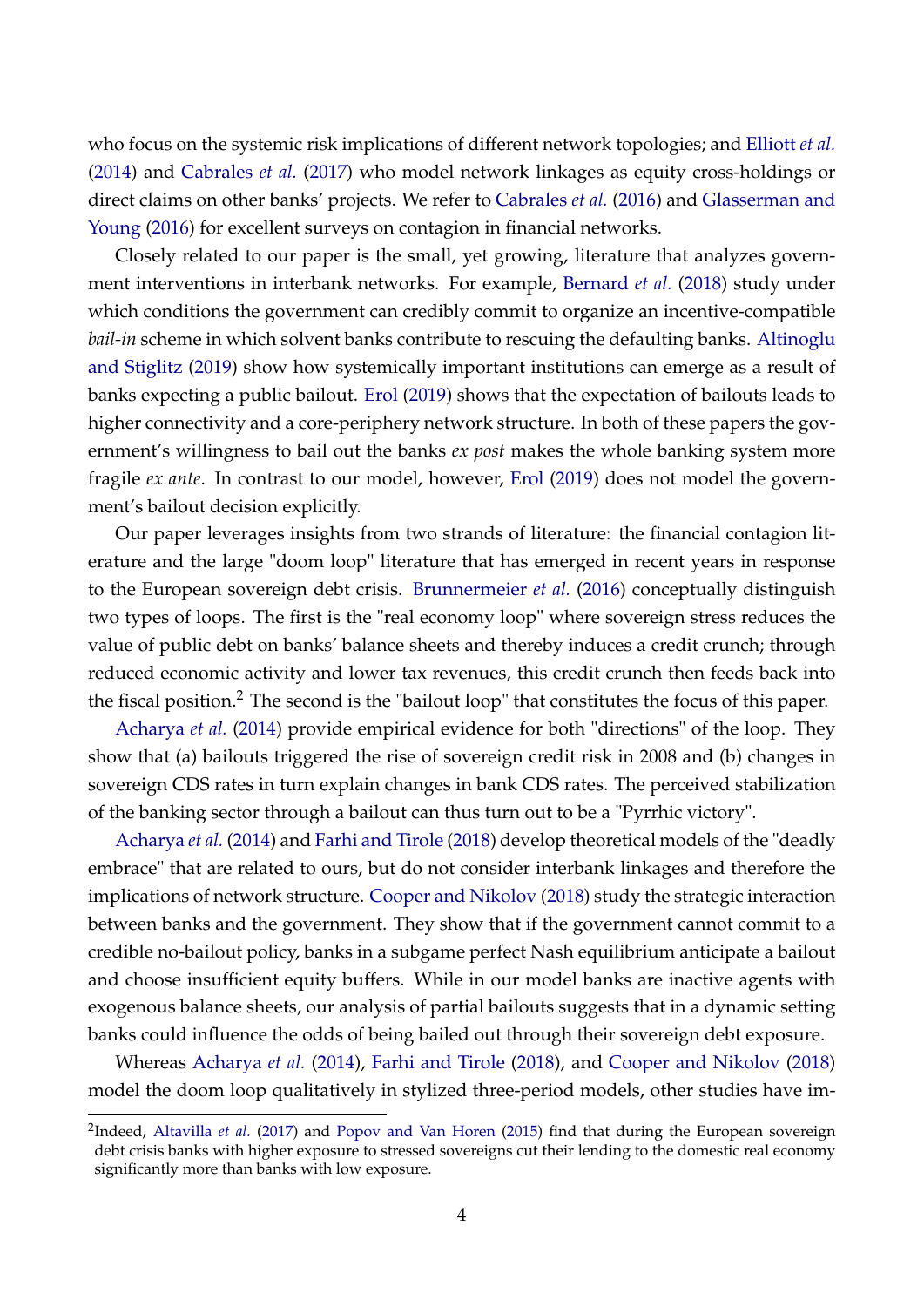plemented the feedback mechanism in full-blown quantitative macro models to evaluate the dynamic effects of banking regulation. In particular, [Abad](#page-33-9) [\(2019\)](#page-33-9) and Boz *[et al.](#page-33-10)* [\(2014\)](#page-33-10) conclude that higher capital requirements in the form of non-zero risk-weights for sovereign exposure (as stipulated by the Basel III framework) would improve welfare.

[Gaballo and Zetlin-Jones](#page-34-8) [\(2016\)](#page-34-8) and [Thaler](#page-35-3) [\(2018\)](#page-35-3) provide an interesting and novel perspective of the doom loop problem that is related to our model. They observe that higher domestic sovereign exposure of banks decreases the government's bailout capacity because the doom loop mechanism makes bailouts more costly. Interestingly, they even interpret high sovereign exposure as a commitment device that deters bank bailouts and thus alleviates moral hazard problems arising from bank behavior. Our benchmark results regarding *complete* bailouts can be interpreted similarly. However, our network approach allows us to go one step further and investigate what happens if some, but not all, banks may be bailed out. We show that in this scenario banks' incentives may be reversed: High sovereign exposure can *increase* an individual bank's chance of being bailed out, depending on its position in the interbank network.

Finally, our paper indirectly relates to a strand of literature that empirically tests different hypotheses of why euro area banks exhibited increasing sovereign debt "home bias" during and after the crisis. [Altavilla](#page-33-8) *et al.* [\(2017\)](#page-33-8) and [Crosignani](#page-34-9) [\(2017\)](#page-34-9) all find that the observed increase in domestic sovereign debt holdings during the crisis was stronger for poorly capitalized banks. This finding is worrisome if viewed in the context of our results on complete bailouts. As we show in the paper, bailouts are socially more costly if domestic sovereign debt is largely held by fragile banks.

# **3 Model**

Our model has three periods  $t = 0, 1, 2$  and features a set of banks  $N = \{1, \ldots, n\}$  and a benevolent government that minimizes welfare losses after an exogenous shock has rendered a subset of banks insolvent.<sup>3</sup> The sequence of events in our model is illustrated in Figure [2.](#page-7-0) In the initial period  $t = 0$ , an exogenous negative shock hits a subset of the banks and lowers the value of their assets below that of their liabilities. Without a public bailout in  $t = 1$  a cascade of bank defaults with associated bankruptcy deadweight costs may unfold. However, the government can decide to issue new debt in  $t = 1$  and transfer funds to the insolvent banks to prevent the default cascade. In period  $t = 2$  all sovereign debt matures and the government can either repay or not. We describe all relevant model components and the government's tradeoff in the following paragraphs.

 $^3$ In that sense our model is closer to an Ireland-type doom loop than to the Greece-type, but we could just as well model the latter by initially shocking the government's fiscal position instead.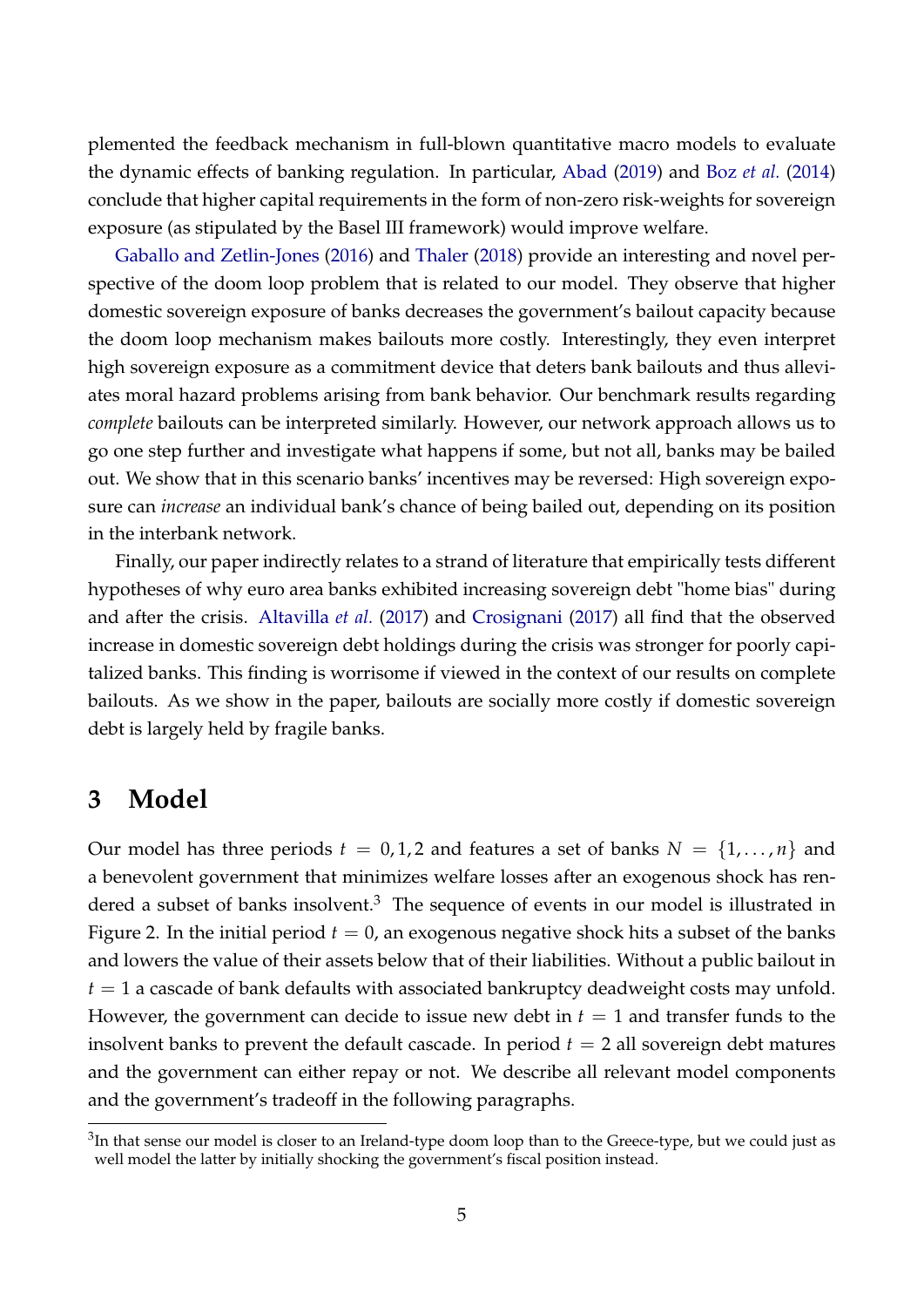<span id="page-7-0"></span>



## **3.1 Banks**

The banks are connected through an exogenous network of unsecured interbank liabilities described by the matrix  $\mathbb{L} = (L^{ij})$  for  $i, j \in \mathbb{N}$ , where  $L^{ij} \geq 0$  represents the gross value of bank *j's* liability to bank *i* and  $L^{ii} = 0 \ \forall i \in N$ . We denote the total interbank liabilities of bank *j* by  $L^j = \sum_{i=1}^n L^{ij}$  and use *L* to denote the corresponding  $n \times 1$  vector. Moreover, it will be useful to define the relative liability matrix  $\Pi$  with entries  $\pi^{ij} = L^{ij}/L^{j}$  if  $L^{j} \neq 0$ and  $\pi^{ij} = 0$  otherwise. In words,  $\pi^{ij} \in [0,1]$  is the share of bank *j'*s interbank liabilities that it owes to bank *i*. Hence, the *n* × 1 vector (Π*L*) contains the book values of each bank's interbank assets. For instance,  $(\Pi L)^i = \sum_{j=1}^n \pi^{ij} L^j$  is the book value of bank *i*'s interbank assets.

In addition to interbank assets and liabilities bank *i*'s balance sheet contains (a) outside assets  $c^i \geq 0$  (including cash and loans to the non-financial sector), (b) senior liabilities  $d^i > 0$ (e.g. deposits), and (c) exogenous domestic sovereign bond holdings  $b^i \geq 0$  evaluated at the endogenous price  $q_t.^4$  The value of equity at  $t=0$ , defined as assets minus liabilities, is denoted by

<span id="page-7-1"></span>
$$
V_0^i = \left( c^i + \sum_{j=1}^n \pi^{ij} L^j + q_0 b^i - d^i - L^i \right)^+ \quad \forall i \in N,
$$

where we denote by  $x^+ = \max(x, 0)$  the positive part of *x*. To simplify notation, we define  $n \times 1$  vectors  $d = (d^i)_{i=1}^n$ ,  $c = (c^i)_{i=1}^n$ ,  $b = (b^i)_{i=1}^n$  and  $V_0 = (V_0^i)$  $\binom{n}{0}$   $\binom{n}{i=1}$ . A stylized balance sheet at time  $t = 0$  is shown in Figure [3.](#page-8-0)

A negative shock (e.g. a natural disaster) has reduced the value of banks' outside assets to *c* and thus rendered some of them insolvent, i.e., their equity is wiped out and they face a shortfall of  $\chi_0 \equiv (L + d - c - q_0 b - (\Pi L))^+$ . Since all bank liabilities are due at  $t = 1$ the insolvent banks will have to default on their obligations if they are not bailed out. We

 $^4$ In practice, whether or not securities are "marked to market" (MTM) depends on whether they are categorized as "held to maturity" (HTM, evaluated at amortized cost) or "available for sale/trading" (evaluated at current market prices). In our model banks may have to sell sovereign debt to settle their liabilities in  $t = 1$ , so MTM is the appropriate concept.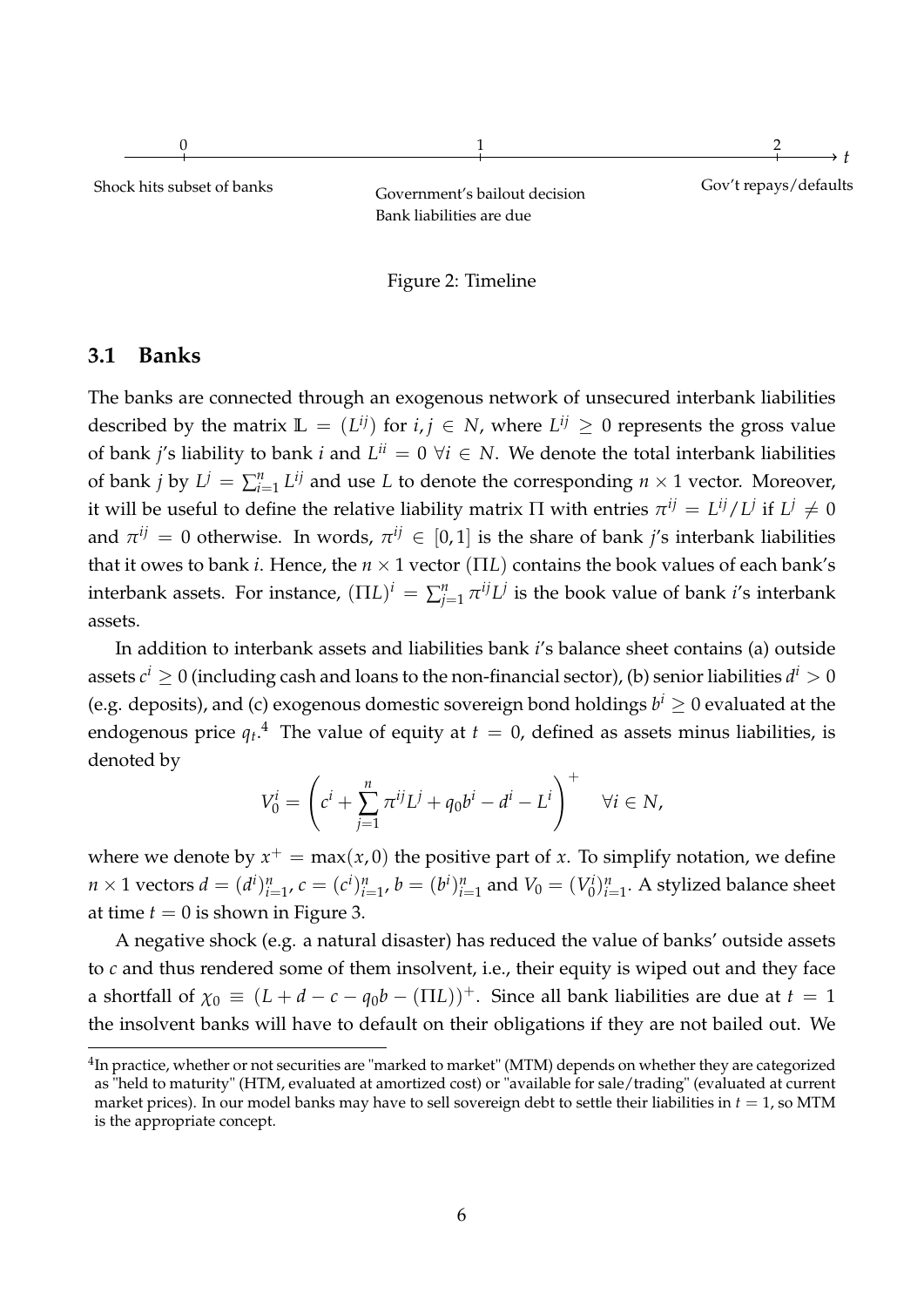<span id="page-8-0"></span>

Figure 3: A *solvent* bank *i*'s balance sheet at t=0

denote the set of these *fundamentally* defaulting banks by  $\mathcal{F}\equiv\{i|\chi_0^i>0\}$  and maintain the assumption that  $F$  is non-empty throughout the paper.

### **Default Cascades**

Since banks are interlinked through credit contracts, the default of one or more fundamentally defaulting banks can lead to further defaults elsewhere in the system. If bank *j* defaults, it has to liquidate all its (interbank and other) assets and repay its creditors according to their seniority. The financial commitments  $d^j$  have seniority over interbank liabilities  $L^j$ . Among interbank creditors, the total repayment  $p^j < L^j$  is distributed  $p$ ro rata, i.e. the creditor bank *i* of a defaulting bank *j* is repaid according to its share  $\pi^{ij}$  in bank *j'*s interbank liabilities.

As in [Glasserman and Young](#page-34-5) [\(2015\)](#page-34-5) we assume that the bankruptcy of bank *j* comes at a deadweight loss of  $\beta \chi_1^j$  where  $\chi_1^j\equiv (L^j+d^j-c^j-q_1b^j-\sum_{k=1}^n\pi^{jk}p^k)^+$  is bank j's shortfall in period  $t = 1$  and  $\beta > 0$  a scaling parameter. The deadweight loss is increasing in the bank's shortfall and can be interpreted as legal costs or losses due to an inefficient allocation of resources during the bankruptcy procedure.<sup>5</sup> Of course, the deadweight loss caused by a defaulting bank is bounded from above by the total value of its assets. To make comparative statics tractable, we focus on settings where this upper bound is not binding, i.e., the initial shortfalls  $\chi^i_0$  $^{\iota}_{0}$  and the scaling parameter  $\beta$  are small enough to ensure that no bank's assets are completely wiped out in bankruptcy.

We assume that interbank liabilities are cleared simultaneously at  $t = 1$ , as in [Eisenberg](#page-34-6) [and Noe](#page-34-6) [\(2001\)](#page-34-6). This leads to the following definition:

<sup>5</sup>See [Bernstein](#page-33-11) *et al.* [\(2019\)](#page-33-11) for a recent empirical study.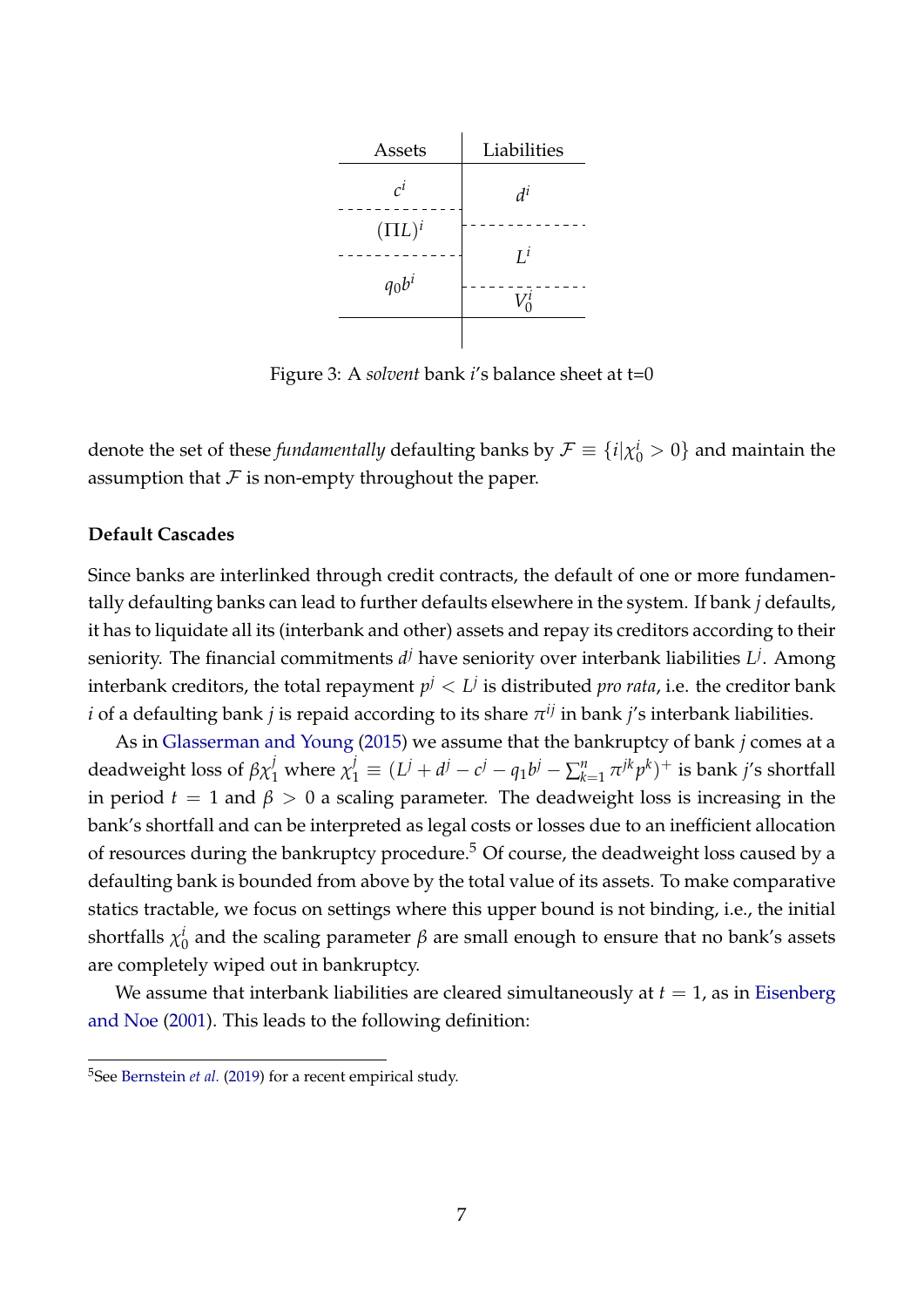<span id="page-9-0"></span>**Definition 1.** A *clearing payment vector*  $p = (p^1, \ldots, p^n)$  *for a financial system*  $(L, \Pi, c, d, b)$  *is* a fixed point of

$$
p^{i} = \begin{cases} L^{i} & \text{if } c^{i} + q_{1}b^{i} + \sum_{j=1}^{n} \pi^{ij}p^{j} \ge L^{i} + d^{i} \\ \left(c^{i} + q_{1}b^{i} + \sum_{j=1}^{n} \pi^{ij}p^{j} - d^{i} - \beta \chi_{1}^{i}\right)^{+} & \text{otherwise} \end{cases}
$$

The existence of multiple, Pareto ranked clearing payment vectors in this setting follows directly from Proposition 3 in [Glasserman and Young](#page-34-5) [\(2015\)](#page-34-5). Following the standard convention in this literature, we focus on the Pareto dominant clearing payment  $\bar{p}$ , i.e., the "best" case" scenario with the highest repayments. We would, however, like to emphasize that this represents only a lower bound on losses suffered by banks in a default cascade. In reality the uncertainty about which clearing payment vector will realize can be a great concern for policymakers and tilt the government's decision towards a bailout.

If the recovery value of bank *i*'s assets is lower than its senior obligations *d i* , the junior creditors receive nothing  $(\bar{p}^i = 0)$  and senior creditors suffer a loss of

$$
\delta^i(\bar{p}) = \left(d^i - \left(c^i + q_1 b^i + \sum_{j=1}^n \pi^{ij} \bar{p}^j - \beta \chi_1^i\right)^+\right)^+.
$$
 (1)

We define the set of defaulting banks under a clearing payment vector  $\bar{p}$  as  $\mathcal{D}(\bar{p})\equiv\{i|\bar{p}^i<\bar{p}\}$  $L^i$ }. Clearly,  $\mathcal{D}(\bar{p})\supseteq\mathcal{F}$  because  $\mathcal{D}(\bar{p})$  can also include banks that default due to contagion effects triggered by fundamentally defaulting banks.

## **3.2 Government**

The government in our model faces a tradeoff in minimizing expected welfare losses at  $t = 1$ . On the one hand, it wants to avoid bank defaults and the associated deadweight losses. On the other hand, rescuing banks with debt-financed bailouts is also costly because liabilities are effectively moved from private to the public balance sheet, resulting in higher sovereign spreads and a higher probability of a costly sovereign default.

We assume that all sovereign debt matures in the final period  $t = 2$  and is held either by domestic banks or risk-neutral investors (external to the network), so the (exogenous) total initial stock of sovereign debt is given by  $B_0 = \sum_{i=1}^n b^i + b_0^{Inv}$  $b_0^{Inv}$ , where  $b_0^{Inv}$  $n_0^{Inv}$  denotes the holdings of risk-neutral investors.

At *t* = 1, after observing the fundamental shocks to the banking system, the government can choose to prevent a default cascade by issuing additional debt, i.e., by increasing the outstanding debt level to  $B_1 > B_0$  to finance bank bailout transfers  $t^i(q_1) \geq 0$  for  $i \in N$ .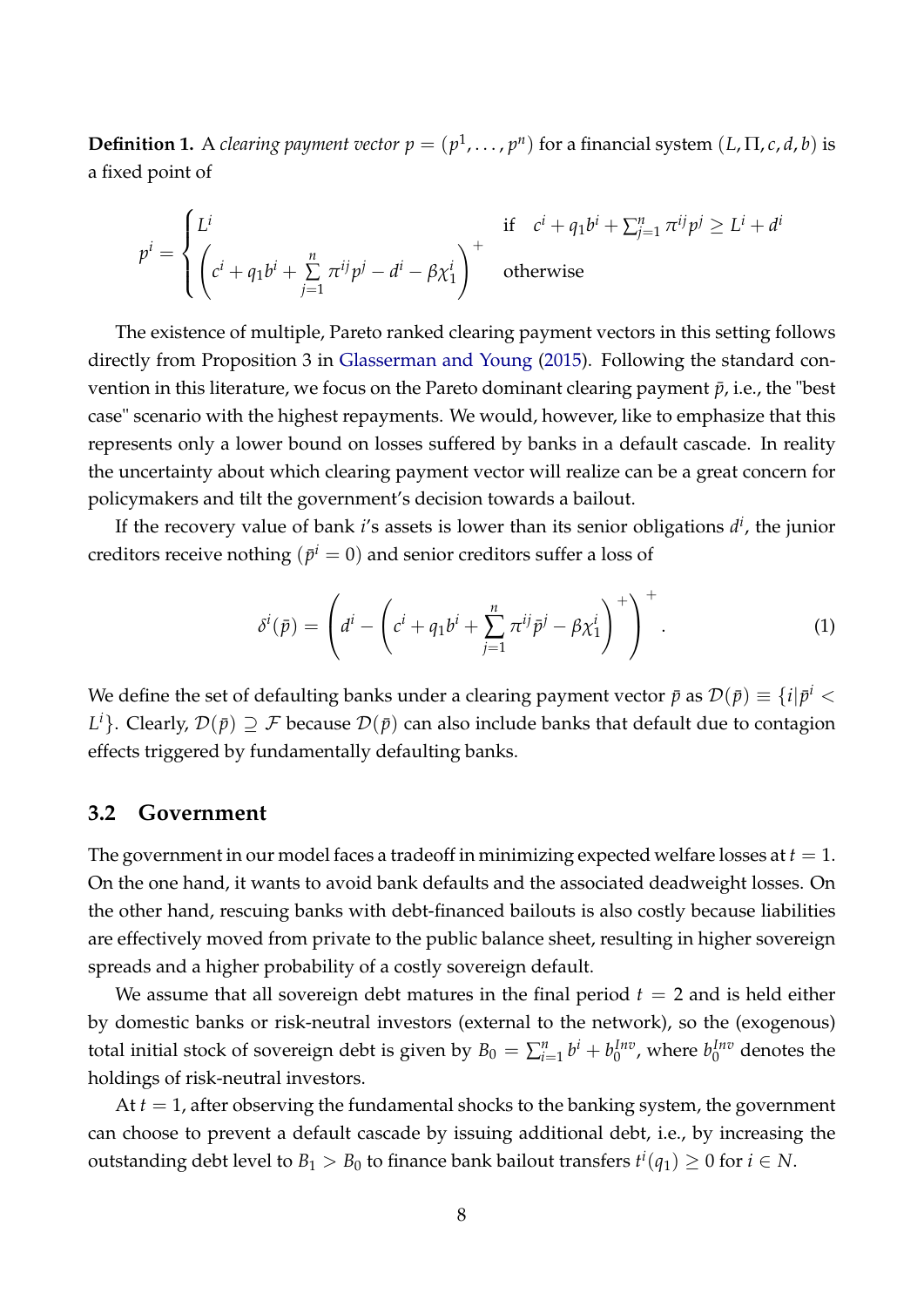In the first part of the paper we focus on *complete* bailouts, i.e., we restrict the government's set of possible bailouts to those where *all* banks receive exactly the amount required to cover their shortfall:

<span id="page-10-0"></span>
$$
t^{i}(q_{1}) = \left(L^{i} + d^{i} - c^{i} - q_{1}b^{i} - (\Pi L)^{i}\right)^{+} \quad \forall i \in N.
$$
 (2)

This form of bailout is extreme (saving either all banks or none), but constitutes a useful benchmark for comparing our model with standard representative bank models in which the bailout decision is often binary. What is more, in reality discriminating among banks might lead to litigation that governments seek to avoid. Later in the paper, however, we extend the analysis to the more general case where the government can optimally choose the set of surviving banks. Notice that the set of banks receiving a positive bailout transfer is not necessarily limited to  $\mathcal F$ . It is evident from equation [\(2\)](#page-10-0) that if the price of sovereign debt falls in period 1 ( $q_1 < q_0$ ), even banks which do not belong to the set F may have to be rescued to avoid a default cascade. To raise the total amount of required bailout  $T(q_1) \equiv \sum_{i\in N} t^i(q_1)$ , public borrowing needs to satisfy the following budget constraint:

<span id="page-10-1"></span>
$$
q_1(B_1 - B_0) = T(q_1)
$$
 (3)

Clearly, the amount of debt that the government can raise by issuing  $(B_1 - B_0)$  new bonds in period 1 depends on *q*1, i.e., the (endogenous) market price of debt prevailing in period 1. In the remainder of this section, we first explain how sovereign bonds are priced and then how the doom loop emerges in our model.

In the final period  $t = 2$  the government raises taxes to repay its obligations  $B_1$ . We assume that the government's tax capacity (i.e., the maximum revenue it can raise)  $\tilde{\tau}$  is a random variable that follows a continuous and strictly monotonic cumulative distribution function (CDF)  $F(\tau)$ .<sup>6</sup> If  $\tau \geq B_1$ , the government raises exactly enough to repay all debt in full. If, however,  $\tau < B_1$ , we assume the government collects nothing and *fully* defaults on all its obligations, i.e. bondholders do not receive any repayment at all.<sup>7</sup> This is consistent with the fact that in the aftermath of a sovereign default and the ensuing crisis, the ability of the government to function is greatly circumscribed. It then follows that the probability of a sovereign default is given by  $P(Default) = F(B_1) = F\left(B_0 + \frac{T(q_1)}{q_1}\right)$ *q*1 . Because the cumu-

 $6$ One interpretation would be that the government can raise any revenue it desires, but only at a stochastic cost. In this alternative scenario the government would optimally default whenever the realization of this cost exceeds some threshold.

<sup>&</sup>lt;sup>7</sup>This assumption buys us tractability and leads to a simple analytical expression for  $q_1$ . If one were to assume partial repayment, the numerator in equation [\(4\)](#page-11-0) would also include the integral over all possible realizations of *τ*˜ and the corresponding pro rata repayments. The economic mechanism we want to capture is qualitatively unaffected by this "all-or-nothing" assumption on tax collection.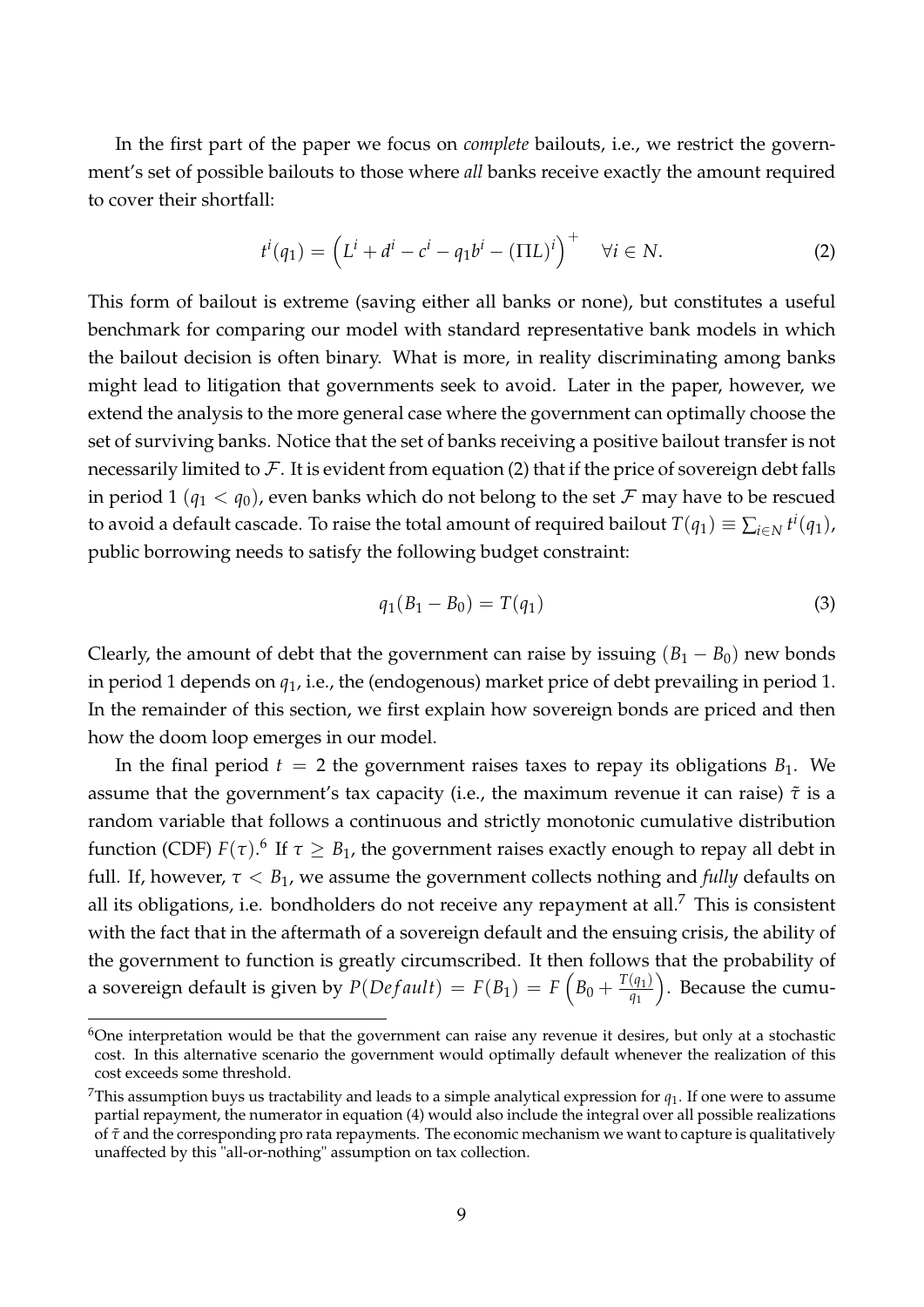lative distribution function is increasing, it follows immediately that the default probability increases with the required bailout expenditures  $T(q_1)$ , but decreases with respect to the bond price  $q_1$ . In words, a higher bond price in period  $t = 1$  will make a sovereign default less likely. At the same time, however, the bond price depends on the government's default probability in the following way: The marginal buyers of sovereign bonds are investors who discount future cash flows at the risk-free gross interest rate *R* ≥ 1. Because we assume that these investors are risk-neutral and have deep pockets, the market-clearing sovereign debt price is given by

<span id="page-11-0"></span>
$$
q_1 = \frac{1 - P(Default)}{R} = \frac{1 - F\left(B_0 + \frac{T(q_1)}{q_1}\right)}{R}.
$$
 (4)

At this price *q*<sup>1</sup> risk-neutral investors are indifferent between buying the bond with expected payoff 1 − *P*(*De f ault*) and the risk-free asset that guarantees the return *R*.

Equation [\(4\)](#page-11-0) is a nonlinear equation which generally admits multiple solutions. As a result, there may exist multiple equilibrium sovereign debt prices, just like in the canonical models of self-fulfilling debt crises such as [Calvo](#page-34-10) [\(1988\)](#page-34-10) or [Cole and Kehoe](#page-34-11) [\(2000\)](#page-34-11). This multiplicity arises from the fact that both sides of equation [\(4\)](#page-11-0) are increasing in *q*1. In economic terms, if investors expect a low default probability they are willing to pay a high price  $q_1$  for sovereign bonds. According to the right-hand side of equation [\(4\)](#page-11-0), this confirms the expectation of a low default probability. The reverse argument holds when investors believe in a high default probability.<sup>8</sup>

How many equilibrium prices exist depends on the exogenous parameters *R* and *B*0, the bailout transfer in [\(2\)](#page-10-0) and, importantly, the shape and domain of  $F(\tau)$ . We make the following assumption:

<span id="page-11-1"></span>**Assumption 1.** For a given network  $(L,\Pi,c,d,b)$  and parameters  $(B_0,R)$ , the tax capacity  $\tilde{\tau}$  fol*lows a Pareto distribution with a heavy tail, i.e.,*

<span id="page-11-2"></span>
$$
F(\tau) = 1 - \left(\frac{B_0}{\tau}\right)^{\alpha}
$$

*with*  $\tau > B_0$  *and*  $\alpha < 1$ *.* 

This assumption has several implications. First of all, it imposes a lower bound on the space of possible realizations of  $\tilde{\tau}$  and implies  $F(B_0) = 0$ , so it ensures that without an increase in debt the government can always repay its debt with certainty. As a consequence,

 ${}^{8}$ For a similar analysis of the effect of nominal interest rates on the price of private bonds, see [Greenwald and](#page-34-12) [Stiglitz](#page-34-12) [\(1993\)](#page-34-12).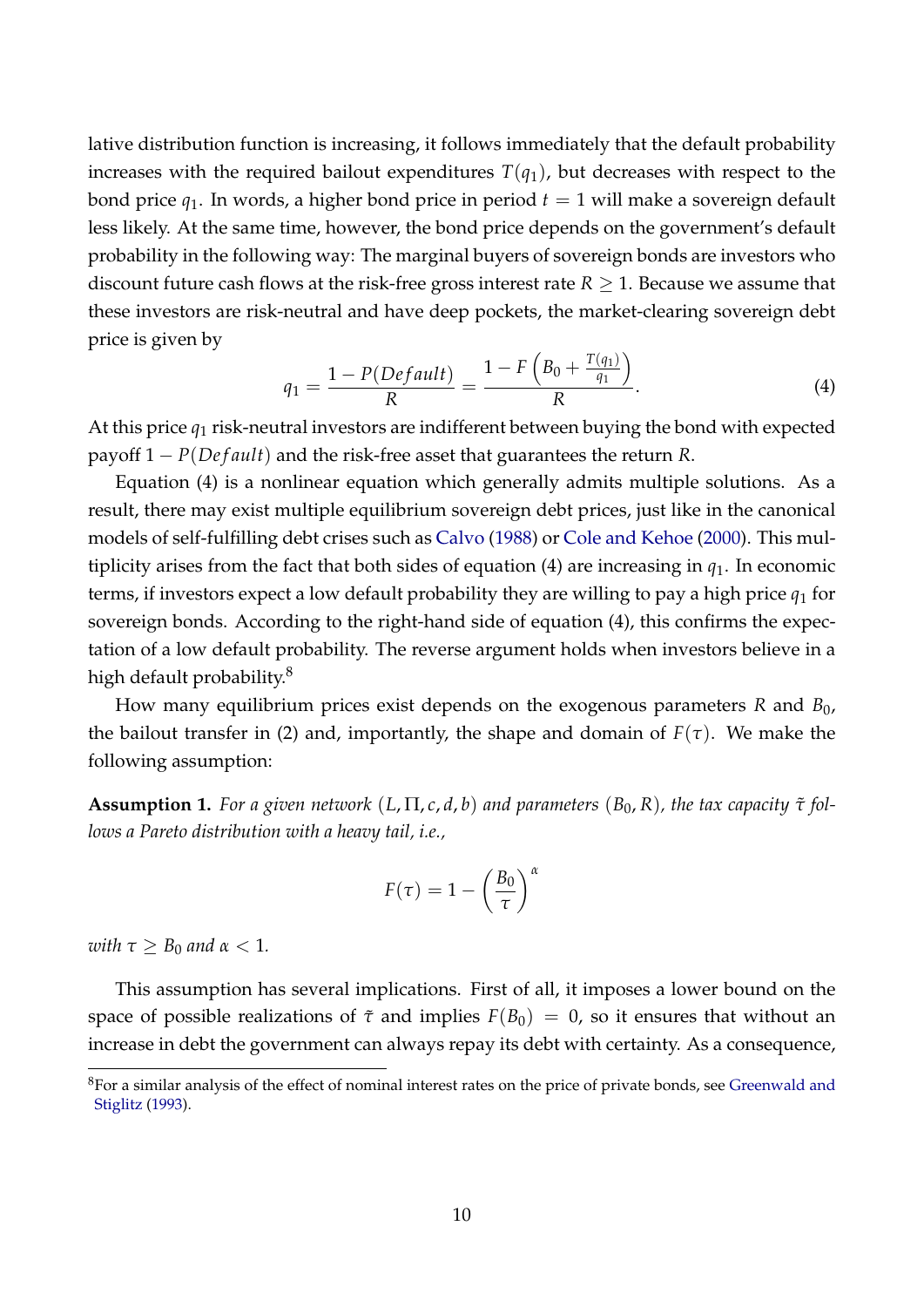without bailouts the equilibrium price in the sovereign debt market is pinned down at  $q_1^{NB} =$  $R^{-1}$ , i.e., the government pays no spread relative to the risk-free rate  $R.^9$ 

Second, because  $F(B_0 + \varepsilon) > 0 \ \forall \varepsilon > 0$ , if public debt increases (e.g. due to a positive bailout at  $t = 1$ ) the government will default at  $t = 2$  with a non-zero probability. In other words, even a small bailout always comes at the cost of increasing sovereign spreads.

Finally, the parameter  $\alpha < 1$  guarantees that the right-hand side of equation [\(4\)](#page-11-0), when viewed as a function of *q*1, has the graph depicted in Figure [4.](#page-13-0) In particular, the curve starts above the 45° line and is strictly concave. Assumption [1](#page-11-1) thus implies a unique equilibrium price with bailouts  $q_1^B \in (0,R^{-1})$  which is decreasing in the level of bailout expenditures, i.e., a higher price  $q_1^B$  $_1^B$  can only be achieved through lower bailout expenditures and vice versa. $^{10}$ 

<span id="page-12-0"></span>**Lemma 1.** *Equilibrium aggregate bailout transfers T*(*q*1) *and the equilibrium price of sovereign debt q B* 1 *are inversely related.*

*Proof.* See Appendix [B.](#page-38-0)

Note that we chose the Pareto distribution for analytical tractability, but any other power law distribution with sufficiently slow decay would also yield a unique equilibrium price under mild extra conditions. Even with more general distributions that would generate multiple (stable or unstable) equilibrium prices, our results would still survive locally for the doom loop equilibria with  $q_1 < R^{-1}$ . For an extensive discussion, see Appendix [A.](#page-35-4)

In economic terms the Pareto assumption means that there is a high probability of being able to raise small extra tax revenues (beyond a guaranteed minimum  $B_0$ ), but that higher revenues become less and less likely. The heavy tail of the Pareto distribution implies that even very high tax revenues are not completely unlikely, so the government might be able to honor extremely large debt obligations.

#### **Graphical Illustration of the Doom Loop**

Figure [4](#page-13-0) illustrates the equilibrium in the sovereign debt market and the result from the lemma graphically for different bailout amounts. For positive bailout  $\tilde{T}$  (solid line), a locally stable equilibrium price  $q_1^B = \tilde{q}_1 < 1/R$  emerges. Most importantly, note that higher bailout expenditures  $\hat{T} > \tilde{T}$  shift the curve downwards (dashed line) and reduce the equilibrium

<sup>&</sup>lt;sup>9</sup>This normalization is without loss of generality. When the government considers a bailout it is concerned with the implied change in its default probability, not with the level. A positive default probability without bailouts (e.g. because bank failures lead to a macroeconomic contraction with lower tax revenues and higher government expenditure) would simply add a level shift to the welfare losses without bailout which will be defined in [\(6\)](#page-13-1).

<sup>&</sup>lt;sup>10</sup>Strictly speaking, a "market breakdown" equilibrium in which  $q_1^B = 0$  (the government defaults with certainty) always exists for  $T > 0$  as  $\lim_{\tau \to \infty} F(\tau) = 1$  because  $F(\cdot)$  is a CDF. In our analysis we deliberately ignore this extreme coordination failure.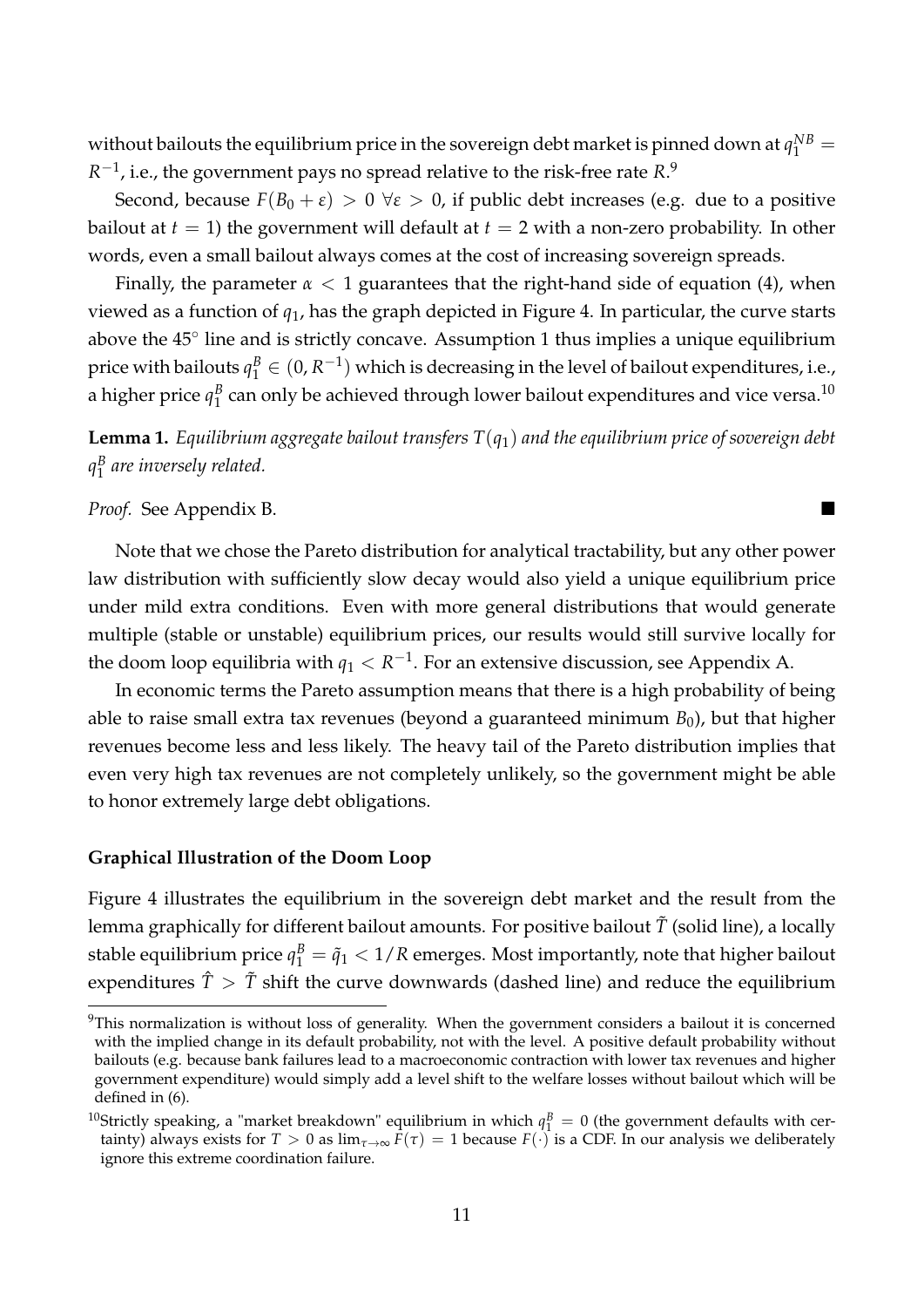<span id="page-13-0"></span>

Figure 4: Larger bailout expenditures reduce sovereign debt price

debt price to  $\hat{q}_1 < \tilde{q}_1$ . Because from equation [\(2\)](#page-10-0) the required bailout amount is inversely related to *q*1, the figure illustrates how the doom loop operates in the model: Bailouts lead to higher spreads  $(q_1 \downarrow)$  which in turn increases the required bailout expenditures. This pushes down *q*<sup>1</sup> further and so forth.

What remains to be defined is the initial sovereign debt price  $q_0$ . We assume that the shock to the banking sector (and thus a potential bank bailout) is totally unexpected, so it is not reflected in the pre-shock price of sovereign debt. Therefore, the initial bond price is given by

<span id="page-13-1"></span>
$$
q_0 = \frac{1 - F(B_0)}{R} = \frac{1}{R}.\tag{5}
$$

As a consequence, whenever  $T(q_1) > 0$ , the sovereign spread jumps up in  $t = 1$ . In contrast, whenever  $T(q_1) = 0$ , we have  $q_1^{NB} = q_0 = 1/R$ .

#### **Welfare Losses**

The government chooses the bailout strategy in period  $t = 1$  to minimize welfare losses. In the absence of intervention, welfare losses are given by

$$
w(\bar{p}) = \beta \sum_{i \in \mathcal{D}(\bar{p})} \left( L^i + d^i - c^i - q_1 b^i - \sum_{j=1}^n \pi^{ij} \bar{p}^j \right) = \beta \sum_{i \in \mathcal{D}(\bar{p})} \chi_1^i,
$$
(6)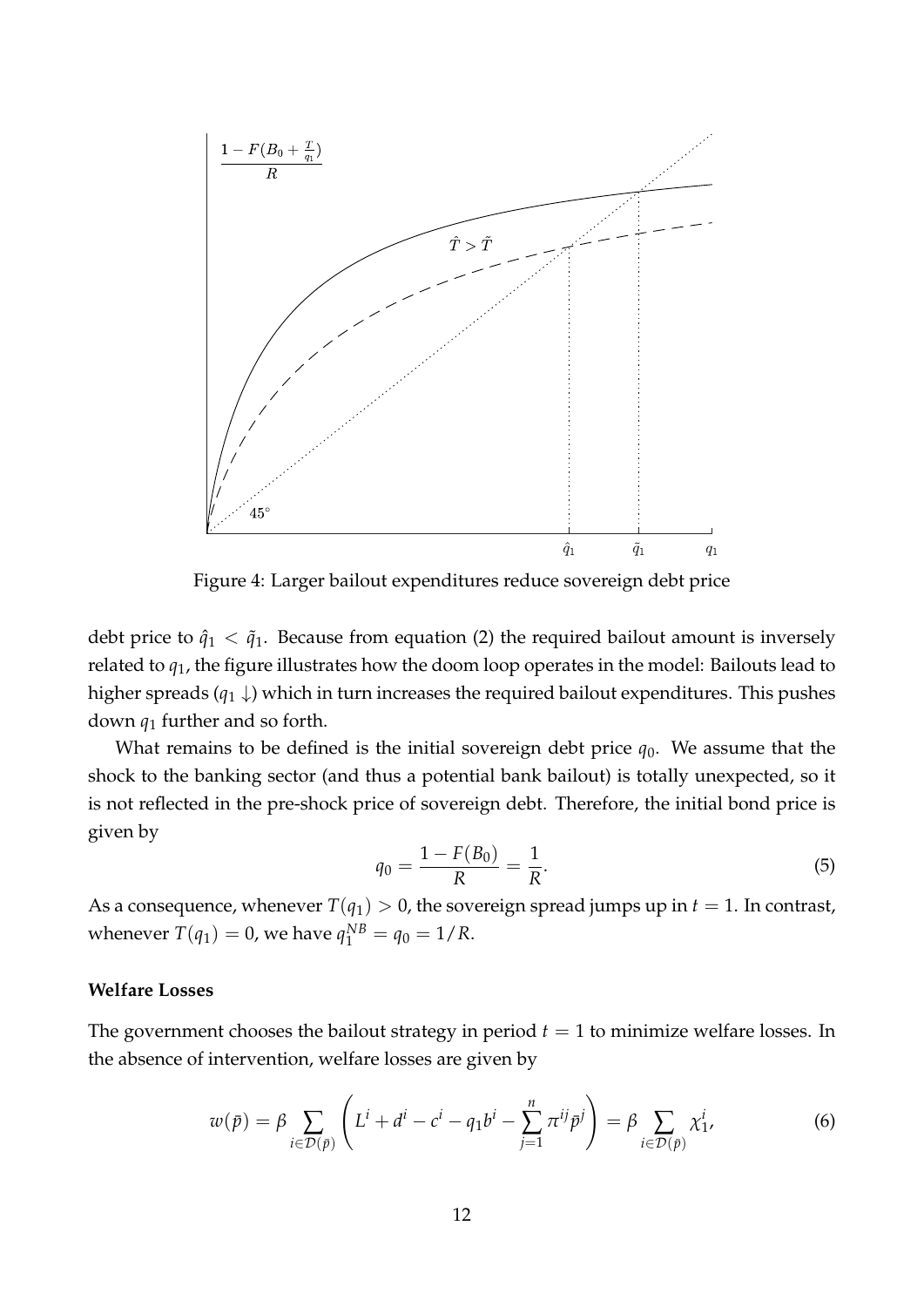the part of defaulting banks' assets that is lost in bankruptcy. Note that we could also allow bank failures to affect the public balance sheet, e.g. through a macroeconomic contraction and an increase in automatic stabilizer expenditures. This would increase  $w(\bar{p})$  and thus tilt the government's incentives further toward a bailout.

If the government *does* bail out all banks, liabilities are effectively shifted from the banking sector to the public, there are no bankruptcies and (expected) welfare losses are instead given by

<span id="page-14-0"></span>
$$
w^B = \gamma B_1 P (Default) = \gamma \left( B_0 + \frac{T(q_1^B)}{q_1^B} \right) F \left( B_0 + \frac{T(q_1^B)}{q_1^B} \right), \tag{7}
$$

where the parameter  $\gamma > 0$  measures deadweight losses per unit of defaulted sovereign debt and is a proxy for litigation costs and the penalty of losing access to debt markets.<sup>11</sup> Therefore, according to [\(7\)](#page-14-0) high spreads (low  $q_1^B$  $_1^B$ ) are costly in our model not because they constrain government expenditures, but because they (a) make a sovereign default more likely and (b) increase the cost of a sovereign default (since the government will have had to issue more bonds to finance the bailout). The government internalizes the impact of its bailout choice on the default probability and finances a bailout if and only if  $w^B < w(\bar{p}).$ 

An alternative version could feature an additional "deposit insurance" *γ*-term in equation [\(6\)](#page-13-1), namely if depositor losses from [\(1\)](#page-7-1) automatically triggered public transfers that raise public debt beyond *B*0. Qualitatively, the only difference would be that in such an alternative specification the government would focus its bailout efforts more strongly on banks with otherwise large depositor losses.

Similarly, one could introduce loans to the real economy as an additional bank asset that the government seeks to sustain in a crisis. In that case, banks that are crucial for credit provision would likely receive a bailout.<sup>12</sup>

A third alternative would highlight the fact that a sovereign default might come with additional benefits: There is a reduction in the need to raise taxes to service the debt. Our parameter *γ* can be interpreted as the *net* deadweight loss associated with a sovereign default, after taking into account the benefit of reduced taxation.

## **3.3 Equilibrium with Complete Bailouts**

We start by analyzing the situation where the government is restricted to choose between no bailout or a complete bailout. The corresponding definition of equilibrium is given next.

 $11$ It is reasonable to assume that the cost of a sovereign default increases with the level of defaulted debt, but the linear functional form in [\(7\)](#page-14-0) is not crucial. Our results would also hold for any non-decreasing default cost function  $\gamma(B_1)$ .

<sup>&</sup>lt;sup>12</sup>Since large corporations can access capital markets more easily or benefit from central bank support for the commercial paper segment, such a specification would put greater emphasis on small and regional banks that supply loans to small and medium enterprises.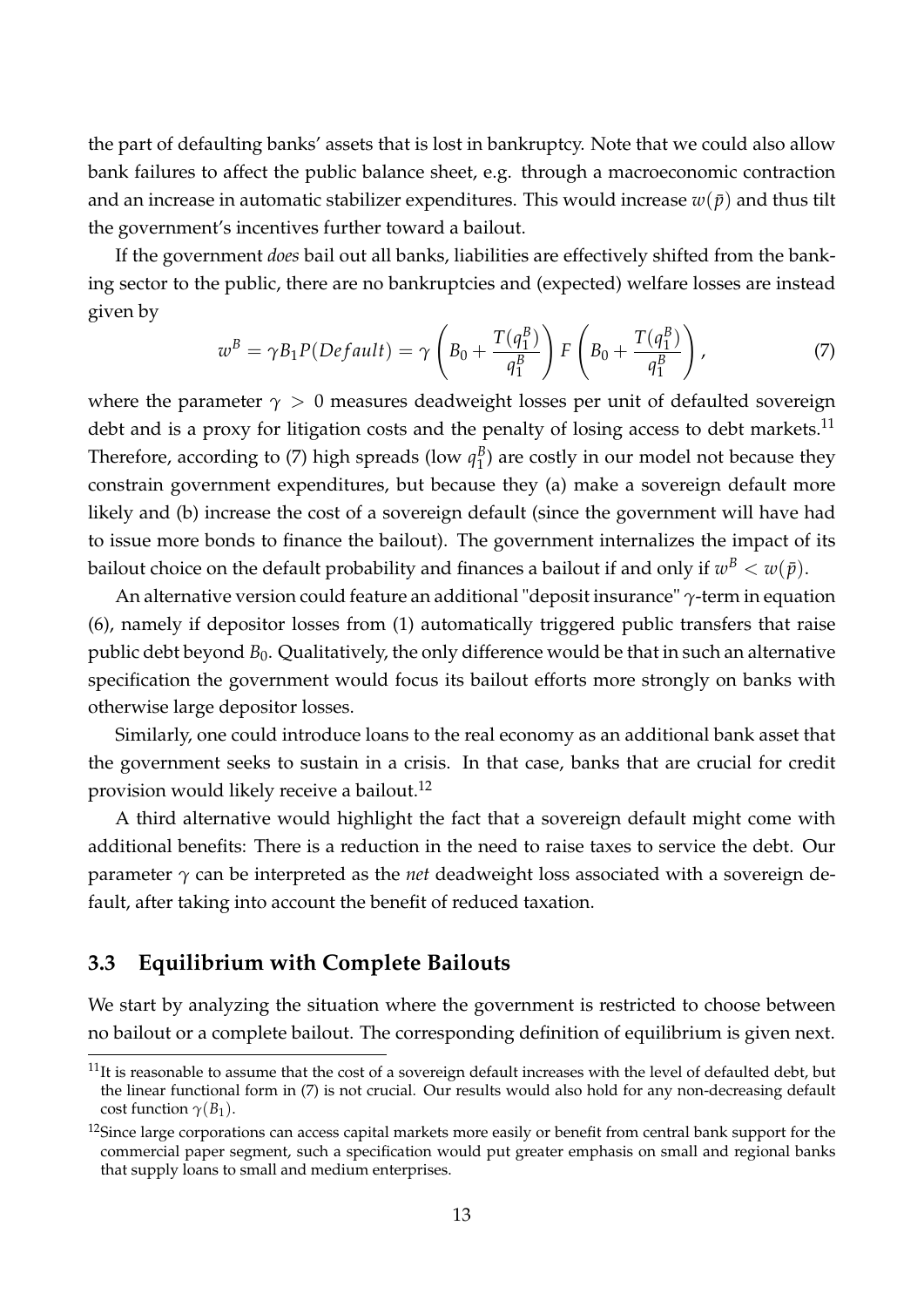<span id="page-15-0"></span>

| Table 1: How does the bailout space $\Psi$ depend on model parameters? |  |
|------------------------------------------------------------------------|--|
|                                                                        |  |

|                          |  | -- - |
|--------------------------|--|------|
| $\overline{\phantom{0}}$ |  |      |

Note: The signs denote whether the bailout space increases (+) or decreases (-) with the respective parameter. Parentheses indicate weak monotonicity. Ambiguous effects are denoted by +/-. Whenever we say that Ψ increases with a parameter  $\theta$  it means that for  $\theta'' > \theta'$  we have  $\Psi'' \supset \Psi'$  and vice versa.

**Definition 2.** For a given network (*L*, Π, *c*, *d*, *b*), bankruptcy cost parameter *β*, risk-free interest rate *R*, and fiscal parameters  $(B_0, \alpha, \gamma)$ , an *equilibrium with complete bailouts* is a set of bailout transfers  $t^i(q_1) \geq 0$  for  $i \in N$  and sovereign debt prices  $q_0$  and  $q_1$  such that

- 1. Bailouts  $(t^i(q_1))_{i \in N}$  satisfy equation [\(2\)](#page-10-0) if  $w^B < w(\bar{p})$  and  $t^i = 0 \ \forall i \in N$  otherwise;
- 2. Sovereign debt prices are determined by equations [\(4\)](#page-11-0) and [\(5\)](#page-11-2).

Before we turn to the analysis of how the sovereign debt distribution affects the strength of the doom loop and thus the government's bailout decision, it is helpful to define the *bailout space*, i.e. the set of initial shocks for which the government will bail out the banks in equilibrium. We define the bailout space as a subset of the space of vectors *c* (i.e., "cash" assets) for a given network structure and parameters. Everything else equal, a (componentwise) weakly smaller vector *c* corresponds to a larger initial shock.

<span id="page-15-2"></span>**Definition 3.** For given (*L*, Π, *b*, *d*), bankruptcy cost parameter *β*, risk-free interest rate *R*, and fiscal parameters  $(B_0, \alpha, \gamma)$ , the *bailout space* is defined as

<span id="page-15-1"></span>
$$
\Psi \equiv \left\{ c \in \mathbb{R}^n : w^B < w(\bar{p}) \right\}
$$

Note that the topological properties of the bailout space are not obvious. Specifically, a stronger initial shock  $c'' < c' \in \Psi$  is ambiguous: On the one hand, it will create (weakly) more damage in a default cascade  $(w(\bar{p}) \uparrow)$  which suggests that  $c''$  might still belong to the bailout space. On the other hand, it also (weakly) increases the fiscal cost of a bailout, suggesting the opposite ( $w^B \uparrow$  and  $c'' \notin \Psi$ ). Nevertheless, the bailout space depends on some model parameters in a straightforward way. We summarize these comparative statics results in Table [1,](#page-15-0) but relegate the corresponding proofs to Appendix [B.](#page-38-1)

An increase in the Pareto shape parameter *α* induces a first-order stochastic dominated shift of the tax capacity distribution  $F(\tau)$ , i.e., higher taxation capacities become less likely. As a consequence, the probability of sovereign default and hence  $w^B$  increase, so bailouts become less attractive and Ψ decreases.

A higher *γ* makes an eventual sovereign default more costly (*w <sup>B</sup>* ↑), so again Ψ shrinks as *γ* increases. In contrast, a higher bankruptcy cost parameter *β* means that a potential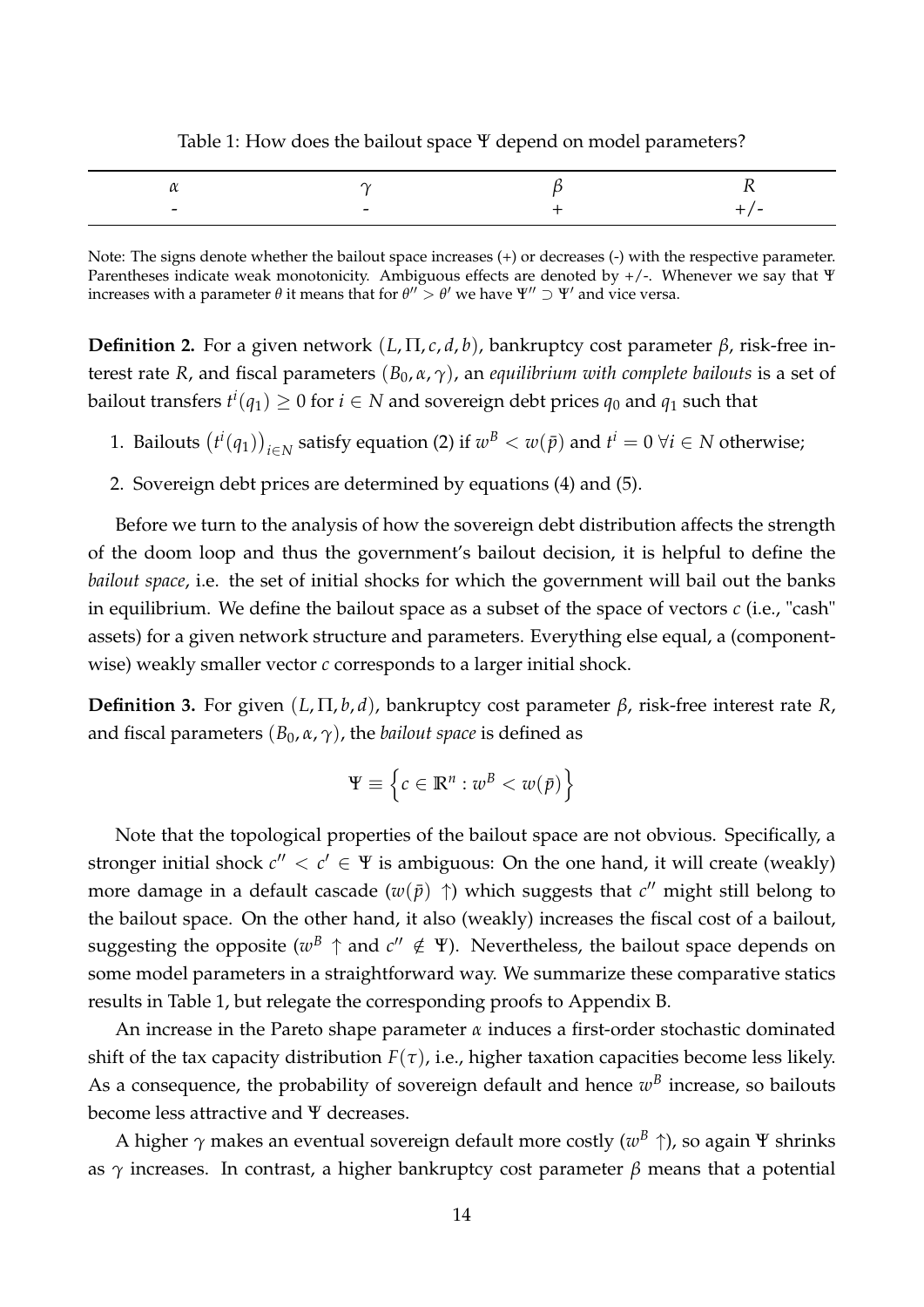default cascade results in higher welfare losses ( $w(\bar{p}) \uparrow$ ) which makes bailouts relatively more attractive and increases Ψ. The European Union's recent efforts to create a banking union with a robust resolution framework can partially be understood as an attempt to bring down *β* and thereby to discourage public bailouts in the first place.

Finally, the effect of *R* on the bailout space is ambiguous. A higher risk-free gross interest rate *R* increases both  $w(\bar{p})$  (because it lowers the value of banks' sovereign debt holdings) and  $w^B$  (because of a higher default probability and larger deadweight losses in case of default).

#### **The Doom Loop with Complete Bailouts**

Our main research question is how the interbank network topology and the distribution of sovereign debt jointly affect the government's bailout choice. In the context of complete bailouts, answering this question boils down to evaluating the relative effects of sovereign debt distribution and network structure on  $w(\bar{p})$  and  $w^B.$ 

First note that in the case of complete bailouts all interbank liabilities are paid in full, so the network structure only matters for  $w(\bar{p})$ , as the required bailout that determines  $w^B$  is independent of the network structure. In contrast, the presence and distribution of sovereign debt only affects  $w^B$  as without a bailout there is no doom loop and we have  $q_1^{NB} = 1/R$ in equilibrium. Specifically, what matters for  $w^B$  is (a) how much debt the banking sector holds, and (b) which banks hold the debt. We address both points in the following two propositions.

<span id="page-16-0"></span>**Proposition 1** (Sovereign exposure and the bailout space)**.** *For a constant initial level of public debt B*0*, let* (*L*, Π, *c*˜, *d*, ˜*b*) *and* (*L*, Π, *c*ˆ, *d*, ˆ*b*) *be two financial systems such that*

- 1.  $\hat{b}^i \geq \tilde{b}^i \quad \forall i \in \text{N}$  with at least one inequality strict
- *2.*  $\hat{c}^i = \tilde{c}^i (\hat{b}^i \tilde{b}^i)/R > 0 \quad \forall i \in N : \hat{b}^i > \tilde{b}^i.$

 $\text{Then with complete~bailouts~} \hat{w}^B \geq \tilde{w}^B$  and  $\hat{\Psi} \subseteq \tilde{\Psi}.$ 

#### *Proof.* See Appendix [B](#page-38-0)

Conditions 1 and 2 ensure that if we move from the tilde-system to the hat-system, every bank that now holds more sovereign debt holds less cash in return so that the overall initial equity or shortfall positions remain unchanged ( $\hat{\chi}_0 = \tilde{\chi}_0$ ). In other words, these banks only differ in their asset composition across the two scenarios, but not in their total asset size or leverage. The idea of the proposition is that increasing the amount of sovereign debt held by domestic banks amplifies the feedback loop between a falling debt price *q*<sup>1</sup> and ever higher transfers *T*(*q*1). Therefore, complete bailouts become more costly and as a result Ψ becomes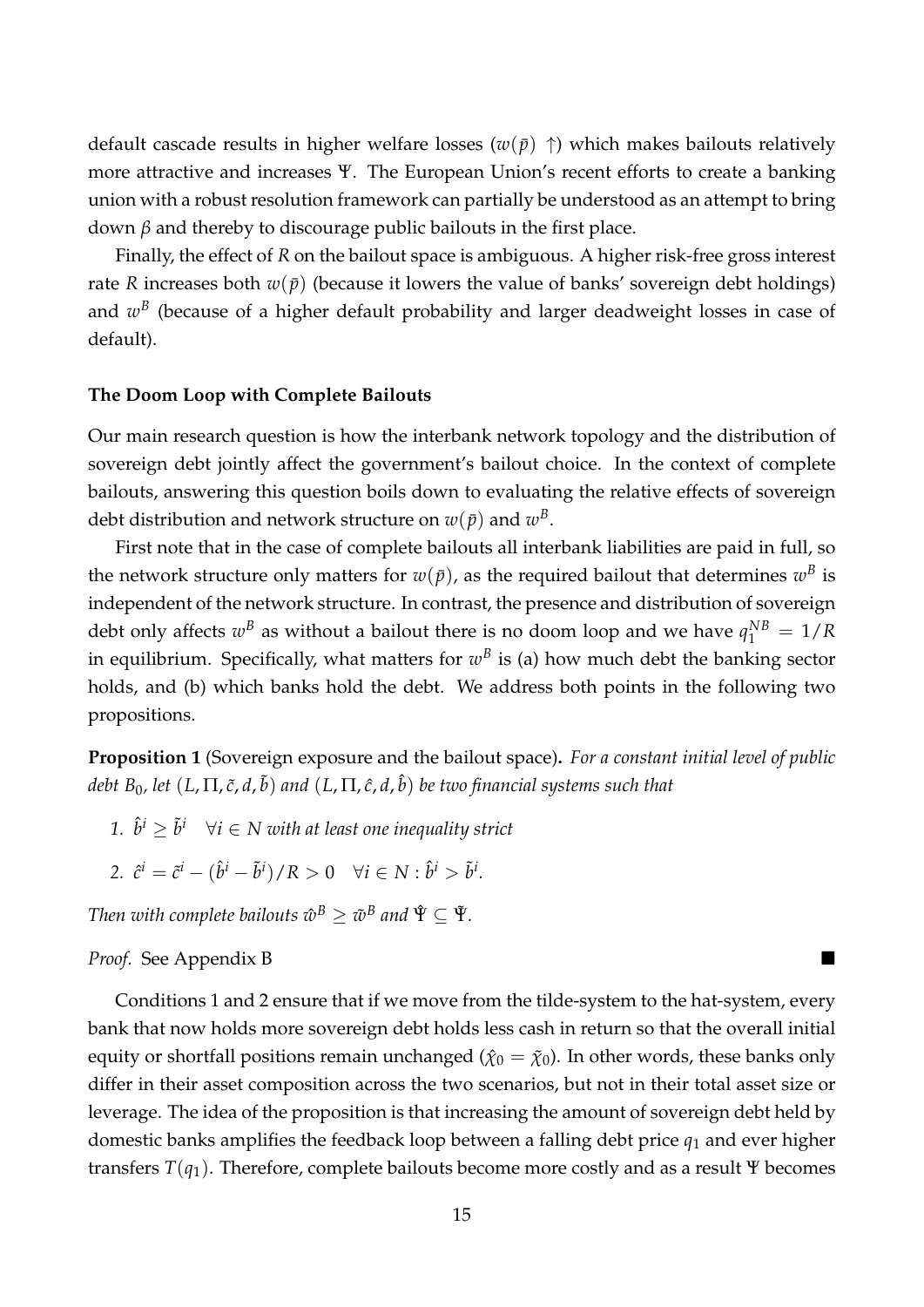smaller.<sup>13</sup> Note however that  $\hat w^B$  is only weakly larger than  $\tilde w^B$  because it is possible that the banks with increased sovereign exposure are well capitalized and do not require a bailout in the first place. In that case, even though their shareholders suffer higher book value losses than in the tilde-system, these do not translate into outright bankruptcies and hence do not affect the bailout space.

Clearly, if the banks with sovereign exposure are relatively well capitalized, they can better absorb a drop in *q*<sup>1</sup> than weak banks. This higher loss-absorbing capacity mitigates the "doom loop"-related cost of a bailout because fewer banks need to be bailed out (see equation [\(2\)](#page-10-0)). Even if bailing out the fundamentally defaulting banks makes additional bailouts necessary (i.e.  $t^i(q_1)>0$  for some  $i\notin \mathcal{F}$  due to  $q_1\downarrow$ ), this bailout will still be less costly than if the sovereign debt was held entirely by the  $F$ -banks. We present an example to illustrate the economic forces at play.

**Example 1.** Let  $\mathcal{B} \equiv \{i : b^i > 0\}$  denote the set of banks that hold sovereign debt and consider the *following scenario: Suppose there was only one fundamentally defaulting bank i while all sovereign debt in the banking sector was held by another bank*  $j \neq i$ *, so F and B would be disjoint singletons. Suppose further that the government chooses to bail out bank i, thereby causing a drop in the bond price that would render bank j insolvent. Then, according to our definition of complete bailouts, the government also has to transfer bailout funds to bank j* ∈ B*. However, as long as bank j initially had* a positive equity buffer, the total required bailout  $(\it t^i+t^j)$  will be smaller than if only bank i had held *the sovereign debt stock (i.e. if*  $\mathcal{F} = \mathcal{B} = \{i\}$ *) and the doom loop had hit bank i with its full force.* 

The insight from this stylized example carries over to more dispersed distributions of sovereign debt among banks. We formally state this intuitive result in the following proposition:

<span id="page-17-0"></span>**Proposition 2** (Sovereign exposure and capital buffers)**.** *Let* (*L*, Π, *c*˜, *d*, ˜*b*) *and* (*L*, Π, *c*ˆ, *d*, ˆ*b*) *be two financial systems such that*

1. 
$$
\hat{b}^i < \tilde{b}^i \,\forall i: V^i_0 < \tilde{b}^i(R^{-1} - \tilde{q}^{max}_1)
$$

2. 
$$
\sum_{i \in N} \hat{b}^i = \sum_{i \in N} \tilde{b}^i
$$

3. 
$$
\hat{c}^i = \tilde{c}^i - (\hat{b}^i - \tilde{b}^i)/R > 0 \quad \forall i \in N : \hat{b}^i < \tilde{b}^i
$$

*where q*˜ *max*  $\int_1^{max}$  is the unique positive solution of R $\tilde{q}_1^{max}=1-F\left(\frac{\sum_{i\in\mathcal{F}}\chi_0^i}{\tilde{q}_1^{max}}\right)$  $\setminus$ *. Then with complete bailouts*  $\hat{w}^B < \tilde{w}^B$  and  $\hat{\Psi} \supset \tilde{\Psi}$ .

*Proof.* See Appendix [B](#page-38-0)

<sup>&</sup>lt;sup>13</sup>This relationship perfectly resonates with the argument in [Gaballo and Zetlin-Jones](#page-34-8) [\(2016\)](#page-34-8) that stronger "home bias" in banks' sovereign debt portfolios reduces the government's bailout capacity.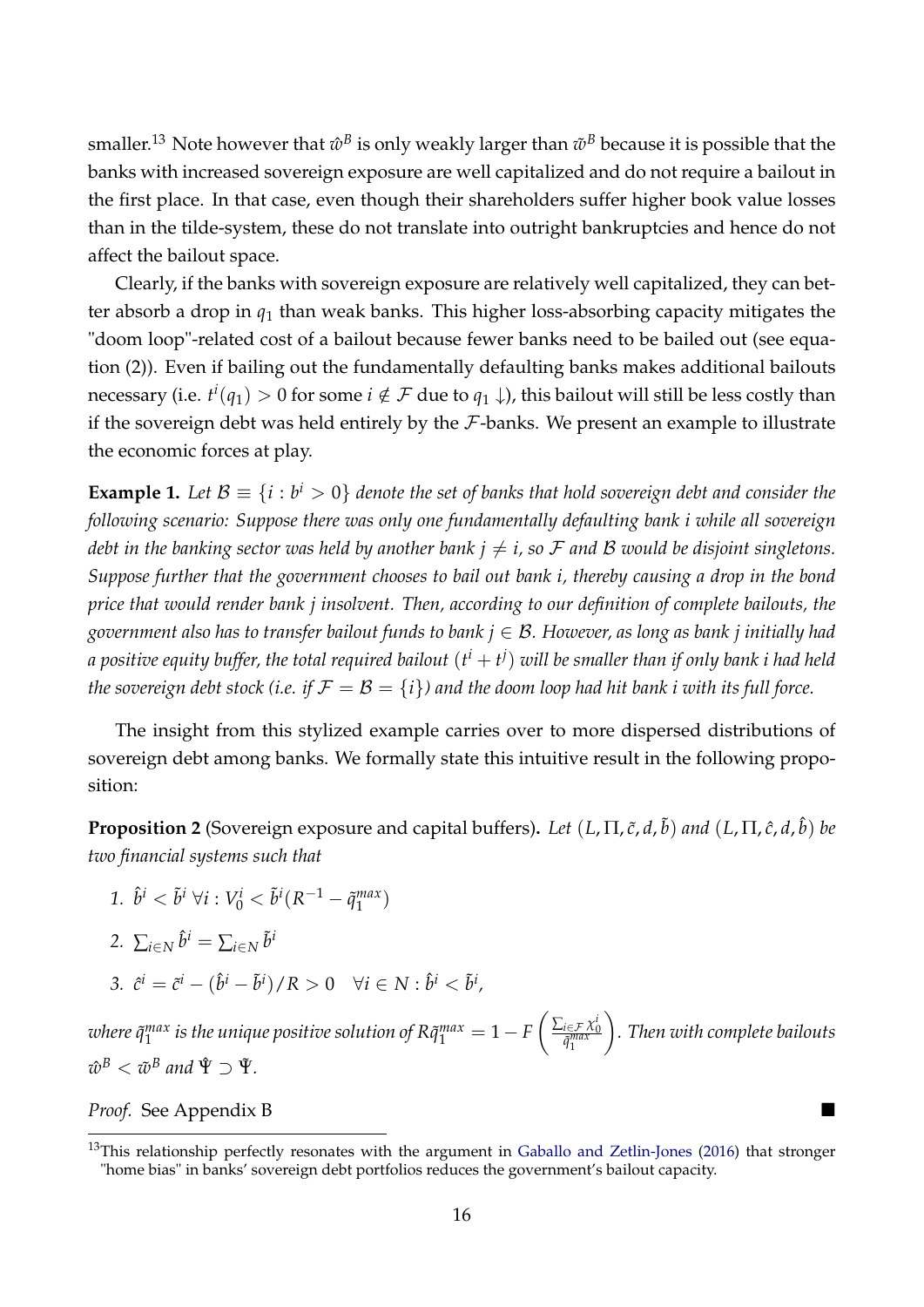The two financial systems described in the proposition only differ in the distribution of domestic sovereign debt, with aggregate sovereign exposure in the banking system and initial shortfalls held constant (conditions 2 and 3 imply  $\hat{\chi}_0 = \tilde{\chi}_0 \equiv \chi_0$ ). More precisely, the banks with capital buffers *V i*  $\frac{n}{0}$  below an exogenous threshold hold less sovereign debt in the hat-system than in the tilde-system (condition 1), which requires that banks with *V i*  $\int_0^t$  above the threshold hold more.<sup>14</sup> Then, the proposition says that redistributing domestic sovereign debt from weakly capitalized banks to more healthy banks makes a complete bailout socially less costly. The intuition behind this result is that *if banks with sovereign exposure have larger capital buffers they can absorb any drop in the value of sovereign debt more easily without becoming insolvent themselves (and thus requiring a bailout).* Therefore, aggregate bailouts and welfare losses are smaller. Proposition [2](#page-17-0) can be thought of in terms of the correlation between *V i*  $\theta$ and  $b^i$ : Everything else equal*,* higher correlation leads to less costly bailouts.

We conclude our discussion of the benchmark case with complete bailouts by briefly touching upon the policy dimension of our findings. Since we consider an ex post scenario with a given distribution of sovereign debt, the correlation between the elements of  $V_0$  and *b* is just a primitive of our model. However, proposition [2](#page-17-0) suggests that from an *ex ante* perspective (with uncertainty about idiosyncratic fundamental shocks) it is socially preferable that domestic sovereign debt be held by the "safest" banks, i.e. those that are the least likely to default fundamentally. Against this backdrop, the findings in [Acharya and Steffen](#page-33-12) [\(2015\)](#page-33-12), [Altavilla](#page-33-8) *et al.* [\(2017\)](#page-33-8), and [Crosignani](#page-34-9) [\(2017\)](#page-34-9) that in the recent European sovereign debt crisis the most fragile banks increased their domestic sovereign exposure disproportionally becomes even more worrisome; rather than "too big to fail" they might have become "too debtloaded to be saved". Our results therefore provide an immediate rationale for bank capital requirements that increase with domestic sovereign debt exposure. We refer to [Véron](#page-35-5) [\(2017\)](#page-35-5) for a detailed proposal and a comprehensive survey of the policy debate.

## **3.4 Optimal (Partial) Bailouts**

In the previous section we have only considered binary outcomes: The government either chooses to rescue all banks or none. As the global financial crisis of 2007-2008 has shown in several countries, reality may lie somewhere between those two extremes. In some situations, complete bailouts can be unrealistically costly in our model, so they often do not occur in equilibrium. Therefore, in this section we expand the set of feasible bailout strategies be-

<sup>&</sup>lt;sup>14</sup>This threshold depends on  $\tilde{q}^{max}_1$ , i.e., the upper bound on the bond price in case of a bailout. This is the price that would prevail if only the initial shortfall had to be covered because none of the banks in  $\mathcal F$  held any sovereign debt. Hence, the banks referred to in condition 1 are those whose capital buffers could not even absorb the lowest possible drop in the sovereign bond price.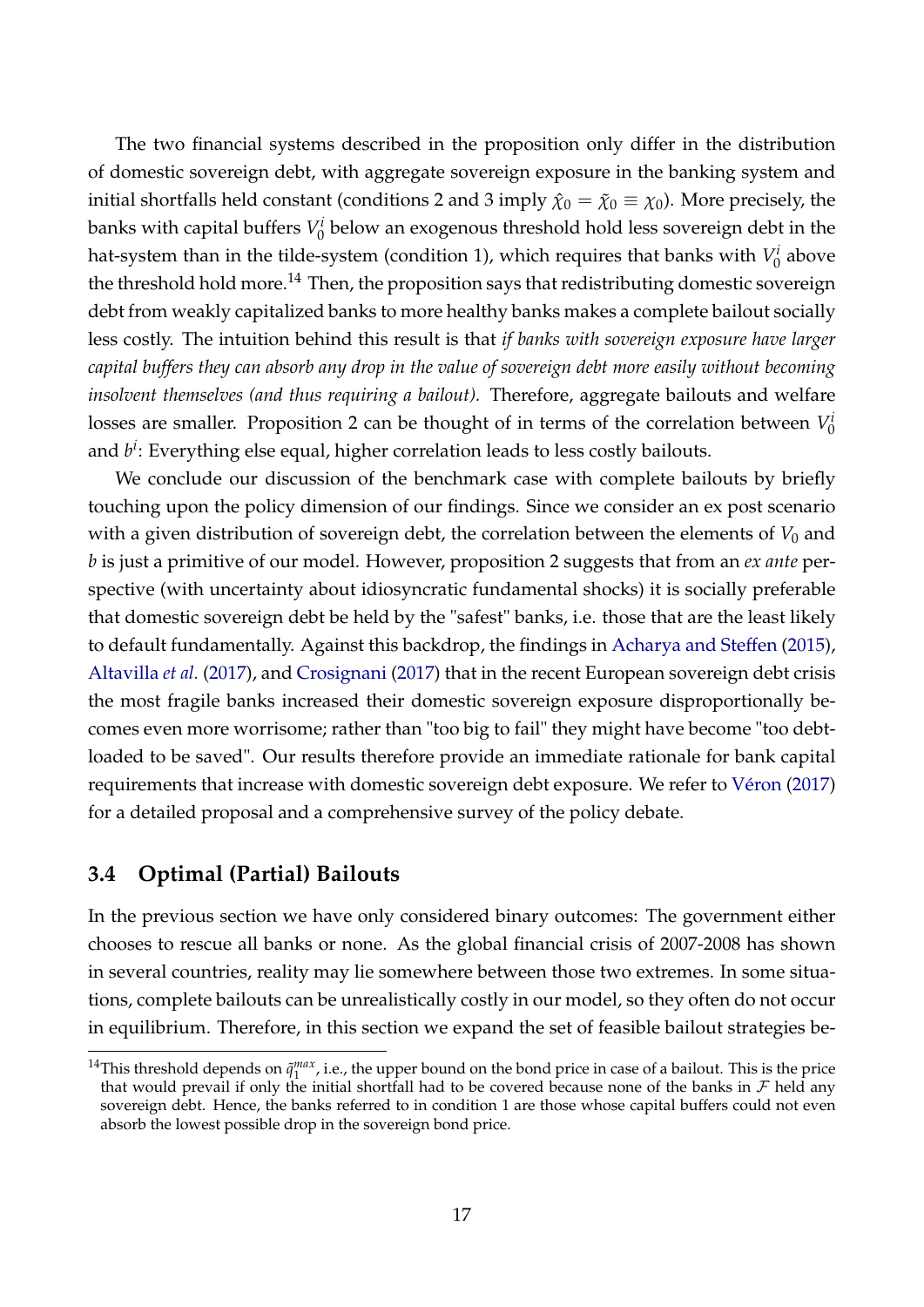yond complete bailouts and allow the government to pick the optimal subset of "surviving" banks  $S \subset N$ .

As in the case of complete bailouts, welfare is maximized by the smallest public transfer that makes the surviving banks solvent. Hence, the formula for bailout transfers takes a form similar to equation [\(2\)](#page-10-0). However, note that in contrast to the complete bailouts benchmark there may now be defaulting banks (i.e. the complement of S which we denote by  $\mathcal{D}(\bar{p}(S))$ ) that do not pay their interbank liabilities in full. Partial bailout transfers account for these losses on interbank assets:

$$
t^{i}(\bar{p}(\mathcal{S}), q_{1}) = \left(L^{i} + d^{i} - c^{i} - q_{1}b^{i} - (\Pi \bar{p}(\mathcal{S}))^{i}\right)^{+} \quad \forall i \in \mathcal{S}
$$
\n
$$
(8)
$$

Even though partial bailouts defined in this way are a generalization of complete bailouts (obtained by setting  $S = N$ ), the government cannot choose the size and distribution of bailout transfers arbitrarily. In particular, we do not allow transfers to banks outside of the set  $S$ , i.e., the government can only provide bailout funds to banks that become solvent after these transfers.<sup>15</sup> This modeling choice can be interpreted as a political economy constraint: Voters would not allow their elected officials to acquire a stake in a bank that is certain to fail anyway.

<span id="page-19-0"></span>The government will choose the set S (and equivalently its complement  $S^c = N \setminus I$ S) to minimize the expected welfare losses  $w(\bar{p}(S))$  arising from bank bankruptcies and sovereign default. Formally, the government problem becomes

$$
\min_{S \subseteq N} \beta \sum_{i \in S^c} \left( L^i + d^i - c^i - q_1 b^i - \sum_{j=1}^n \pi^{ij} \bar{p}^j(S) \right) + \gamma B_1 P (Default)
$$
\n
$$
\text{s.t.} \quad S = \mathcal{D}(\bar{p}(S))^c,\tag{9}
$$

where the constraint needs to be imposed for the sake of technical consistency because not every subset of *N* can solely survive.<sup>16</sup> We are now in a position to define equilibria with optimal bailouts:

**Definition 4.** For a given network (*L*, Π, *c*, *d*, *b*), bankruptcy cost parameter *β*, risk-free interest rate *R*, and fiscal parameters  $(B_0, \alpha, \gamma)$ , an *equilibrium with optimal bailouts* is a set of surviving banks  $\mathcal{S}^*$ , associated bailout transfers  $t^i(\bar{p}(\mathcal{S}^*),q_1)\geq 0$  for  $i\in \mathcal{S}^*$ , and sovereign debt prices  $q_0$  and  $q_1$  such that

1.  $S^*$  solves the government's problem [\(9\)](#page-19-0);

<sup>&</sup>lt;sup>15</sup>At the optimal  $S^*$ , if the marginal benefit of bailout funds in an insolvent bank exceeds the marginal cost of raising these funds, removing the constraint would actually allow for a welfare improvement. However, it would also make the problem much less tractable.

<sup>&</sup>lt;sup>16</sup>Some banks may never fail (so they automatically have to be included in each candidate S) or some always survive together so that it is impossible for one to be in  $S$  while the other is not.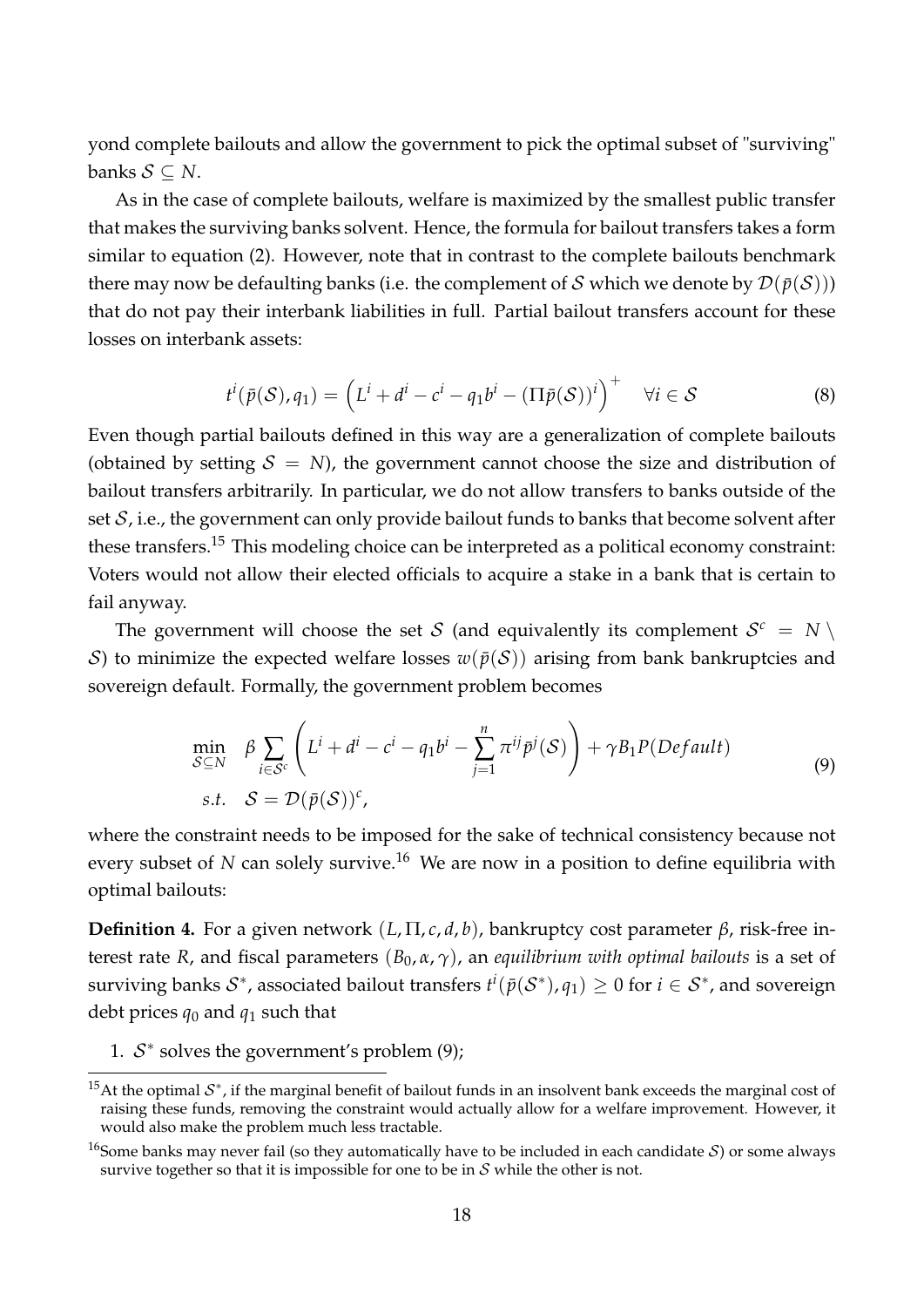- 2. Bailouts  $(t^i(\bar{p}(\mathcal{S}^*), q_1))_{i \in \mathcal{S}^*}$  satisfy equation [\(8\)](#page-15-1);
- 3. Sovereign debt prices are determined by equations [\(4\)](#page-11-0) and [\(5\)](#page-11-2).

#### **Local Analysis of Bailout Determinants**

The optimization problem in [\(9\)](#page-19-0) is a highly complex minimization over sets that involves several nonlinearities and fixed points. Hence, it is generally difficult to make general analytical statements about the determinants of  $\mathcal{S}^{*,17}$ 

In particular, it is hard to pin down whether or not a given bank will be bailed out in equilibrium. Therefore, to develop a better understanding of the economic forces that determine the government's bailout decision, from now on we ignore the "global" solution of [\(9\)](#page-19-0) and focus instead on "local" analysis in the following sense: Suppose that instead of choosing the optimal subset among all feasible subsets of surviving banks, the government could only bail out one bank at a time. Starting from the hypothetical laissez faire outcome with defaulting banks  $\mathcal{D}(\bar{p})$ , the government computes for every troubled bank the net welfare gain that would result from bailing it out. As long as a reduction in welfare losses is possible in this way, the government adds the bank with the highest net welfare gain to the set of surviving banks. The procedure stops once there is no troubled bank left that can be bailed out without increasing welfare losses.

There is no guarantee that the set thus constructed coincides with the "globally" optimal set  $\mathcal{S}^*$  which solves [\(9\)](#page-19-0).<sup>18</sup> However, the fictional sequential procedure allows us to at least analyze "local" optima, i.e., we can pin down bank-specific properties that determine which bank will be bailed out at any given step of the procedure.

To make this analysis meaningful, in the following we only consider situations where *partial* bailouts are optimal, i.e., some banks are bailed out in equilibrium while others are not. It is easy to see from [\(9\)](#page-19-0) that high values of  $β$  relative to  $γ$  make complete bailouts attractive whereas low values will prevent bailouts altogether. Figure [5](#page-21-0) plots the regions of  $β$  and  $γ$  for which the equilibrium outcome is a complete bailout, a partial bailout, or no bailout, for a numerical example. We will focus on the intermediate region in the *γ*-*β* plane, that is the light grey area in the figure.

We begin the analysis with a useful decomposition of the *net welfare effect* of bailing out bank *i* which we call ∆ *<sup>i</sup>w*. <sup>19</sup> On the one hand, the bailout brings a benefit by not only avoiding direct bankruptcy deadweight losses  $\beta \chi^i_1$ , but also by increasing bank *i'*s interbank re-

<sup>&</sup>lt;sup>17</sup>Of course, it is possible to solve [\(9\)](#page-19-0) numerically. For details about the algorithm we use, see Appendix [D.](#page-52-0)

<sup>&</sup>lt;sup>18</sup>[Borgatti](#page-33-13) [\(2006\)](#page-33-13) calls this the "ensemble problem": The optimal set of nodes for a given optimization problem is not necessarily the set of optimal banks when considered individually.

 $19$ Even though we are concerned with minimizing welfare losses, we define the net welfare effect such that ∆ *<sup>i</sup>w* is *positive* if bailing out bank *i* is beneficial.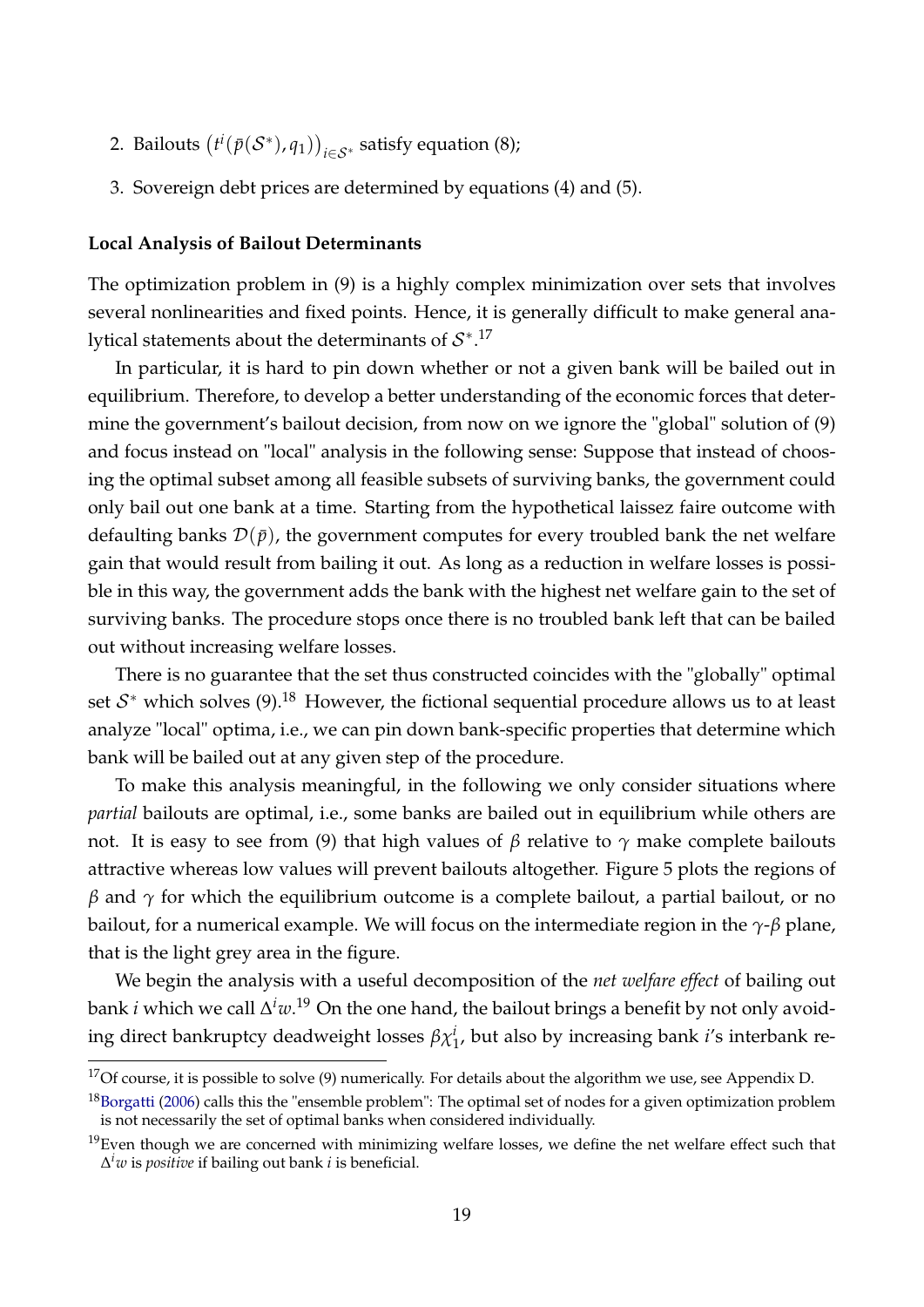<span id="page-21-0"></span>

Figure 5: How does the bailout choice depend on cost parameters?

payments from  $\bar{p}^i$  to  $L^i$ , thus reducing the shortfalls and deadweight losses of *i'*s creditors, their creditors, and so forth. Some troubled banks may even become solvent as a result. On the other hand, the bailout comes at a cost: First, the increase in sovereign debt implies a lower sovereign debt price *q*<sup>1</sup> and a higher probability of sovereign default; second, the drop in *q*<sup>1</sup> increases the shortfalls and deadweight losses in other banks that are still insolvent after bailing out bank *i*. We refer to these two sources of welfare losses, respectively, as *γ*-component and *β*-component, named after their respective coefficients in the social welfare function [\(9\)](#page-19-0). In what follows we first elaborate on all components individually before we state the decomposition in a lemma.

<span id="page-21-1"></span>We start with an observation about the benefit of bailing out bank *i*: For a given set of surviving banks S, by bailing out bank  $i \in S^c$  the government avoids bankruptcy deadweight losses of

$$
\beta \sum_{j \in \mathcal{I}} \left[ \chi_1^j + (L^j - \bar{p}^j(\mathcal{S})) \left( \sum_k \pi^{kj} + (1+\beta) \sum_k \sum_l \pi^{lk} \pi^{kj} + (1+\beta)^2 \sum_k \sum_l \sum_m \pi^{ml} \pi^{lk} \pi^{kj} + \dots \right) \right],
$$
\n(10)

where I denotes the set of banks that become solvent through the bailout (with  $i \in I$ ) and all summations except the first are over the default set  $\mathcal{S}^c \setminus \mathcal{I}$ . The expression in [\(10\)](#page-21-1) captures (a) the direct impact of avoiding bankruptcy deadweight losses  $\beta \chi_1^j$  for banks in  $I$ , and (b) the indirect impact of their increased interbank repayments. The idea is that the increase in repayments from  $\bar{p}^j({\cal S})$  to  $L^j$  not only increases  $j$ 's creditors' assets available for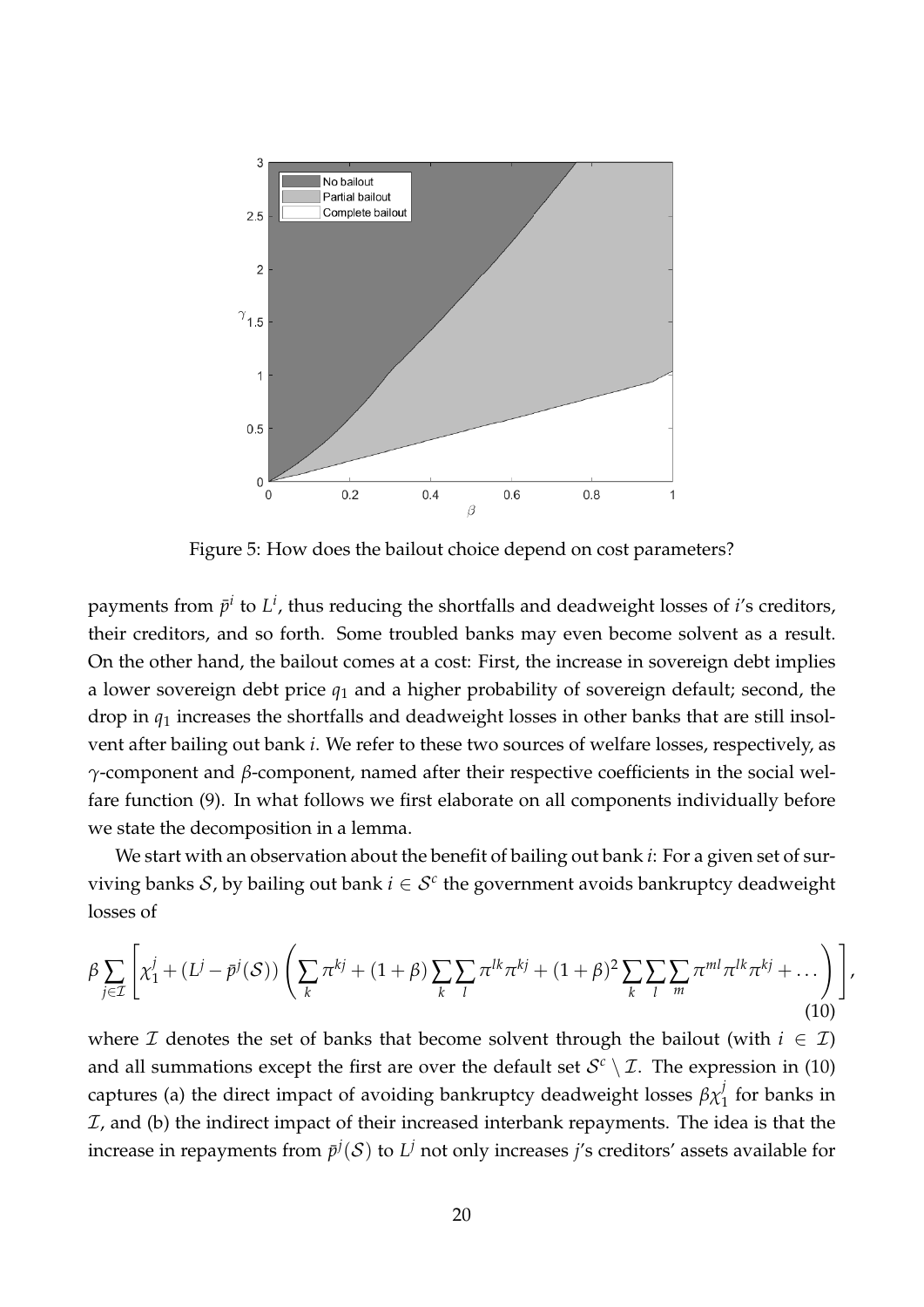repayment, but also reduces their shortfall and hence their deadweight losses. For example, if bank  $j$  fully repays, its creditor  $k$ 's shortfall decreases by  $\pi^{kj}(L^j - \bar{p}^j({\cal S}))$  and its repayment  $\bar{p}^k$  even increases by  $(1+\beta)\pi^{kj}(L^j-\bar{p}^j(\mathcal{S}))$ , and so on. In other words, the positive effect of the bailout travels through the subnetwork of defaulting banks and is amplified by the bankruptcy cost coefficient *β* at each node.

The expression in [\(10\)](#page-21-1) can be further simplified. Observe that the increase in interbank repayments is bounded from above by *L j* , namely if bank *j* originally could not even partially repay its interbank liabilities ( $\bar{p}^j({\cal S})=0$ ). Otherwise, that is if  $\bar{p}^j({\cal S})>0$   $\forall j\in{\cal I} : L^j>0$ , we can use Definition [1](#page-9-0) to show that  $L^j - \bar{p}^j({\cal S}) \, = \, (1 + \beta) \chi_1^j$  $\frac{1}{1}$ . For ease of notation we restrict our subsequent analysis to the latter case, so that the expression in [\(10\)](#page-21-1) becomes

<span id="page-22-0"></span>
$$
\beta \sum_{j \in \mathcal{I}} \chi_1^j \left( 1 + (1+\beta) \sum_k \pi^{kj} + (1+\beta)^2 \sum_k \sum_l \pi^{lk} \pi^{kj} + \dots \right) \tag{11}
$$

We remark, however, that our results would qualitatively also hold in the general case where *j*'s depositors incur losses, i.e., if there exists some bank *j* with positive interbank liabilities  $L^j > 0$  which makes zero payments to its creditors in the network.

Borrowing from [Glasserman and Young](#page-34-5) [\(2015\)](#page-34-5), we refer to the term in parentheses as the "node depth" of bank *j* and denote it by *C <sup>j</sup>* which stands for "centrality". Node depth measures the extent to which any loss originating at bank *j* gets spread and amplified in the subnetwork of defaulting banks. Therefore, it is naturally increasing in the set of defaulting banks, i.e., for a given network  $\Pi$ , node depth of any individual bank is weakly higher if more banks default. Let D be a set of defaulted nodes, and  $\Pi_{\mathcal{D}}$  be the  $|\mathcal{D}| \times |\mathcal{D}|$  matrix obtained by restricting the relative liabilities matrix  $\Pi$  to  $D$ . Moreover, denote by  $I_D$  be the  $|\mathcal{D}| \times |\mathcal{D}|$  identity matrix, and let  $\Pi'$  denote the transpose of matrix  $\Pi$ . Conditional on  $\mathcal{D}$ , the vector of node depths of banks in  $\cal D$  is given by  $[I_{\cal D}-(1+\beta)\Pi'_D]^{-1}\cdot 1\!\!1_{\cal D}$  if the spectral radius of  $(1 + \beta)\Pi'_\mathcal{D}$  is less than one. This technical condition has a clear economic interpretation: For node depth to be well defined, the entries of the relative liability matrix of the defaulting banks  $\Pi_\mathcal{D}'$  have to be sufficiently small, i.e., the defaulting banks need to owe a sufficient fraction of their liabilities to solvent banks outside of  $D$ . The higher the bankruptcy cost parameter *β*, the lower the relative exposures within the defaulting set must be.<sup>20</sup>

Another interpretation is that solvent banks are required to act as a valve to absorb some of the losses in the interbank market. Otherwise there would be too much amplification of welfare losses within  $D$  and the series in [\(10\)](#page-21-1) and [\(11\)](#page-22-0) would not converge. For example, if the set of defaulting banks had a *ring* structure with  $\pi^{ij} = 1$  if  $j = i + 1$ , modulo *n*, node

 $20$ We derive formal conditions for two- and three-dimensional default sets in Appendix [C.](#page-49-0)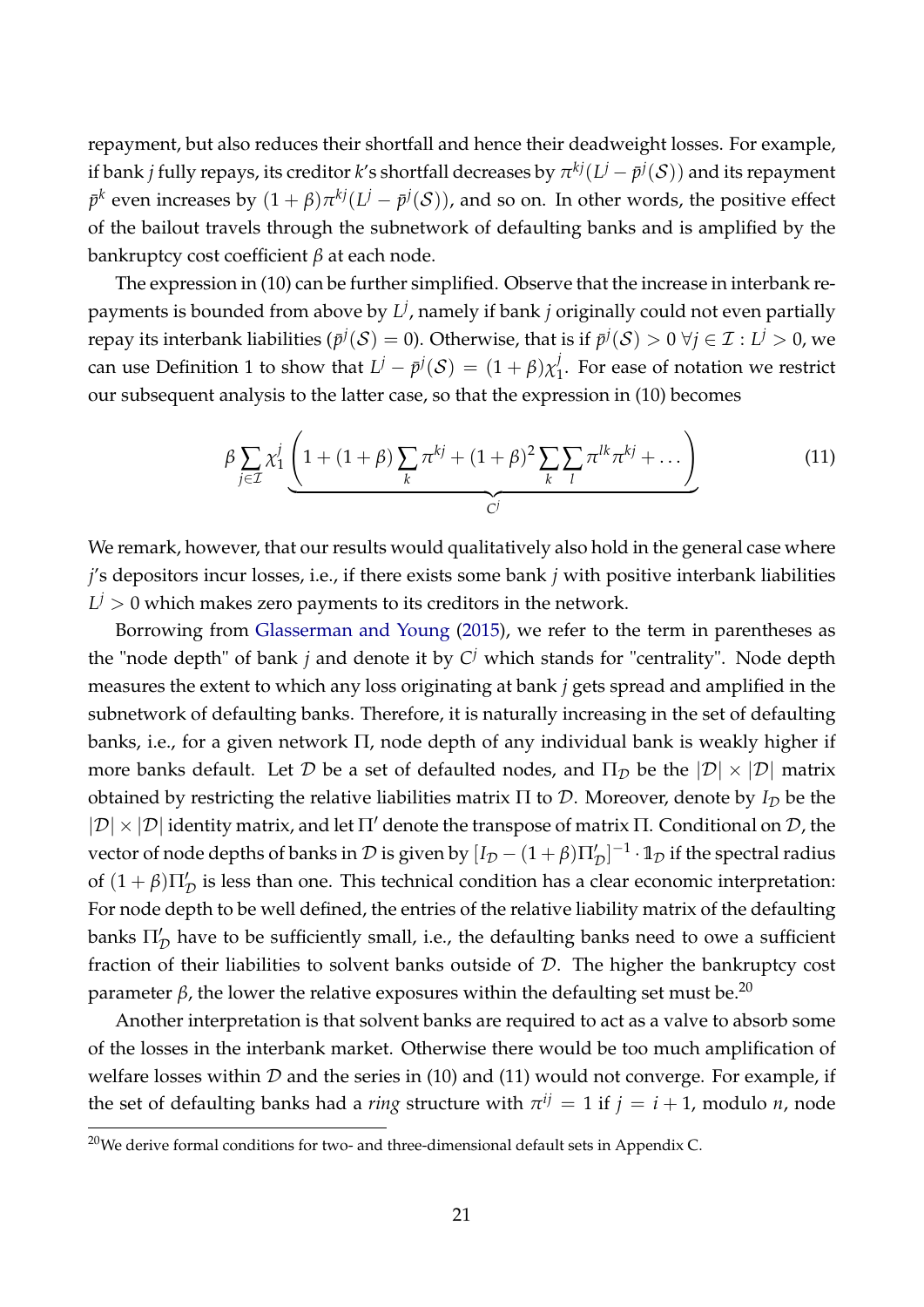depth could not be computed using the matrix inversion formula given above. Rather than fading out, any dollar of shortfall at a given bank would be fully transmitted and amplified at every node as it travels through the ring until all assets are wiped out. In contrast, if the  $\alpha$  interbank network is *complete* and *symmetric* with  $\pi^{ij} = \frac{1}{n-1} \,\, \forall i,j \in N$ , node depth can be computed as long as the total number of banks *n* exceeds the number of defaulting banks by a sufficient amount. The critical number of banks increases with the bankruptcy cost parameter *β*.

There is an interesting analogy between the concept of node depth and other, more standard network metrics such as eigenvector or Katz-Bonacich centrality. First, just like eigenvector centrality, a bank's node depth is a weighted sum of the node depths of its creditors, with weights given by the relative liability matrix  $\Pi'$  (recall that  $\pi^{kj}$  measures the share of *k*'s claim in *j*'s total interbank liabilities). Intuitively, a bank's node depth is higher if it has higher liabilities to defaulting banks that have themselves high liabilities to other defaulting banks. And second, similarly to the attenuation coefficient in Katz-Bonacich centrality, the factor  $(1 + \beta)$  controls the effect of path length on the relationship between different nodes' centralities. We refer to section 9.3 of [Glasserman and Young](#page-34-4) [\(2016\)](#page-34-4) for more details.

From an economic perspective, the expression in [\(11\)](#page-22-0) indicates that the benefit of a bailout is the largest if targeted at banks with (a) large shortfalls, (b) high potential to avoid contagious defaults (i.e., a large set  $\mathcal{I}$ ), and (c) high centrality in the sense of node depth. However, a comprehensive analysis of the government's tradeoff also requires to analyze the cost of a bailout.

We begin by considering the *γ*-component, i.e., the part of the cost that is directly related to the pecuniary expenditure the bailout of bank *i* requires. The increase in the level of public debt (and thus in the sovereign default probability) depends on four items: First of all, from equation [\(8\)](#page-15-1) we can see that, *ceteris paribus*, a larger shortfall *χ i*  $\frac{1}{1}$  clearly requires higher bailout expenditures and thus leads to a sharper increase in the sovereign default probability and a sharper drop in the bond price *q*1. Second, there is a doom loop multiplier effect: a higher sovereign exposure *b <sup>i</sup>* also leads to higher bailout expenditures because every dollar raised for the bailout of bank *i* increases its effective shortfall by an amount proportional to  $b^i$ . Therefore, even for identical shortfalls, bailing out banks with more sovereign debt on their balance sheets comes with a higher *γ*-component than bailing out low-exposure banks. Third, depending on the sovereign exposure of banks in S, it may happen that the drop in  $q_1$ makes additional bailout transfers to other banks necessary to prevent their insolvency. The cost of raising these funds will also be reflected in the *γ*-component. Fourth and finally, it matters whether or not bank *i* is part of a cycle in the subnetwork of defaulting banks S *c* . If so, then bailing out *i* eventually also increases the interbank repayments it receives, thereby reducing the effective shortfall the government needs to cover according to [\(8\)](#page-15-1). Summing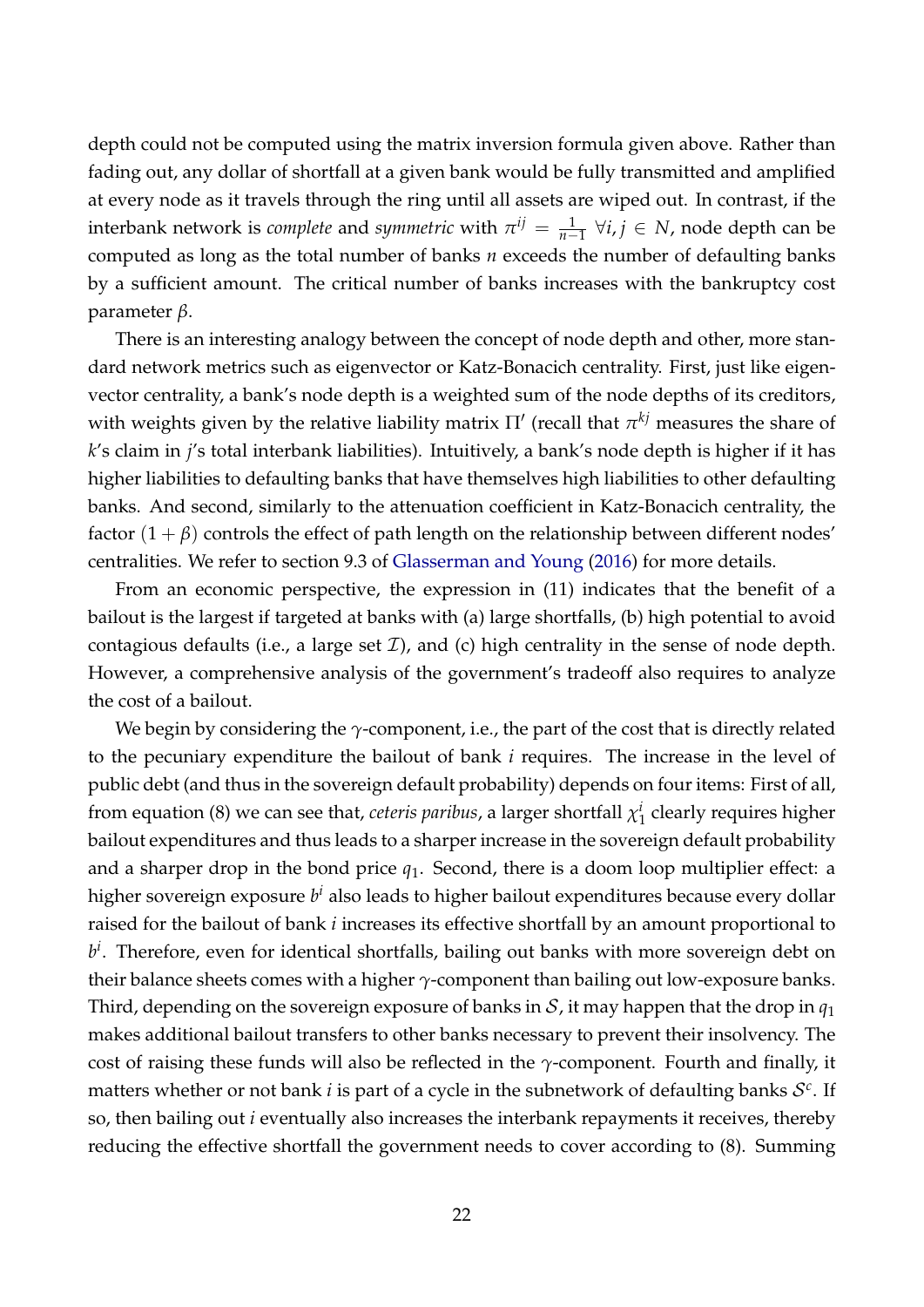up, to minimize the *γ*-component of the bailout cost, the government would ideally bail out banks that have only a low shortfall to begin with, hold little sovereign debt, and have interbank claims on other defaulting banks that have themselves (direct or indirect) claims on the bailout candidate.

To complete the picture, we turn to the *β*-component which describes the additional bankruptcy deadweight losses in defaulting banks that are triggered by the drop in the sovereign bond price which we denote by  $\Delta^i q_1 < 0$ . The bailout of bank *i* causes deadweight losses in the amount of  $|\beta\Delta^iq_1b^j|$  for each defaulting bank  $j\in\mathcal{S}^c\setminus\mathcal{I}$  which will then be amplified in proportion to their centrality *C j* . This means that *the side effects of a bailout can become very costly if the remaining defaulters are highly exposed to their government and very central in the subnetwork of defaulting banks.* It is exactly this key observation that will give rise to our main result further below. The following lemma summarizes our discussion of the government's bailout incentives so far.

<span id="page-24-0"></span>**Lemma 2** (Decomposition of net welfare effect)**.** *For a given set of surviving banks* S*, the net welfare effect* ∆ *<sup>i</sup>w of bailing out bank i* ∈ S*<sup>c</sup> can be written as*

$$
\Delta^i w = \beta \sum_{j \in \mathcal{I}} \chi_1^j \times C^j + \beta \sum_{j \in \mathcal{S}^c \setminus \mathcal{I}} \Delta^i q_1 b^j \times C^j \underbrace{-\gamma \Delta^i (B_1 P (Default))}_{\gamma\text{-component}},
$$

 $\omega$ here  $\Delta^i q_1 < 0$  and  $\Delta^i(B_1P(Default)) > 0$  denote changes implied by the bailout of i.

The lemma allows us to make a number of statements about which banks deliver the highest welfare improvements if bailed out. For example, note that in an economy without bank-held domestic sovereign debt (*), the <i>β*-component would disappear and banks could be ranked in terms of network spillovers only. More precisely, among two banks *i* and *j* with the same shortfall (i.e.,  $\chi_1^i = \chi_1^j$  $\mathcal{I}_1$ ) and the same set of contagious defaults ( $\mathcal{I} \setminus i = \mathcal{J} \setminus j$ ) the *γ*-component would be identical for both banks. The government would then prefer to bail out the bank with higher node depth *C*. <sup>21</sup> Our model thus supports the claim that banks with high liabilities to other weakly capitalized banks can be "too interconnected to fail".

Another thought experiment (again with  $b = 0$ ) helps to emphasize the role of node depth and hence network structure: Consider two banks with the same node depth ( $C^i =$  $C$ <sup>j</sup>), but such that has a larger shortfall without a bailout, e.g.  $\chi_1^i>\chi_1^j$  $\frac{1}{1}$ . Depending on model parameters (in particular for sufficiently high  $\gamma$ ) it is possible that the government prefers to bail out bank *j* if both banks' centrality is low, but it prefers bank *i* if their centrality

<sup>&</sup>lt;sup>21</sup>This insight echos a number of results from the more general literature about intervention in networks. For instance, [Galeotti](#page-34-13) *et al.* [\(2019\)](#page-34-13) show that in network games of strategic complements, the optimal intervention allocated to a given node is proportional to its eigenvector centrality.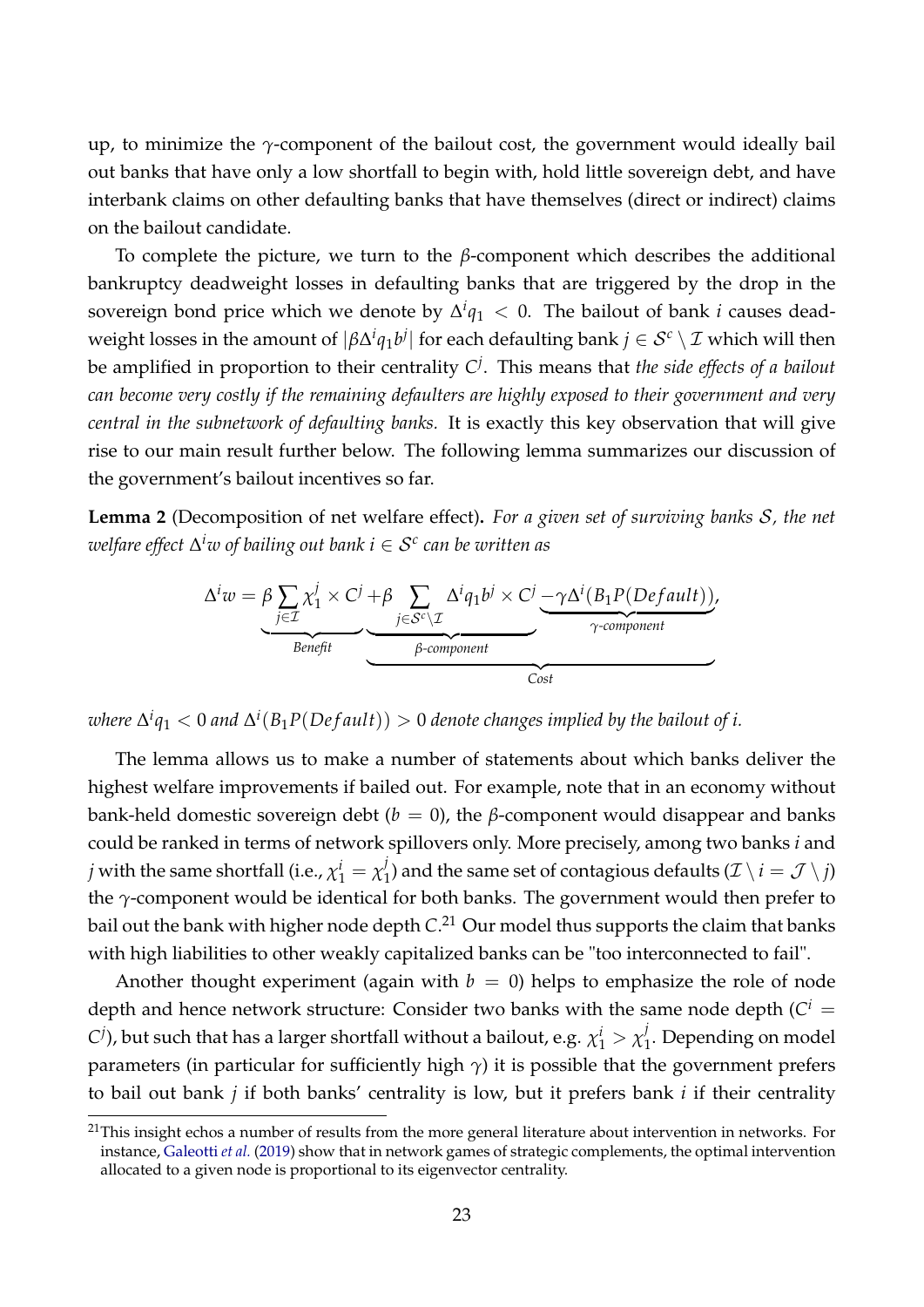is sufficiently high. The reason is that the benefit of a bailout is proportional to the bank's centrality while the fiscal cost (*γ*-component) is not. Therefore, if centrality is low, the higher *γ*-component of bailing out *i* can dominate the government's decision, but with sufficiently high centrality the higher benefit overcompensates the increased sovereign default risk.

In what follows we often compare two banks or two entire financial systems that are identical in all but one dimension. This allows us to isolate specific channels and derive precise analytical results.

#### **Sovereign Debt Distribution and Network Centrality**

The insights discussed in the previous paragraphs could, in principle, also be derived in a conventional model of financial contagion without the doom loop. In contrast, this section analyzes how network centrality interacts with the distribution of sovereign debt and hence with the doom loop.

Before we study non-degenerate, dispersed distributions of sovereign debt we consider the simple benchmark case in which every bank has the same exposure to the government.

<span id="page-25-0"></span>**Proposition 3** (Uniform sovereign debt distribution)**.** *Let* (*L*, Π, *c*˜, *d*, ˜*b*) *and* (*L*, Π, *c*ˆ, *d*, ˆ*b*) *be two financial systems such that*

*1.*  $\tilde{b} = 0$ 

$$
2. \ \hat{b}^k = b' > 0 \ \forall k \in N
$$

*3.*  $\hat{c} = \tilde{c} - \hat{b} / R$  (which implies  $\hat{\chi}_1 = \tilde{\chi}_1 \equiv \chi_1$ ).

 $M$ oreover, let  $i,j\in\mathcal{S}^c$  be two banks that differ only in their node depth, with  $\mathsf{C}^i>\mathsf{C}^j.$  In particular, *they have identical shortfalls*  $\chi_1^i = \chi_1^j$  $\frac{1}{1}$  and cause the same set of contagious defaults  $\mathcal{I} \setminus i = \mathcal{J} \setminus j.$ *Then we have*

$$
\tilde{\Delta}^i w > \tilde{\Delta}^j w, \quad \hat{\Delta}^i w > \hat{\Delta}^j w, \quad \text{and} \quad \hat{\Delta}^i w - \hat{\Delta}^j w > \tilde{\Delta}^i w - \tilde{\Delta}^j w.
$$

*Proof.* See Appendix [B.](#page-38-0)

In the proposition, the tilde-system captures the setting described above without any sovereign exposure (condition 1), so there is no  $β$ -component to consider. For two banks with identical shortfalls and identical contagious defaults, the difference in node depth  $C^i > C^j$  breaks the tie, so the government prefers to bail out bank *i*. The hat-system, in contrast, features a uniform sovereign debt distribution across banks (conditions 2 and 3). The proposition states that the presence of domestic sovereign exposure on banks' balance sheets - even if it is uniformly distributed - *strenghtens* the role of centrality as a driver of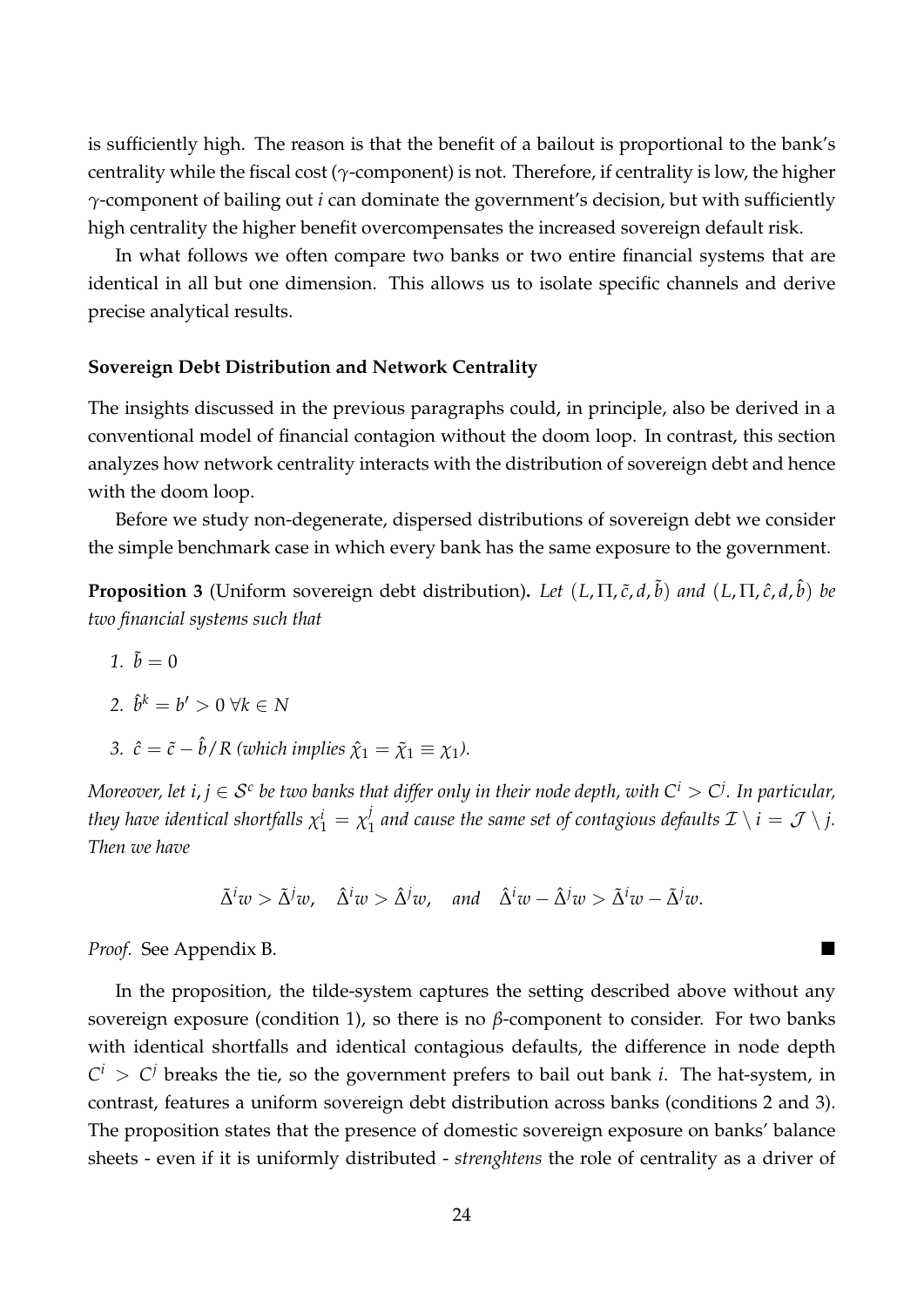the government's optimal decision. If bailing out bank *i* is preferred to bailing out *j* in the scenario without the doom loop, it is also preferred with the doom loop, but not vice versa. The reason is that now, on top of a higher benefit, bailing out bank *i* is associated with a lower *β*-component than bailing out bank *j* (remember that the *β*-component is increasing in defaulting banks' centrality). Put differently, even a highly symmetric sovereign debt distribution amplifies the "too interconnected to fail" problem.

Equipped with this general result on the interaction of centrality and sovereign exposure, we next consider asymmetric distributions of domestic sovereign debt. *Does the government prefer to bail out banks with more or less domestic sovereign debt?* From Lemma [2](#page-24-0) we know that domestic sovereign bonds on a bank's balance sheet have two counteracting effects: On the one hand, high sovereign exposure *b <sup>i</sup>* makes it financially costly to bail out bank *i* because every bailout dollar transferred to bank *i* lowers *q*<sup>1</sup> and hence further increases *i*'s shortfall. This "doom loop multiplier" effect (which translates into a high *γ*-component) is stronger for larger *b i* . On the other hand, high sovereign exposure also generates welfare losses through the *β*-component if bank *i* is not bailed out, especially if *i* is very central in terms of node depth. In other words, a higher  $b^i$  increases the effective shortfall of bank *i* and hence the required bailout expenditures, but it can also make it extremely socially costly *not* to save bank *i* in a partial bailout.

Therefore, whether a given bank  $i \in \mathcal{B}$  will optimally be bailed out depends on the relative strength of these two forces. Crucially, whereas the first effect applies to each bank equally, the second effect is proportional to a bank's network centrality. In particular, a bank with high centrality and sovereign exposure may be more likely to be bailed out than an identical bank with little or no exposure. In contrast, peripheral banks (for which the second effect is negligible) are unambiguously less likely to be saved the more sovereign bonds they hold. We formalize this main result in the following proposition.

<span id="page-26-0"></span>**Proposition 4** (Sovereign debt distribution within networks). Let  $i, j \in S^c$  be two banks that  $d$ iffer only in their asset composition (b $^i$   $>$  b $^j$  and  $c^i$   $<$  c $^j$ ). In particular, they have identical  $s$ hortfalls  $\chi_1^i=\chi_1^j\equiv\chi_1$  and centrality  $C^i=C^j\equiv C$  and cause the same set of contagious defaults  $\mathcal{I} \setminus i = \mathcal{J} \setminus j$ . Then  $\exists C^*$  such that

$$
\Delta^i w > \Delta^j w \quad \text{iff} \quad C \geq C^*
$$

*as long as <sup>b</sup> i*  $\frac{b^i}{b^j} > \frac{\Delta^i q_1}{\Delta^j q_1}$ ∆*jq*<sup>1</sup> > 1*. The threshold C*<sup>∗</sup> *is increasing in γ and decreasing in β. Proof.* See Appendix [B.](#page-38-0)

If the government has to choose between two otherwise identical banks, whether it will pick the one with more or less domestic sovereign exposure depends on the banks' centrality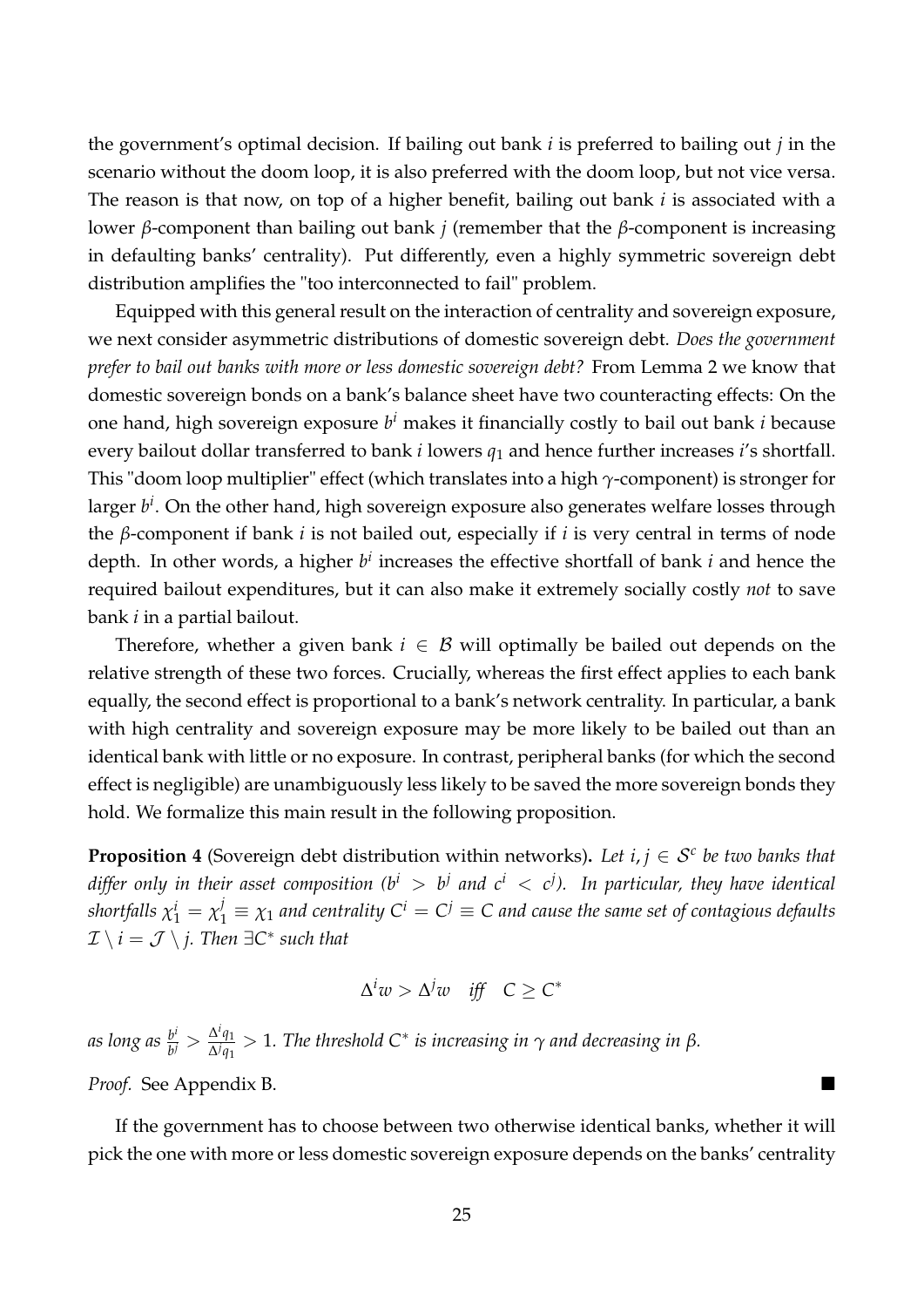<span id="page-27-0"></span>

|                          |      |      | 3    | 4    | 5    | 6    |      |
|--------------------------|------|------|------|------|------|------|------|
| $c^{\iota}$              | 8.22 | 10.8 | 19.4 | 22.0 | 22.0 | 31.0 | 31.0 |
| $h^1$                    | 5.33 | 2.67 | 5.33 | 2.67 | 2.67 | 2.67 | 2.67 |
| $(\pi L)^{i}$            | 20.2 | 20.2 | 8.96 | 8.96 | 8.96 |      | 0    |
| <b>Total assets</b>      | 33.6 | 33.6 | 33.6 | 33.6 | 33.6 | 33.6 | 33.6 |
| $d^i$                    | 30.3 | 30.3 | 16.8 | 16.8 | 16.8 | 16.8 | 16.8 |
| $L^i$                    | 0    | 0    | 13.4 | 13.4 | 13.4 | 13.4 | 13.4 |
| <b>Total liabilities</b> | 30.3 | 30.3 | 30.3 | 30.3 | 30.3 | 30.3 | 30.3 |
| Equity                   | 3.36 | 3.36 | 3.36 | 3.36 | 3.36 | 3.36 | 3.36 |

Table 2: Balance sheet structure of banks in the network

Note: Banks 1 and 3 hold more sovereign debt than their counterparts.

*C*. The reason is that the welfare losses due to the *β*-component (which are higher if bank *j* with the smaller sovereign exposure is saved) are proportional to centrality *C*, as shown in Lemma [2.](#page-24-0) Hence, for large *C* the difference in *β*-components dominates the difference in the *γ*-components so that bailing out bank *i* becomes more attractive. In contrast, for peripheral banks (low *C*) the *β*-component carries only little weight in the welfare comparison and the lower *γ*-component leads the government to bail out bank *j*.

We illustrate the result through a stylized numerical example with  $n = 7$  banks: Suppose the government initially owes a debt stock of  $B_0 = 120$  (which may be interpreted as 120% of GDP), of which 20% is held by the domestic banking sector, so  $\sum_{i\in N}b^i=$  24. The gross riskfree interest rate is  $R = 1.02$ , hence the initial sovereign bond price is given by  $q_0 = R^{-1} =$ 0.9804. Moreover, we pick the shape parameter of the (Pareto) tax capacity distribution to be  $\alpha = 0.9$  which delivers quantitatively reasonable movements in sovereign spreads.

Table [2](#page-27-0) summarizes banks' initial balance sheets (i.e. before the unexpected fundamental shock happens). Total balance sheet size is chosen such that the average bank holds 10% of its balance sheet in domestic sovereign debt, just like Italy in Figure [1.](#page-2-0) To maintain transparency and simplicity, we initially let every bank have the same balance sheet size and leverage (equity buffer = 10% of total assets). Note, however, that banks 1 and 3 each hold twice as much sovereign debt as the remaining banks.

The interbank network is visualized in Figure [6.](#page-28-0) Banks 1 and 2 have no interbank liabilities, but are lending to three intermediaries (3,4,5) who further lend to banks 6 and 7. The squares mark the set of fundamentally defaulting banks  $\mathcal{F} = \{1, 2, 3, 5\}$  whose "cash" assets are reduced by the shock such that their total assets drop by 20%, leaving them with a shortfall of 10% each.<sup>22</sup> There is no default contagion because none of the fundamentally defaulting banks have any liabilities to banks outside of  $F$ . Summing up, this is the simplest possible setup to demonstrate the content of the proposition; we have two sets of almost identical failing banks (1 vs. 2 and 3 vs. 5) that only differ in terms of sovereign exposure

<sup>&</sup>lt;sup>22</sup>To make the local analysis interesting, we picked the deadweight loss parameters  $\beta = 0.8$  and  $\gamma = 0.7$  such that the optimal bailout is a *partial* bailout of banks 3 and 5, i.e. banks 1 and 2 default in equilibrium.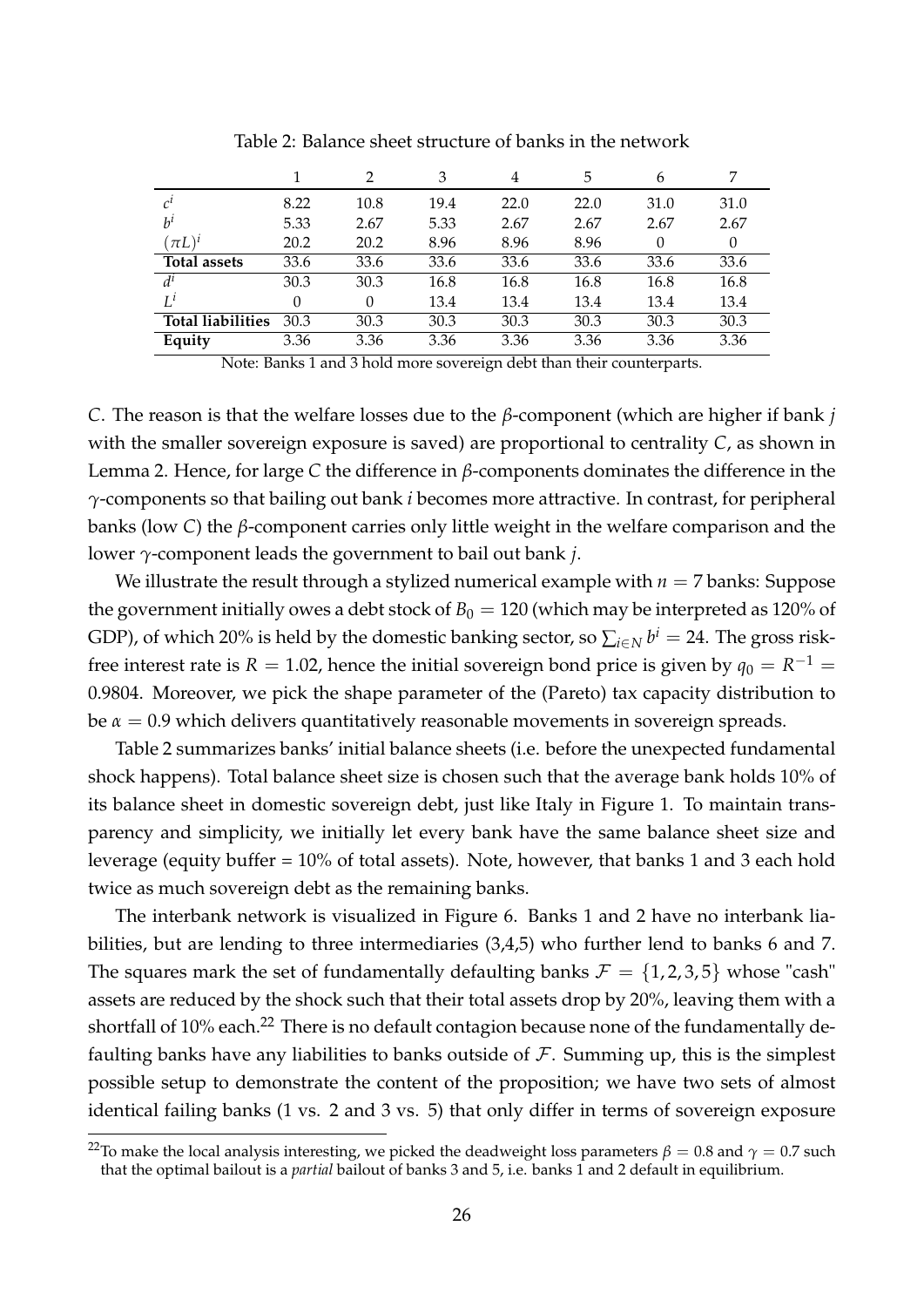<span id="page-28-0"></span>

Figure 6: Banks 3-5 borrow from 1 and 2 and lend to 6 and 7 (squares represent  $\mathcal{F}$ )

 $within$  pairs. In particular, banks 1 and 2 have a trivial node depth of  $C^1=C^2=1$  (because they do not have any interbank liabilities) whereas banks 3 and 5 have  $C^3 = C^5 = 2.8$ . Just like the proposition states, among the peripheral banks the government prefers bailing out the low-*b* bank 2 ( $\Delta^2 w = -0.82$ ) to the high-*b* bank 1 ( $\Delta^1 w = -0.86$ ), but among the more central banks it prefers the high- $b$  bank 3 ( $\Delta^3 w = 4.89$ ) to the low- $b$  bank 5 ( $\Delta^5 w = 4.79$ ).

Finally, note that our proposition requires that the difference in sovereign exposures must overcompensate the difference in absolute price changes, i.e.  $b^i$  and  $b^j$  must be sufficiently different. Otherwise the fact that saving bank *i* has a stronger price impact (|∆*q i*  $\vert \frac{i}{1} \vert > \vert \Delta q \vert^j$  $\binom{J}{1}$ dominates the *β*-component so that the government unambiguously prefers to save bank *j*, regardless of centrality. This caveat suggests that our result cannot be interpreted as the *marginal* effect of higher sovereign exposure on the bailout outcome.

One interpretation of the result in Proposition [4](#page-26-0) is that the doom loop alters the government's ranking of banks to be rescued. Whereas in a world without the doom loop (e.g. with  $b = 0$ ), the government would be indifferent between two banks with the same shortfall  $\chi_1$  and node depth *C*, the different exposures to the doom loop now break the tie. In other words, network centrality alone is not sufficient anymore to pin down the optimal set of bailed-out banks. This highlights the doom loop as a new channel of contagion that conventional centrality measures cannot capture.

Another way of looking at the effect of holding more domestic sovereign debt is *across* networks (whereas Proposition [4](#page-26-0) is based on a *within*-network comparison). To this end we consider two financial systems that are identical in every regard, except that an arbitrary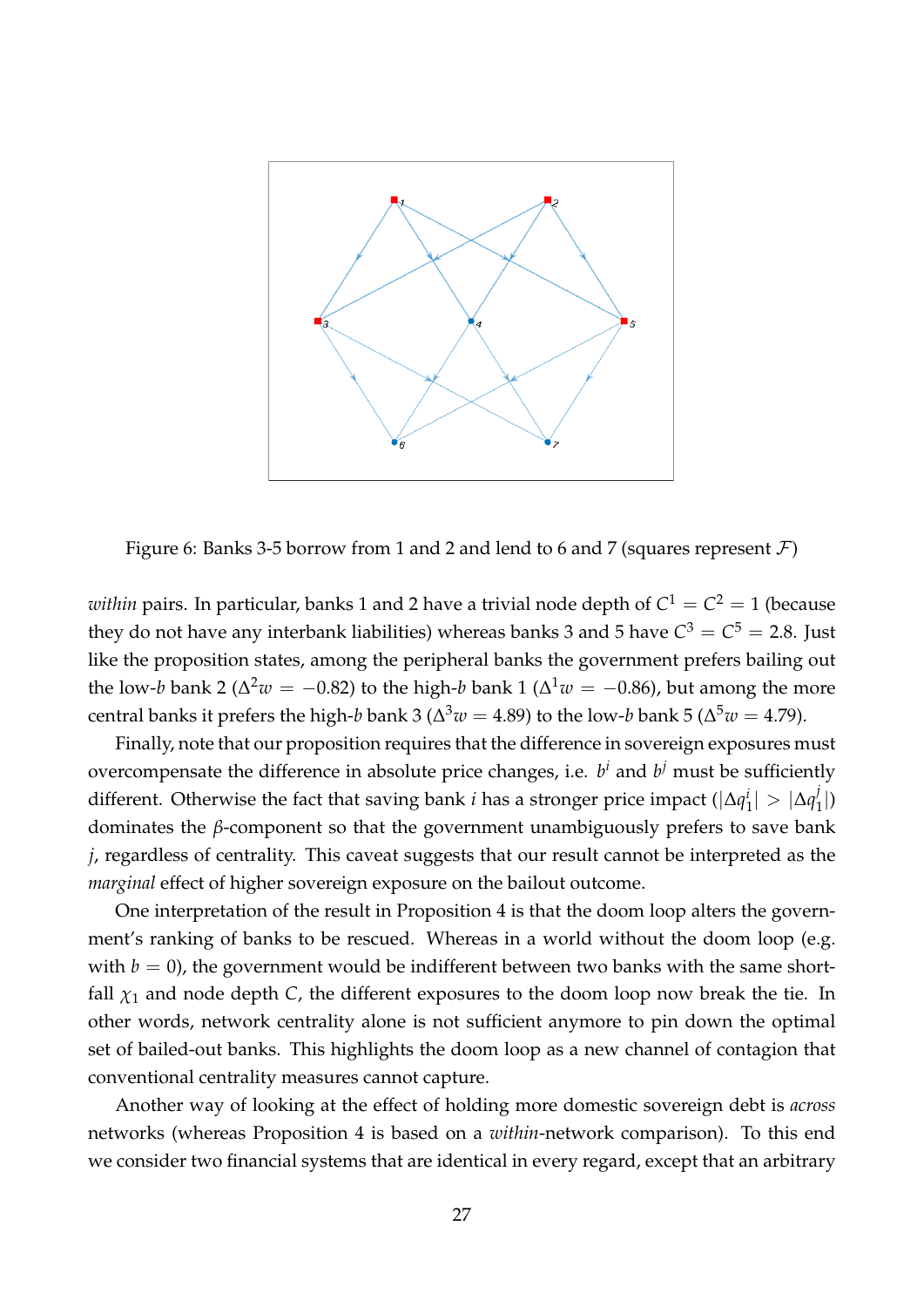defaulting bank *i* holds more sovereign debt in one system that in the other (conditions 1 and 2). To keep the overall surplus of the system unchanged, suppose that this bank holds less cash in return so that its overall shortfall remains unchanged (condition 3). The following proposition shows that whether the higher *b i* in the second system increases or decreases bank *i*'s position in the government's "bailout ranking" depends on its centrality.

<span id="page-29-0"></span>**Proposition 5** (Sovereign debt distribution across networks). *For a fixed B*<sub>0</sub>*, let*  $(L,\Pi,\tilde{c},d,\tilde{b})$ *and* (*L*, Π, *c*ˆ, *d*, ˆ*b*) *be two financial systems such that*

- *1.* ∃! $i \in S^c$ :  $\hat{b}^i > \tilde{b}^i$
- 2.  $\hat{b}^j = \tilde{b}^j$  and  $\hat{c}^j = \tilde{c}^j \,\,\forall j \neq i$
- *3.*  $\hat{c}^i = \tilde{c}^i (\hat{b}^i \tilde{b}^i)/R$ .

*Then*  $\forall j \neq i \exists C^*(j)$  *such that* 

$$
\hat{\Delta}^i w - \hat{\Delta}^j w > \tilde{\Delta}^i w - \tilde{\Delta}^j w \quad \text{iff} \quad C^i \ge C^*(j).
$$

*The threshold is increasing in*  $\gamma$  *and decreasing in β,*  $|\hat{\Delta}^j q_1|$  *and*  $(\hat{b}^i - \tilde{b}^i).$ 

*Proof.* See Appendix [B.](#page-38-0)

The above proposition can be easily explained thanks to the decomposition in Lemma [2.](#page-24-0) In the hat-network bailing out bank *i* results in a larger *β*-component and a larger *γ*component than in the tilde-network because of the doom loop multiplier and the corresponding larger price impact. Meanwhile, the benefit component is the same in both networks. As a consequence, the absolute net benefit of bailing out *i* is clearly lower in the hat-network, i.e.  $\hat{\Delta}^i w < \tilde{\Delta}^i w$ . However, all other bailout candidates *j* see their *β*-component increase (and thus their ∆ *<sup>j</sup>w* fall) because the defaulting *i* now holds more sovereign debt. Moreover, this increase in the *β*-component is an increasing function of *i*'s centrality. Hence, if *i* is central enough it can even end up higher in the government's ranking than before.

Summing up, our results show that a higher *b <sup>i</sup>* does not make a bailout of *i* more attractive in absolute terms, nor does it increase the government's propensity to engage in a bailout in the first place. However, it can make bailing out other banks even less attractive, namely if *i* is sufficiently central in the interbank network.

## **3.5 Sovereign Debt Exposure: A Strategic Tool?**

Even though we do not model banks' optimal behavior explicitly, the results outlined in the previous section have important implications for banks' strategic portfolio choice *ex ante*. We have shown that, depending on a bank's centrality, higher sovereign exposure can make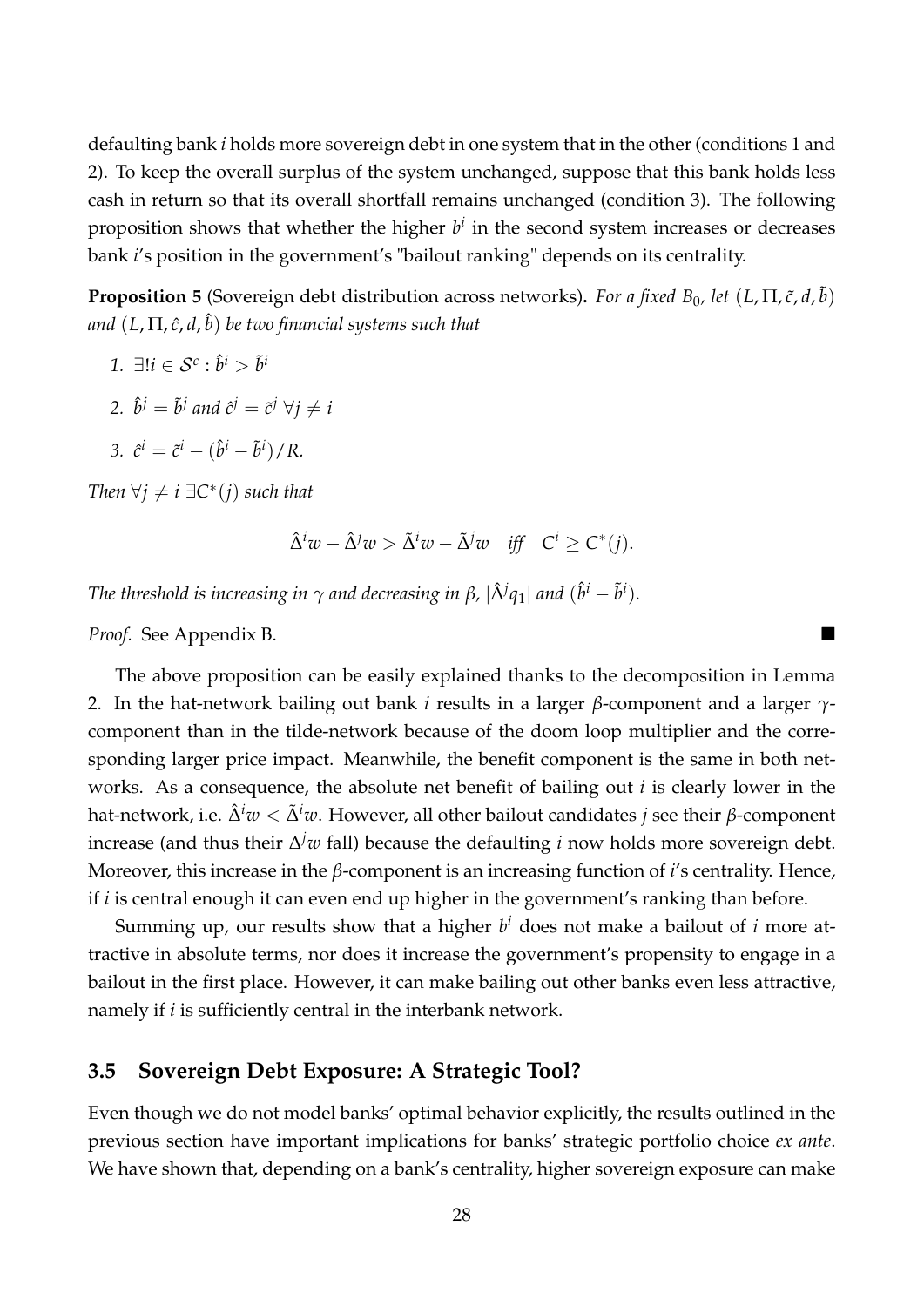a bailout of that bank more likely *ex post*. Hence, if banks value the prospect of a bailout and anticipate the government's best response, they can use their sovereign debt portfolio to affect the odds of being bailed out.

One way to illustrate this in the context of Proposition [4](#page-26-0) is the following: Suppose that banks wake up in  $t = -1$ , knowing their position in the interbank network (and hence their node depth for each shock realization), but having not yet chosen their domestic sovereign exposure. In terms of Proposition [4,](#page-26-0) a given bank can choose to be either bank *i* or bank *j*. Then, banks with high centrality can increase the chance to be bailed out by purchasing more sovereign debt than otherwise identical banks. Moreover, the fact that the threshold *C* ∗ is decreasing in  $\beta$  implies that this result applies to more banks in financial systems where bankruptcy costs are higher.

Put differently, our results suggest that systemically important banks may have an incentive to load up on domestic sovereign debt to drive up the cost of *not* bailing them out when the chips are down.<sup>23</sup>

# **4 Conclusion**

In this paper we study the government's optimal bailout strategy in a banking crisis if (a) financing a bailout depresses the value of domestic sovereign debt on bank balance sheets (the "doom loop") and (b) banks are connected to each other through a network of liabilities.

We construct a stylized banking network model in which banks hold domestic sovereign debt on their balance sheets. An adverse shock renders a subset of banks insolvent. Without government intervention, these bank failures can spread to (direct or indirect) creditor banks and cause deadweight losses in the banking sector. To reduce these deadweight losses, the government can borrow funds in the sovereign debt market and distribute them optimally to failing banks. However, an increase in the stock of public debt makes it more risky and leads to a higher discount on sovereign bonds. This weakens banks' balance sheets further, adding to the cost of the bailout.

We find, not surprisingly, that the doom loop is weaker (and bailouts therefore less costly) if banks hold less domestic sovereign debt or if banks with large domestic sovereign exposure are well capitalized. This result is directly related to the current debate about higher regulatory capital charges for sovereign exposure in the eurozone (see [Véron](#page-35-5) [\(2017\)](#page-35-5)).

<sup>&</sup>lt;sup>23</sup>Of course, this is just one possible explanation. In fact, there are many more factors driving banks' sovereign home bias, from rather obvious ones like capital and liquidity regulation to more subtle motives such as the "risk-shifting" argument in [Crosignani](#page-34-9) [\(2017\)](#page-34-9). Which explanation is relevant in any particular country is ultimately an empirical question. Unfortunately, due to their highly confidential nature, robust data on bilateral interbank exposures are notoriously hard to obtain.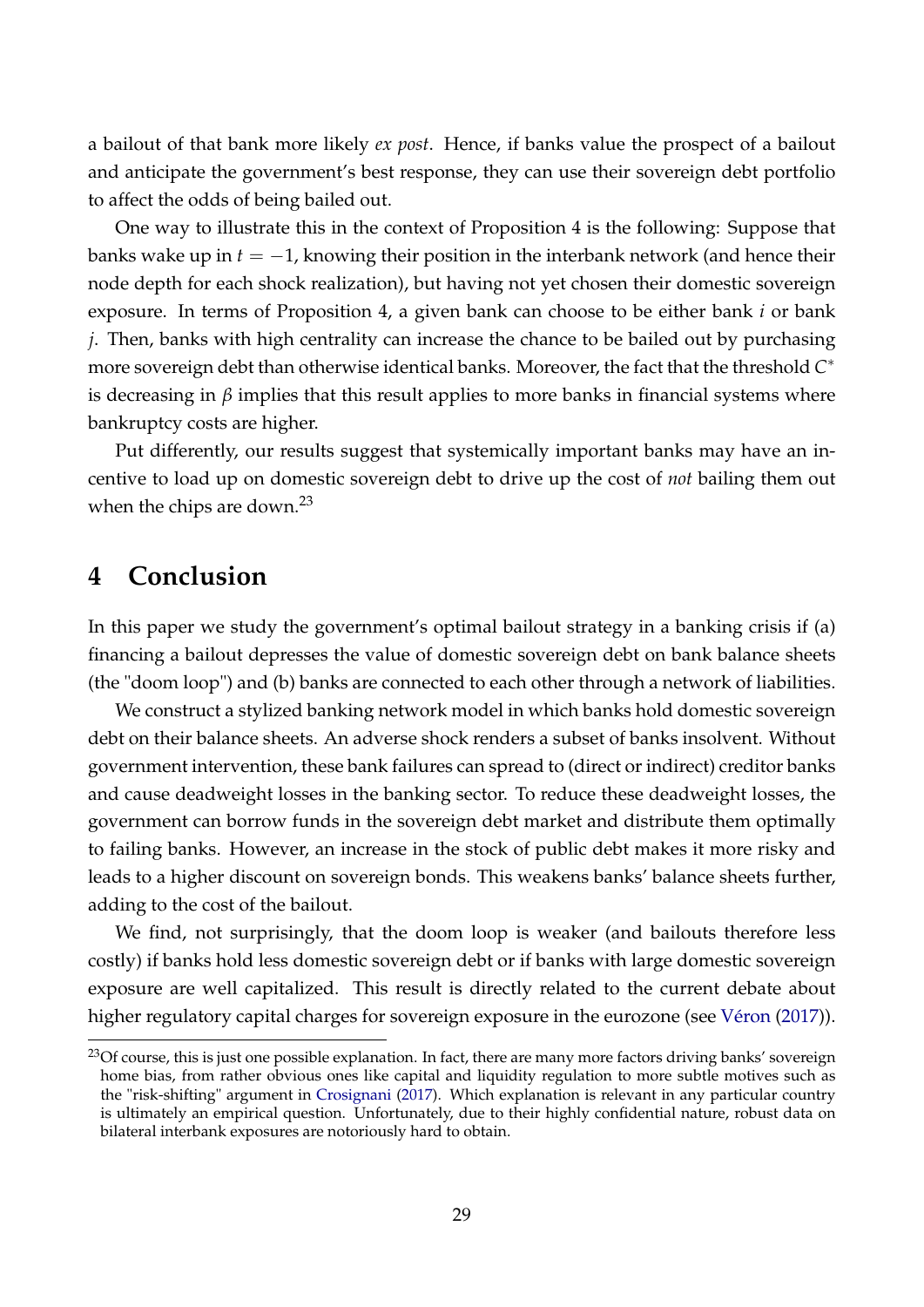Moreover, we show that the government can rank otherwise identical banks according to their "node depth", a centrality measure introduced by [Glasserman and Young](#page-34-5) [\(2015\)](#page-34-5). Compared to a situation without sovereign debt on banks' balance sheets, even a uniform distribution of sovereign debt across banks strengthens the role of centrality as a tiebreaker and thus exacerbates the "too-interconnected to fail" problem.

Our main result is that the optimal subset of banks to bail out depends jointly on their position in the interbank network and their domestic sovereign exposure. In particular, if banks with high amounts of sovereign bonds are systemically important (e.g. because they have lots of fragile creditors), the government may prefer to save them rather than banks with low domestic sovereign exposure, even though this requires a larger bailout. Equivalently, if there is a bailout, highly central banks are more likely to be part of it if they hold more sovereign debt since that increases the cost of letting them fail. While higher sovereign exposure unambiguously makes a bailout of a given bank more expensive, it can make bailing out other banks instead even more costly.

Extrapolating from this finding, we argue that a bank's position in the network may have strategic implications for its individually optimal domestic sovereign exposure. Systemically important banks might be able to use domestic sovereign debt as a "strategic tool" to increase the likelihood of being bailed out. Our model therefore provides a new, networkbased perspective on the question of why banks in stressed European countries increased their domestic sovereign bond holdings during the European sovereign debt crisis.

Our results contribute to the understanding of (a) the government's tradeoff in the face of a banking crisis and (b) banks' incentives to exploit the government's willingness to bail them out. On a more general level, our study is part of a broader research agenda that shows where conventional models with representative banks understate or even miss important effects altogether. Moreover, our model can be used as an augmented stress testing framework with endogenous sovereign risk that feeds back to the banking system. Hence, it can support the policy making process of regulatory and supervisory agencies such as the European Banking Authority (EBA) or the ECB.

Finally, our model results point to an interesting political economy interpretation. On the one hand, to the extent that governments rely on domestic banks as a cheap and reliable source of financing, policymakers may want to refrain from limiting their systemically important banks' domestic sovereign bond holdings. On the other hand, if a banking crisis were to occur in the future, these systemically important banks are precisely the institutions that would require expensive bailouts. As a consequence, there is a tension between the incentives of current and future governments. Our paper only considers the second effect and hence the regulatory objective of minimizing future risks. In other words, our model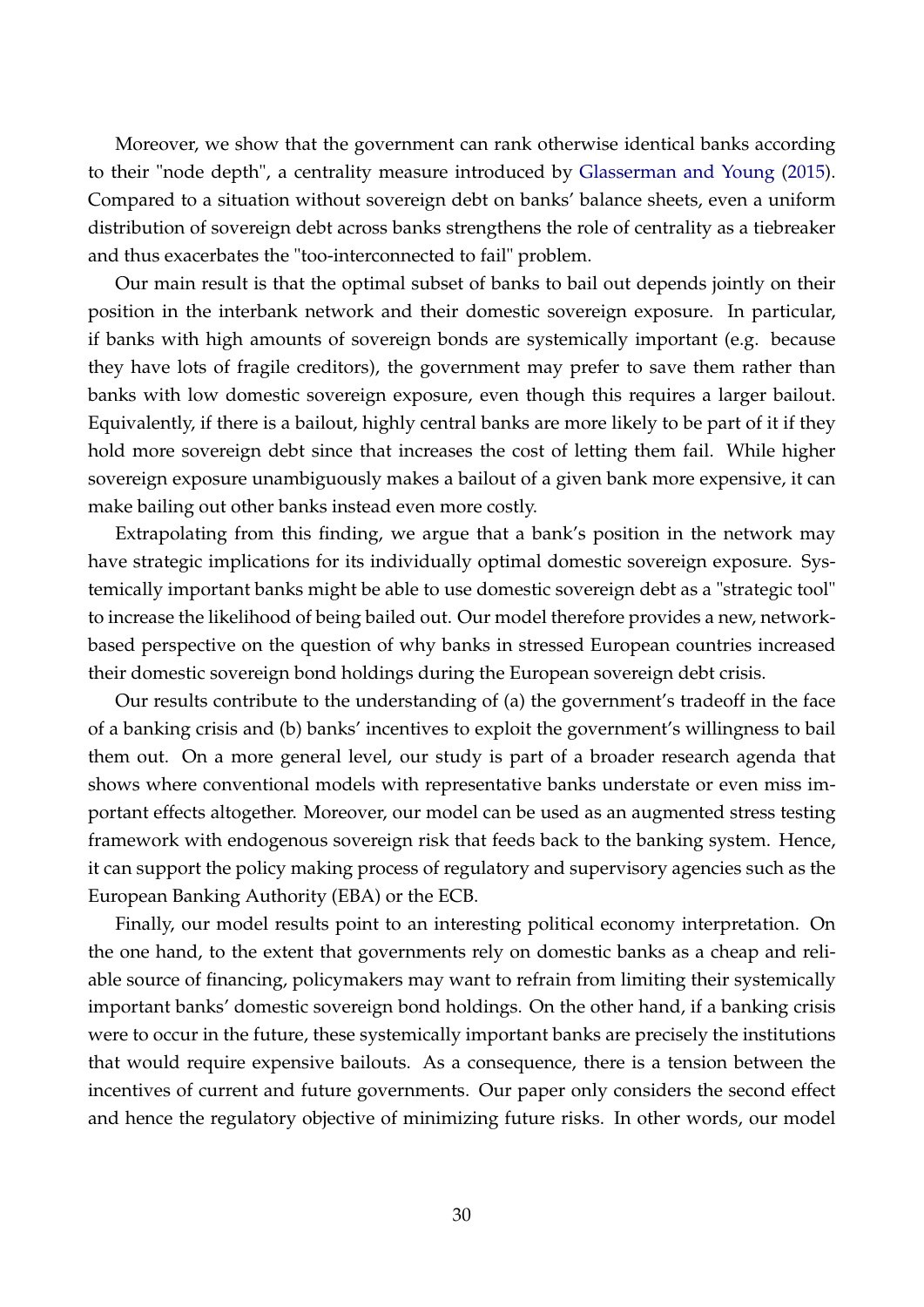only captures the long-term benefits of limiting domestic sovereign exposure, but not the potential short-term cost.

Our framework may be extended along several interesting dimensions. In one possible variation, bank failures would prompt fire sales of sovereign debt to risk-averse investors that lead to an increase in sovereign spreads. As a consequence, the government would now have a clear incentive to rescue the banks with large stocks of domestic sovereign debt, regardless of their network centrality.

A second, more ambitious extension is to develop a fully fledged game theoretical model, in which banks strategically choose their sovereign bond holdings by maximizing an exogenously specified objective function. Banks would thus endogenously construct their balance sheet in anticipation of government intervention to maximize their bailout option. In the present paper, we focus on *ex post* optimal bailouts and do not allow for strategic interactions, so our model ignores the role of fiscal commitment. If the government in our model was committed to a strict no-bailout policy, the doom loop (and hence the "strategic tool" interpretation of bank purchases of sovereign bonds) would disappear. In a richer model, a credible no-bailout policy would affect banks' risk-taking and sovereign debt choice *ex ante* as in [Cooper and Nikolov](#page-34-0) [\(2018\)](#page-34-0) and could lead to an overall improvement in welfare. However, it is hard to conceive of a credible no-bailout commitment that would remain intact even under the most catastrophic circumstances. $^{24}$ 

Third and finally, our model deliberately abstracts from the "real economy loop" in [Brun](#page-33-3)[nermeier](#page-33-3) *et al.* [\(2016\)](#page-33-3) which is already well understood. That means we do not consider the fact that bank failures could also affect the sovereign's creditworthiness *without* bailouts through a reduction in lending, an investment slump, and reduced tax capacity. Incorporating this channel in our model would increase the direct macroeconomic social benefits of a bailout *ceteris paribus*. A similar channel would work in the opposite direction and make bailouts less attractive: Rising sovereign spreads (e.g. triggered by a bailout) tend to be passed through to corporate spreads and household borrowing rates. This "crowding out" effect, documented for example in [Demirci](#page-34-14) *et al.* [\(2019\)](#page-34-14), might eventually lead to lower tax revenue and thus even higher spreads.

In general, whether for any particular economy our model over- or understates the effects of the doom loop vis-à-vis representative bank models such as [Brunnermeier](#page-33-3) *et al.* [\(2016\)](#page-33-3) depends on the empirical size of interbank lending relative to domestic sovereign bond portfolios. If interbank lending is relatively insignificant, our model overstates the doom loop effect and representative bank models suffice. In the opposite case, however, our paper adds an important perspective that goes unnoticed in one-bank models.

<sup>&</sup>lt;sup>24</sup>Note, for example, that in the face of the Covid-19 pandemic many governments (including in the US and EU) have rolled back no-bailout commitments that were enacted in the aftermath of the 2008 crisis.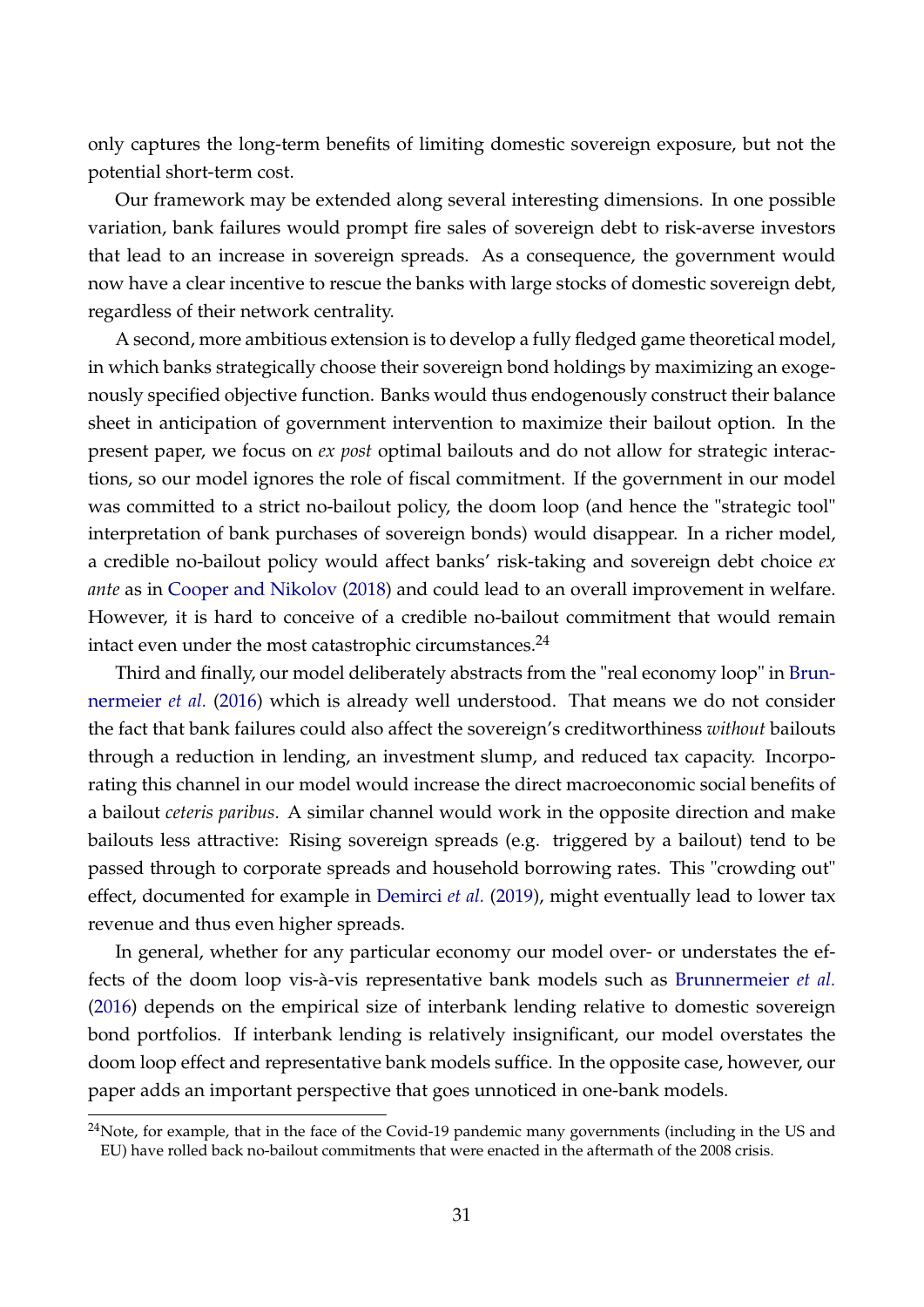# **References**

<span id="page-33-9"></span>ABAD, J. (2019). Breaking the Sovereign-Bank Nexus. Mimeo.

- <span id="page-33-1"></span>ACEMOGLU, D., OZDAGLAR, A. and TAHBAZ-SALEHI, A. (2015). Systemic Risk and Stability in Financial Networks. *The American Economic Review*, **105** (2), 564–608.
- <span id="page-33-0"></span>ACHARYA, V., DRECHSLER, I. and SCHNABL, P. (2014). A Pyrrhic Victory? Bank Bailouts and Sovereign Credit Risk. *The Journal of Finance*, **69** (6), 2689–2739.
- <span id="page-33-12"></span>ACHARYA, V. V. and STEFFEN, S. (2015). The "Greatest" Carry Trade Ever? Understanding Eurozone Bank Risks. *Journal of Financial Economics*, **115** (2), 215–236.
- <span id="page-33-2"></span>ADRIAN, T. and SHIN, H. (2010). Liquidity and Leverage. *Journal of Financial Intermediation*, **19** (3), 418–437.
- <span id="page-33-4"></span>ALLEN, F. and GALE, D. (2000). Financial Contagion. *Journal of Political Economy*, **108** (1), 1–33.
- <span id="page-33-8"></span>ALTAVILLA, C., PAGANO, M. and SIMONELLI, S. (2017). Bank Exposures and Sovereign Stress Transmission. *Review of Finance*, **21** (6), 2103–2139.
- <span id="page-33-7"></span>ALTINOGLU, L. and STIGLITZ, J. E. (2019). Collective Moral Hazard and the Interbank Market. Mimeo.
- <span id="page-33-6"></span>BERNARD, B., CAPPONI, A. and STIGLITZ, J. E. (2018). Bail-Ins and Bail-Outs: Incentives, Connectivity, and Systemic Stability. *NBER Working Paper No. 23747*.
- <span id="page-33-11"></span>BERNSTEIN, S., COLONNELLI, E. and IVERSON, B. C. (2019). Asset Allocation in Bankruptcy. *The Journal of Finance*, **74** (1), 5–53.
- <span id="page-33-13"></span>BORGATTI, S. P. (2006). Identifying Sets of Key Players in a Social Network. *Computational & Mathematical Organization Theory*, **12** (1), 21–34.
- <span id="page-33-10"></span>BOZ, E., D'ERASMO, P. and DURDU, C. B. (2014). Sovereign Risk and Bank Balance Sheets: The Role of Macroprudential Policies. *Manuscript, International Monetary Fund*.
- <span id="page-33-3"></span>BRUNNERMEIER, M. K., GARICANO, L., LANE, P. R., PAGANO, M., REIS, R., SANTOS, T., THESMAR, D., VAN NIEUWERBURGH, S. and VAYANOS, D. (2016). Breaking the Sovereign-Bank Diabolic Loop: A Case for ESBies. In *American Economic Review Papers and Proceedings*.
- <span id="page-33-5"></span>CABRALES, A., GALE, D. and GOTTARDI, P. (2016). Financial Contagion in Networks. In *The Oxford Handbook of the Economics of Networks*.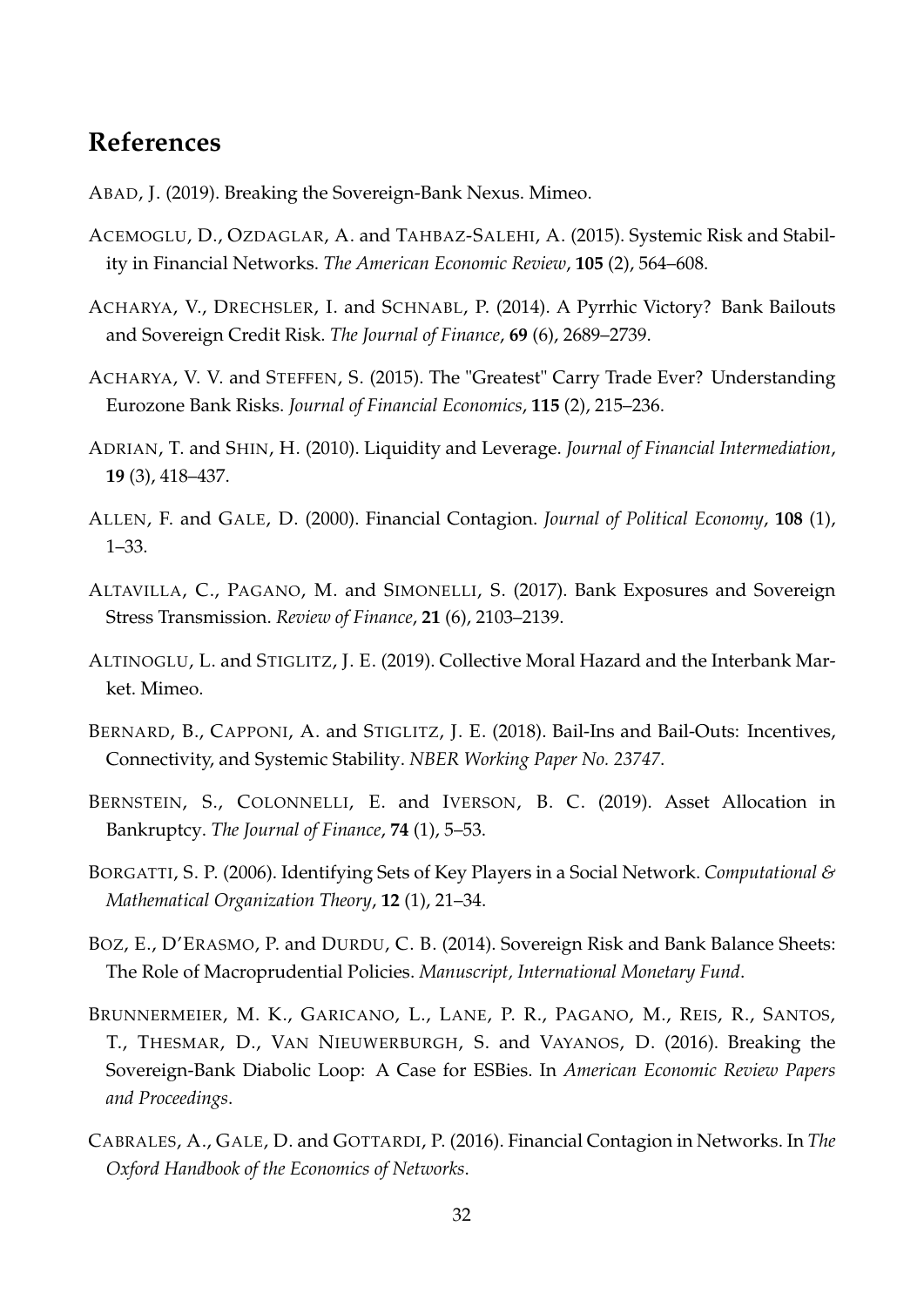- <span id="page-34-3"></span>—, GOTTARDI, P. and VEGA-REDONDO, F. (2017). Risk Sharing and Contagion in Networks. *The Review of Financial Studies*, **30** (9), 3086–3127.
- <span id="page-34-10"></span>CALVO, G. A. (1988). Servicing the Public Debt: The Role of Expectations. *The American Economic Review*, pp. 647–661.
- <span id="page-34-11"></span>COLE, H. L. and KEHOE, T. J. (2000). Self-fulfilling Debt Crises. *The Review of Economic Studies*, **67** (1), 91–116.
- <span id="page-34-0"></span>COOPER, R. and NIKOLOV, K. (2018). Government Debt and Banking Fragility: The Spreading of Strategic Uncertainty. *International Economic Review*, **59** (4), 1905–1925.
- <span id="page-34-9"></span>CROSIGNANI, M. (2017). Why are Banks not Recapitalized During Crises? FEDS Working Paper 2017-084.
- <span id="page-34-14"></span>DEMIRCI, I., HUANG, J. and SIALM, C. (2019). Government Debt and Corporate Leverage: International Evidence. *Journal of Financial Economics*, **133** (2), 337–356.
- <span id="page-34-6"></span>EISENBERG, L. and NOE, T. H. (2001). Systemic Risk in Financial Systems. *Management Science*, **47** (2), 236–249.
- <span id="page-34-2"></span>ELLIOTT, M., GOLUB, B. and JACKSON, M. O. (2014). Financial Networks and Contagion. *The American Economic Review*, **104** (10), 3115–3153.
- <span id="page-34-7"></span>EROL, S. (2019). Network Hazard and Bailouts. Mimeo.
- <span id="page-34-1"></span>FARHI, E. and TIROLE, J. (2018). Deadly Embrace: Sovereign and Financial Balance Sheets Doom Loops. *The Review of Economic Studies*, **85** (3), 1781–1823.
- <span id="page-34-8"></span>GABALLO, G. and ZETLIN-JONES, A. (2016). Bailouts, Moral Hazard and Bank's Home Bias for Sovereign Debt. *Journal of Monetary Economics*, **81**, 70–85.
- <span id="page-34-13"></span>GALEOTTI, A., GOLUB, B. and GOYAL, S. (2019). Targeting Interventions in Networks. Mimeo.
- <span id="page-34-5"></span>GLASSERMAN, P. and YOUNG, H. P. (2015). How Likely is Contagion in Financial Networks? *Journal of Banking & Finance*, **50**, 383–399.
- <span id="page-34-4"></span>— and — (2016). Contagion in Financial Networks. *Journal of Economic Literature*, **54** (3), 779–831.
- <span id="page-34-12"></span>GREENWALD, B. C. and STIGLITZ, J. E. (1993). Financial Market Imperfections and Business Cycles. *The Quarterly Journal of Economics*, **108** (1), 77–114.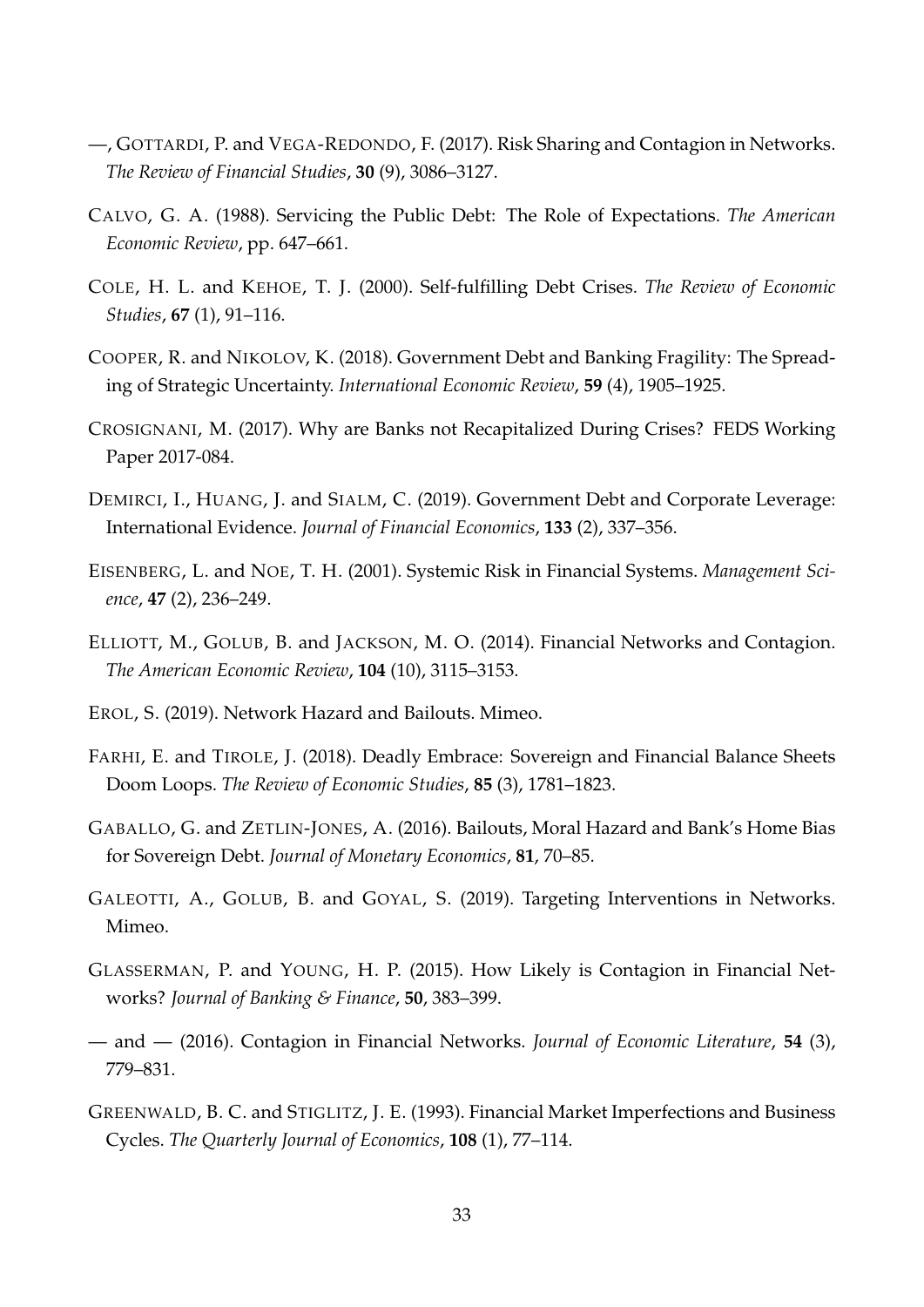- <span id="page-35-0"></span>GREENWOOD, R., LANDIER, A. and THESMAR, D. (2015). Vulnerable Banks. *Journal of Financial Economics*, **115** (3), 471–485.
- <span id="page-35-1"></span>KIYOTAKI, N. and MOORE, J. (1997). Credit Chains. Mimeo.
- <span id="page-35-2"></span>POPOV, A. and VAN HOREN, N. (2015). Exporting Sovereign Stress: Evidence from Syndicated Bank Lending during the Euro Area Sovereign Debt Crisis. *Review of Finance*, **19** (5), 1825–1866.
- <span id="page-35-3"></span>THALER, D. (2018). Sovereign Default, Domestic Banks and Exclusion from International Capital Markets. Banco de España Working Paper.
- <span id="page-35-5"></span>VÉRON, N. (2017). Sovereign Concentration Charges: A New Regime for Banks' Sovereign Exposures. In *Study for the European Parliament, Brussels. IDEAS FROM THE 'FUTURE EUROPE' FORUM*, vol. 67.

# **Appendix**

# <span id="page-35-4"></span>**A Assumptions about the Tax Capacity Function**

We want the graph of the function on the right-hand side of equation [\(4\)](#page-11-0) to (a) start above the  $45^{\circ}$  line, and (b) to be strictly concave in  $q_1$ . Since the price is bounded in  $[0, R^{-1}]$ , these two conditions guarantee a single intersection with the 45° line and hence a unique fixed point of equation [\(4\)](#page-11-0). In the following, we derive general conditions on the tax capacity function  $F(\cdot)$  that deliver these two results and we show that the Pareto distribution with shape parameter  $\alpha < 1$  satisfies these conditions.

Property (a) requires that

<span id="page-35-7"></span><span id="page-35-6"></span>
$$
\lim_{q_1 \to 0} \frac{\partial \frac{1 - F\left(B_0 + \frac{T(q_1)}{q_1}\right)}{\partial q_1} > 1 \tag{12}
$$

Taking the derivative with respect to  $q_1$  (ignoring the fact that  $T(q_1)$  is piecewise linear and therefore not differentiable everywhere) yields

$$
\lim_{q_1 \to 0} -\frac{1}{R} \left( T'(q_1)q_1 - T(q_1) \right) \frac{f\left( B_0 + \frac{T(q_1)}{q_1} \right)}{q_1^2} > 1,
$$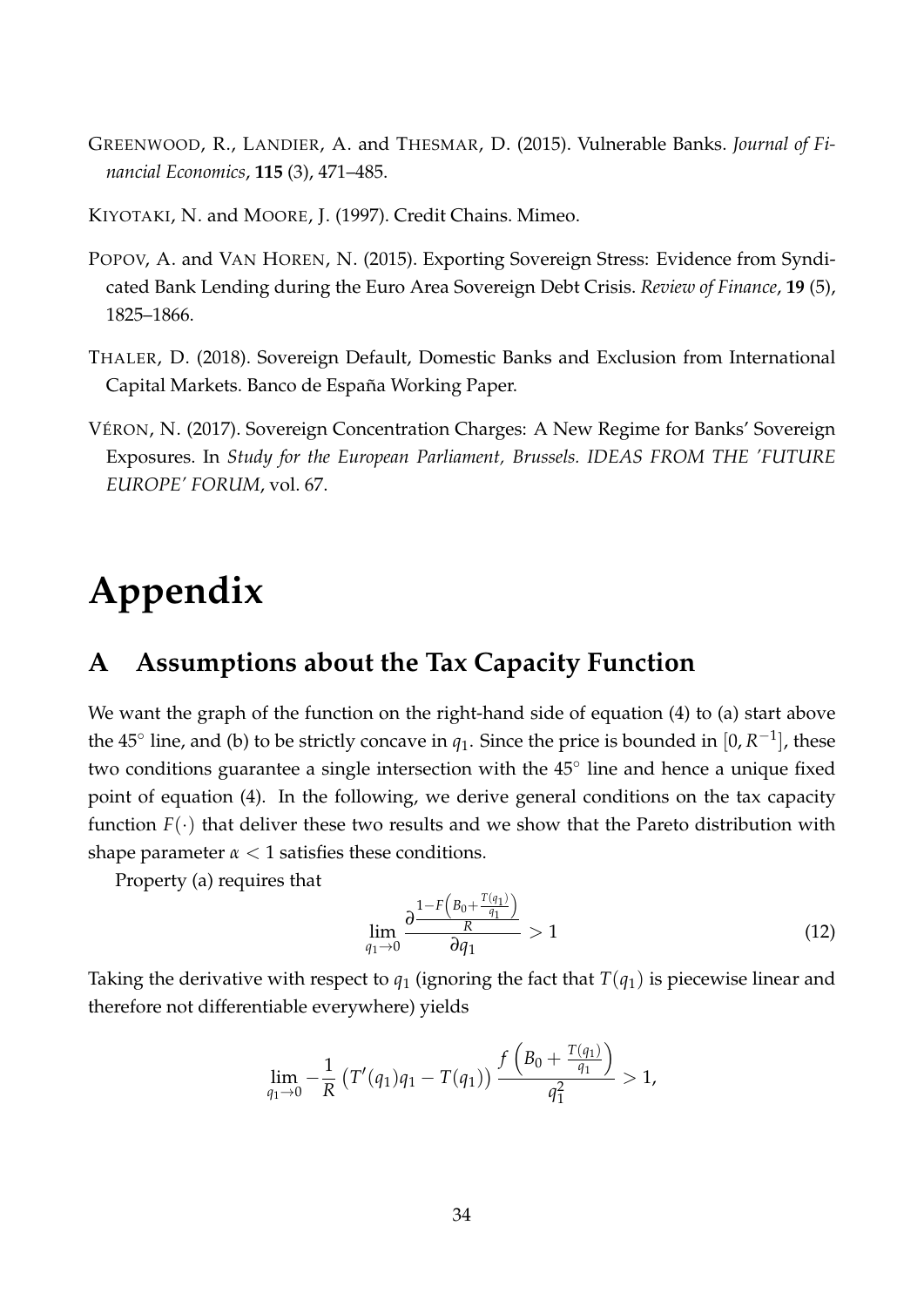where  $f(\cdot)$  is the density associated with cdf  $F(\cdot)$ . This can be rewritten as

$$
-\frac{1}{R}\underbrace{\lim_{q_1\to 0} (T'(q_1)q_1 - T(q_1))}_{=-T(0)} \times \underbrace{\lim_{q_1\to 0} \frac{f\left(B_0 + \frac{T(q_1)}{q_1}\right)}{q_1^2}}_{= -T(0)} > 1,
$$

where we are using the fact that the limit of a product is equal to the product of the limits if one limit is non-zero and the other infinite or if both are finite. Since the first term converges to a positive constant for  $q_1 \rightarrow 0$ , it is sufficient for the statement to be true if the second limit is infinite, i.e. if

$$
\lim_{q_1 \to 0} \frac{f\left(B_0 + \frac{T(q_1)}{q_1}\right)}{q_1^2} = \infty \iff \lim_{x \to \infty} f(x)x^2 = \infty \tag{13}
$$

In other words, for the tax capacity distribution to satisfy [\(12\)](#page-35-6) it needs to follow a *power law* with sufficiently slow polynomial decay.

As an example, consider the standard Pareto function with the pdf  $f(x) = \frac{\alpha x_m^{\alpha}}{x^{\alpha+1}}$  $\frac{m_m}{x_{n+1}^{\alpha+1}}$  where *x<sub>m</sub>* is the minimum value that *x* can take (*B*<sub>0</sub> in this paper) and  $\alpha > 0$  the so-called shape parameter. The above requirement now reads

<span id="page-36-0"></span>
$$
\lim_{x \to \infty} \alpha B_0^{\alpha} \frac{x^2}{x^{\alpha+1}} = \infty
$$

Note that for *α* < 1, our sufficient condition in [\(13\)](#page-35-7) holds whereas for *α* > 1 the limit is zero which would violate [\(12\)](#page-35-6). For  $\alpha = 1$  the limit is finite at  $B_0$  which also contradicts [\(13\)](#page-35-7), but *T*(0)  $\frac{100}{R}$ *B*<sub>0</sub> > 1 is still possible, so [\(12\)](#page-35-6) might still be satisfied. Hence,  $\alpha$  < 1 is sufficient, but not necessary for [\(12\)](#page-35-6) to hold.

For property (b), strict concavity, we need

$$
\frac{\partial \frac{1-F\left(B_0+\frac{T(q_1)}{q_1}\right)}{R}}{\partial q_1} > 0 \quad \text{and} \quad \frac{\partial^2 \frac{1-F\left(B_0+\frac{T(q_1)}{q_1}\right)}{R}}{\partial q_1^2} < 0. \tag{14}
$$

The first expression is equal to

$$
\underbrace{-\frac{1}{R} \left( T'(q_1)q_1 - T(q_1) \right)}_{>0} \underbrace{\frac{f \left( B_0 + \frac{T(q_1)}{q_1} \right)}{q_1^2}}_{>0} > 0
$$

because  $f(\cdot)$  is a probability density function (non-negative) and  $T(q_1)$  is non-negative and decreasing in  $q_1$ . In the following, we derive a sufficient condition on  $f(\cdot)$  such that the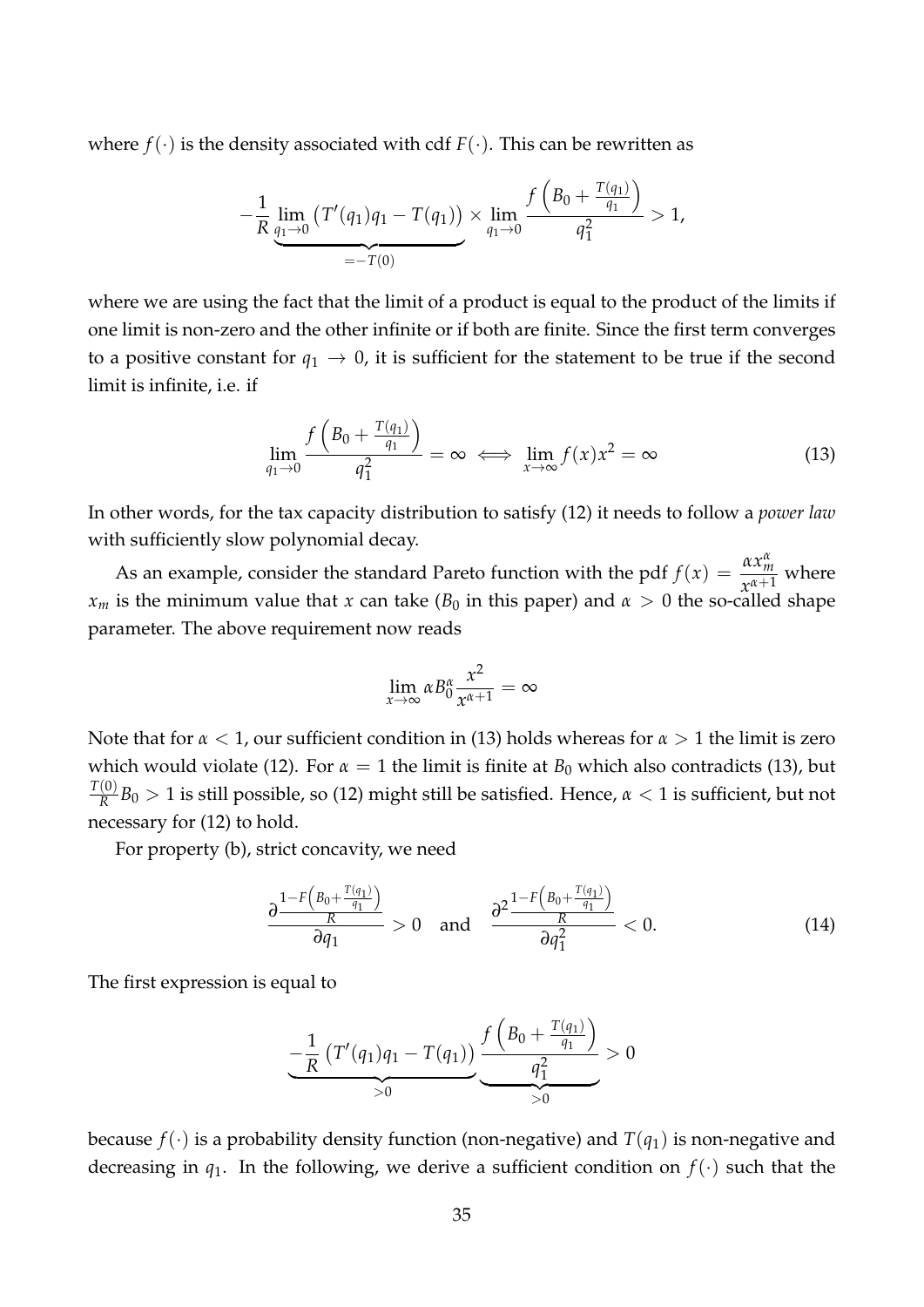second derivative in [\(14\)](#page-36-0) is negative. Differentiating the previous expression again with respect to  $q_1$  yields the requirement that  $\forall q_1 \in [0,R^{-1}]$ 

$$
-\frac{1}{R}\left\{\frac{T''(q_1)q_1^3 - 2q_1(T'(q_1)q_1 - T(q_1))}{q_1^4} f\left(B_0 + \frac{T(q_1)}{q_1}\right) + \left(\frac{T'(q_1)q_1 - T(q_1)}{q_1^2}\right)^2 f'\left(B_0 + \frac{T(q_1)}{q_1}\right)\right\} < 0
$$

Since from [\(2\)](#page-10-0)  $T(q_1)$  is a piecewise linear function of  $q_1$ , its second derivative is zero (we ignore again the non-differentiable points), so the previous expression can be simplified to

$$
-2\left(T'(q_1)q_1-T(q_1)\right)f\left(B_0+\frac{T(q_1)}{q_1}\right)+\frac{(T'(q_1)q_1-T(q_1))^2}{q_1}f'\left(B_0+\frac{T(q_1)}{q_1}\right)>0
$$

Dividing by the term in brackets yields

$$
-2f\left(B_0+\frac{T(q_1)}{q_1}\right)+\frac{T'(q_1)q_1-T(q_1)}{q_1}f'\left(B_0+\frac{T(q_1)}{q_1}\right)<0,
$$

where the inequality sign has changed because the divisor is negative. This is equivalent to

$$
\frac{2}{q_1} > \frac{T'(q_1)q_1 - T(q_1)}{q_1^2} \frac{f'\left(B_0 + \frac{T(q_1)}{q_1}\right)}{f\left(B_0 + \frac{T(q_1)}{q_1}\right)} = \frac{\partial}{\partial q_1} \log f\left(B_0 + \frac{T(q_1)}{q_1}\right),
$$

which has to hold for all  $q_1\in[0,R^{-1}].$  Rearranging finally yields the necessary condition

$$
-\frac{f'(B_0 + \frac{T(q_1)}{q_1})}{f(B_0 + \frac{T(q_1)}{q_1})} < \psi(q_1) \equiv \underbrace{\frac{2q_1}{T(q_1) - T'(q_1)q_1}}_{>0} \quad \forall q_1 \in [0, R^{-1}]
$$

For  $q_1$  such that  $f'(\cdot) > 0$  the condition clearly holds true because  $f(\cdot) > 0$ . However, for *q*<sub>1</sub> such that  $f'(\cdot) < 0$  (i.e., in particular for low *q*<sub>1</sub> because lim<sub>*x*→∞</sub>  $f(x) = 0$ ) we need the fraction on the left-hand side to be small enough. In other words, the decay of the density needs to be sufficiently slow whenever the density decreases (not just asymptotically).

Again, let us verify condition [\(14\)](#page-36-0) for the Pareto distribution. Recall that the pdf of a Pareto distributed random variable *x* takes the form  $f(x) = \frac{\alpha B_0^{\alpha}}{x^{\alpha+1}}$  $\frac{0}{x^{\alpha+1}}$  in our case. We have to make sure that

$$
\frac{\partial}{\partial q_1} \log f\left(B_0 + \frac{T(q_1)}{q_1}\right) < \frac{2}{q_1} \quad \forall q_1 \in [0, R^{-1}].
$$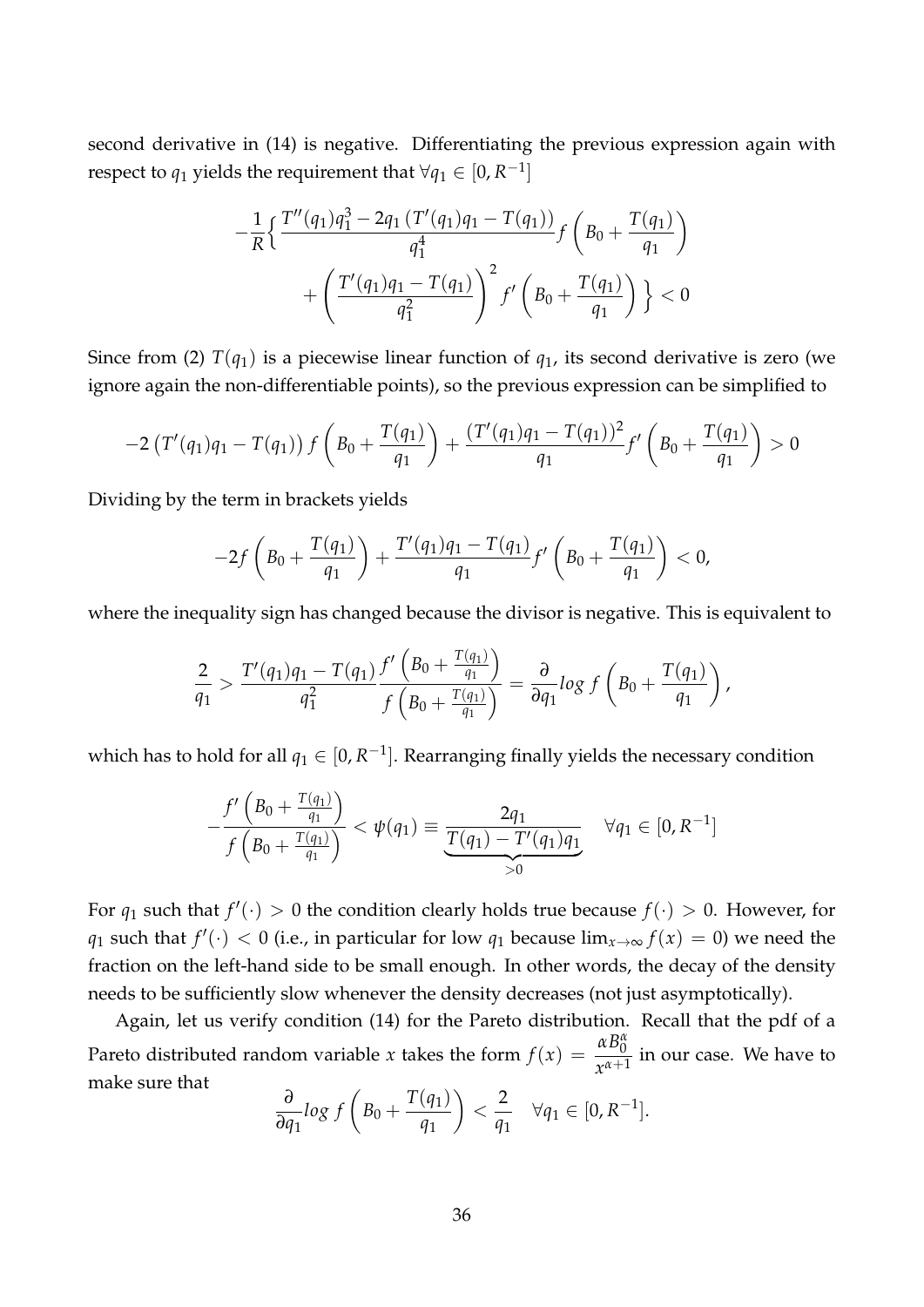For the Pareto distribution this condition becomes

$$
\frac{\partial}{\partial q_1} \log \left[ \alpha B_0^{\alpha} \left( B_0 + \frac{T(q_1)}{q_1} \right)^{-(\alpha+1)} \right] < \frac{2}{q_1} \quad \forall q_1 \in [0, R^{-1}]
$$

which can be simplified to

$$
-(\alpha+1)\frac{\partial}{\partial q_1}log\left(B_0+\frac{T(q_1)}{q_1}\right)<\frac{2}{q_1}\quad\forall q_1\in[0,R^{-1}]
$$

Taking the derivative and simplifying yields

$$
\frac{T(q_1) - T'(q_1)q_1}{B_0 q_1 + T(q_1)} = \frac{\frac{T(q_1)}{q_1} - T'(q_1)}{B_0 + \frac{T(q_1)}{q_1}} < \frac{2}{\alpha + 1} \quad \forall q_1 \in [0, R^{-1}]
$$

which, using [\(3\)](#page-10-1), can be rewritten as

$$
\frac{(B_1 - B_0) - T'(q_1)}{B_1} < \frac{2}{\alpha + 1} \quad \forall q_1 \in [0, R^{-1}]
$$

Finally, we simplify and get

$$
\underbrace{B_0 + T'(q_1)}_{>0} > \frac{\alpha - 1}{\alpha + 1} B_1 \quad \forall q_1 \in [0, R^{-1}]
$$

because the change in aggregate bailouts is equal to  $T'(q_1) = -\sum_{i\in\mathcal{D}(\bar{p})} b^i$  which is strictly smaller in absolute value than the overall initial level of outstanding sovereign debt  $B_0$  by assumption. Therefore,  $\alpha < 1$  is a sufficient condition for the Pareto distribution to satisfy [\(14\)](#page-36-0).

# <span id="page-38-0"></span>**B Proofs**

## <span id="page-38-1"></span>**Proof of Comparative Static Results in Table [1](#page-15-0)**

To show how the bailout space Ψ depends on a specific model parameter *θ ceteris paribus* (for a constant initial shortfall in the banking sector) we simply sign the partial derivatives *<sup>∂</sup><sup>w</sup> B ∂θ* and  $\frac{\partial w(\bar{p})}{\partial \theta}$ . By definition of Ψ, whenever  $\frac{\partial w^B}{\partial \theta} > \frac{\partial w(\bar{p})}{\partial \theta}$  we have that the bailout space depends negatively on *θ* and vice versa.

•  $\theta = \alpha$ :

First note that the shape of the tax capacity distribution does not affect  $w(\bar{p})$ , so how  $\alpha$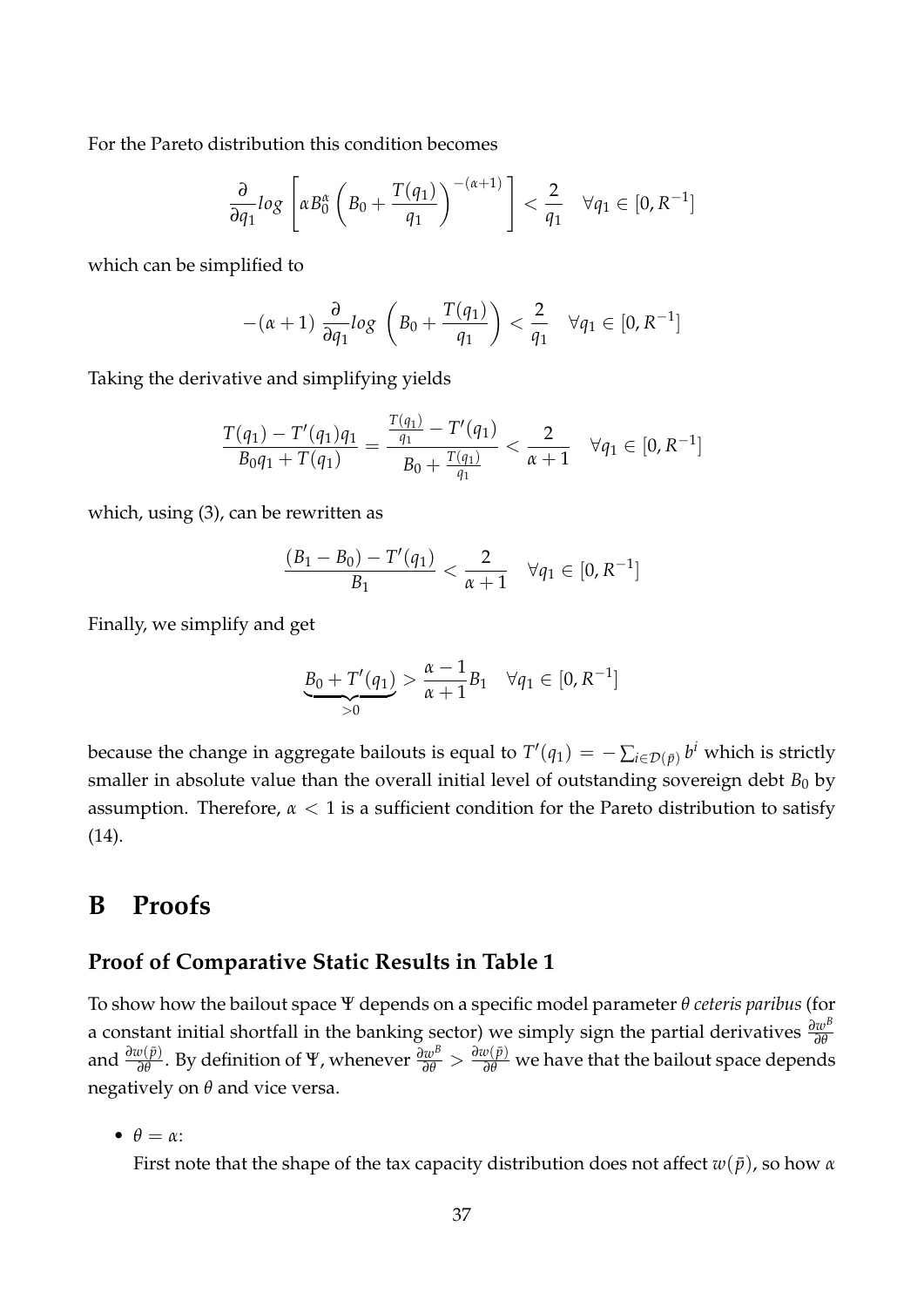affects  $\Psi$  depends entirely on its effect on  $w^B.$  Suppose  $1 > \alpha' > \alpha$ , so from Assumption [1](#page-11-1) we see that  $F_{\alpha'}(\tau) \geq F_{\alpha}(\tau) \,\,\forall \tau$  with strict inequality for  $\tau > B_0$ . In other words,  $F_{\alpha}$ first-order stochastically dominates  $F_{\alpha'}$ . Then we have

<span id="page-39-0"></span>
$$
\frac{1-F_{\alpha'}\left(B_0+\frac{T(q_1)}{q_1}\right)}{R}<\frac{1-F_{\alpha}\left(B_0+\frac{T(q_1)}{q_1}\right)}{R}\quad \forall q_1.
$$

Assumption [1](#page-11-1) ensures that the fixed point solution of equation [\(4\)](#page-11-0) satisfies  $q_1^{B,\alpha} > q_1^{B,\alpha'}$ 1 in equilibrium, and equivalently *P*(*De f ault*)*<sup>α</sup>* < *P*(*De f ault*)*<sup>α</sup>* <sup>0</sup> . Finally, this implies from equation [\(7\)](#page-14-0) that  $w^B_\alpha < w^B_\alpha$ *α* 0 . It follows that an increase in *α* decreases the bailout space Ψ.

•  $\theta = \gamma$ :

First, note from equation [\(6\)](#page-13-1) that  $\frac{\partial w(\bar{p})}{\partial \gamma} = 0$ , so how  $\gamma$  affects Ψ depends entirely on  $\frac{\partial w^B}{\partial \gamma} = \left(B_0 + \frac{T(q_1^B)}{q_1^B}\right)$  $q_1^B$  $\int F\left(B_0 + \frac{T(q_1^B)}{q^B}\right)$  $q_1^B$  $\left( \frac{\partial w}{\partial \gamma} \right) > 0$ . Hence,  $\frac{\partial w}{\partial \gamma}$  > 0 =  $\frac{\partial w(p)}{\partial \gamma}$ . ■

•  $\theta = \beta$ :

First, note from equation [\(7\)](#page-14-0) that  $\frac{\partial w^B}{\partial \beta}=0.$  Hence, the dependence of  $\Psi$  on  $\beta$  is through  $\frac{\partial w(\bar{p})}{\partial \beta}$  only. From Definition [1](#page-9-0) we know that a higher *β* causes larger deadweight losses in each defaulting bank, is associated with lower interbank payments  $\bar{p}^i$  and therefore with a weakly larger set of defaulting banks  $\mathcal{D}(\bar{p})$ . Hence the expression in equation [\(6\)](#page-13-1) is increasing in *β*, so  $\frac{\partial w(\bar{p})}{\partial \beta} > 0$ . ■

•  $\theta = R$ :

Note that as we *R* increases, the right-hand side of the pricing equation [\(4\)](#page-11-0) decreases for every *q*1. In particular, this is also true for the equilibrium price (as the fixed point solution of [\(4\)](#page-11-0)), so we have  $\frac{\partial q_1^B}{\partial R} < 0$ . Since  $\frac{\partial T(q_1^B)}{\partial q_1^B}$  $\frac{I(q_1^{\nu})}{\partial q_1^{\beta}}$  < 0 and *F*'(·) > 0, we know from  $\text{equation (7) that } \frac{\partial w^B}{\partial R} > 0.$  $\text{equation (7) that } \frac{\partial w^B}{\partial R} > 0.$  $\text{equation (7) that } \frac{\partial w^B}{\partial R} > 0.$ 

At the same time, however, note that  $\frac{\partial q_0}{\partial R} = \frac{\partial R^{-1}}{\partial R} = -R^{-2} < 0$ . Because  $\frac{\partial \chi_0^i}{\partial q_0} \leq 0$   $\forall i \in N$ with strict inequality  $\forall i \in \mathcal{F}$  it follows that  $\frac{\partial \chi_0^i}{\partial R} > 0$   $\forall i \in \mathcal{F}$  and hence  $\frac{\partial w(\bar{p})}{\partial R} > 0$ . Whether Ψ increases or decreases with *R* is therefore ambiguous.

## **Proof of Lemma [1](#page-12-0)**

Note that the equilibrium sovereign debt price  $q_1$  and the level of aggregate bailouts  $T(q_1)$ are simultaneously determined by [\(4\)](#page-11-0) and [\(2\)](#page-10-0) with  $T(q_1) = \sum t^i(q_1).$  Hence, combining these equations yields

$$
Rq_1 = 1 - F\left(B_0 + \frac{x - zq_1}{q_1}\right) \tag{15}
$$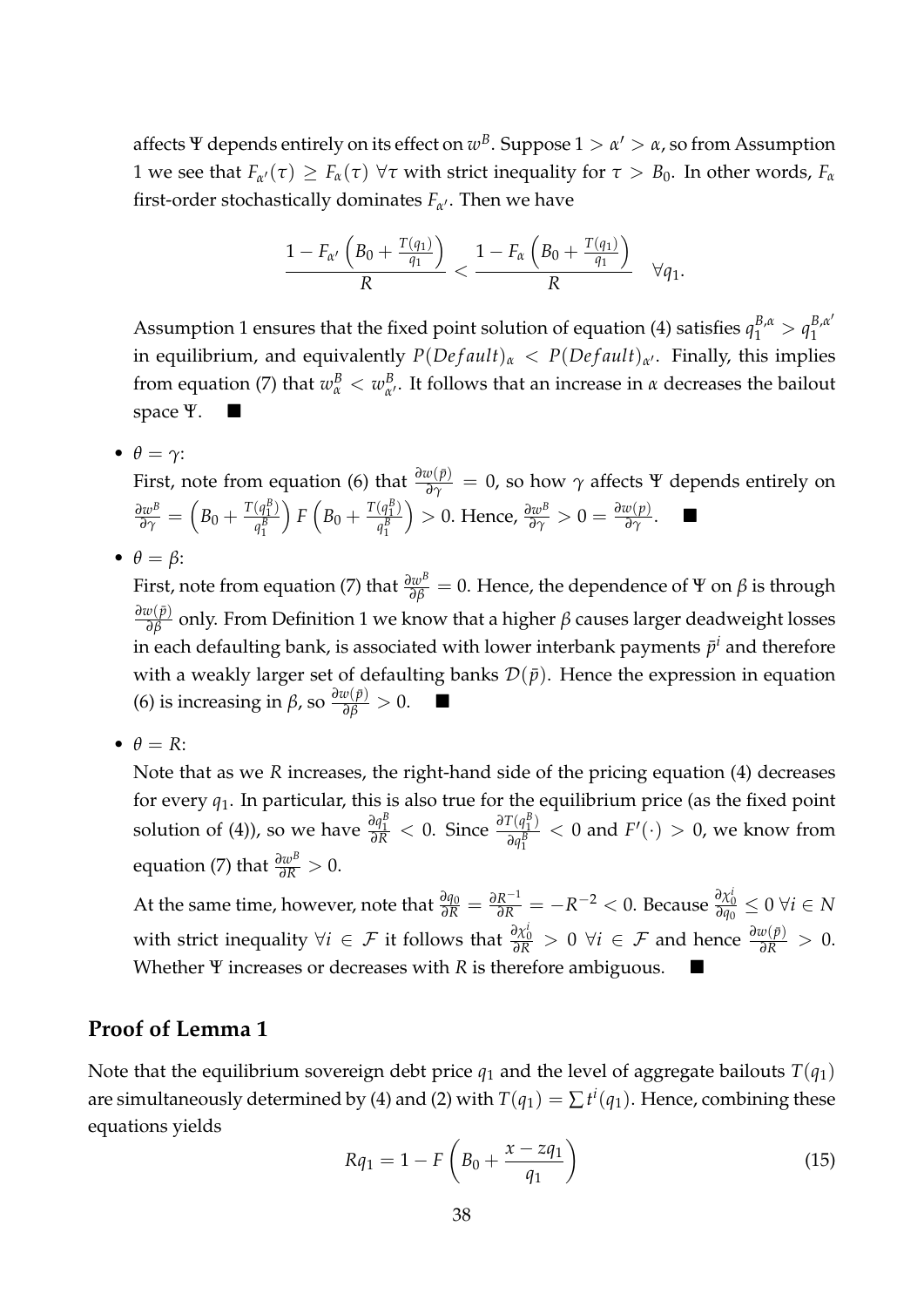as the defining equilibrium condition, where  $z\equiv\sum_ib^i$  and  $x\equiv\sum_iL^i+d^i-c^+-(\pi L)^i$  and both sums are over the set of banks that require positive bailouts according to [\(2\)](#page-10-0). Using the Pareto distribution for  $F(\cdot)$ , the equation becomes

<span id="page-40-0"></span>
$$
Rq_1 = \left(\frac{B_0}{B_0 - z + \frac{x}{q_1}}\right)^{\alpha} \tag{16}
$$

In the following, we will show that the equilibrium price  $q_1$  must be decreasing in  $x$ , the "autonomous" component of aggregate bailouts.

From our assumptions about *F*(·) (in particular the Pareto assumption with *α* < 1) we know that for any  $x \geq 0$  there is a unique  $q_1 \in (0, R^{-1})$  solving the above equation. Note also that the monotonicity of  $x \mapsto q_1$  is the same as that of  $q_1 \mapsto x$ . But the latter mapping can be solved explicitly: From [\(16\)](#page-40-0)

<span id="page-40-1"></span>
$$
x = \frac{B_0}{R^{\frac{1}{\alpha}}} q_1^{-\frac{1-\alpha}{\alpha}} - (B_0 - z) q_1
$$

The mapping  $q_1 \mapsto x$  is continuous and decreasing in the interval  $(0, R^{-1})$ . The continuity follows immediately from the fact that the functions  $q_1^{-\frac{1-\alpha}{\alpha}}$  and  $q_1$  are continuous. The fact that it is decreasing follows from the fact that  $q_1^{-\frac{1-\alpha}{\alpha}}$  is decreasing in  $q_1$  because  $\alpha < 1$ , and the function  $-(B_0 - z)q_1$  is decreasing in  $q_1$  because  $B_0 > z$  by definition. Hence,  $x \mapsto q_1$ is strictly decreasing and continuous as well. This concludes the proof.

We can even go one step further and derive an explicit expression for the derivative of the sovereign debt price with respect to the "autonomous" component of aggregate bailouts. This can be achieved by implicitly differentiating the pricing equation [\(15\)](#page-39-0), treating  $q_1$  as a function of *x*. Differentiating on both sides yields

$$
R\frac{\partial q_1(x)}{\partial x} = -f\left(B_0 - z + \frac{x}{q_1}\right) \times \frac{q_1 - x\frac{\partial q_1(x)}{\partial x}}{q_1^2}
$$

and, solving for the term of interest,

$$
\frac{\partial q_1(x)}{\partial x} = \frac{-f\left(B_0 - z + \frac{x}{q_1}\right)\frac{1}{q_1}}{R - f\left(B_0 - z + \frac{x}{q_1}\right)\frac{x}{q_1^2}}
$$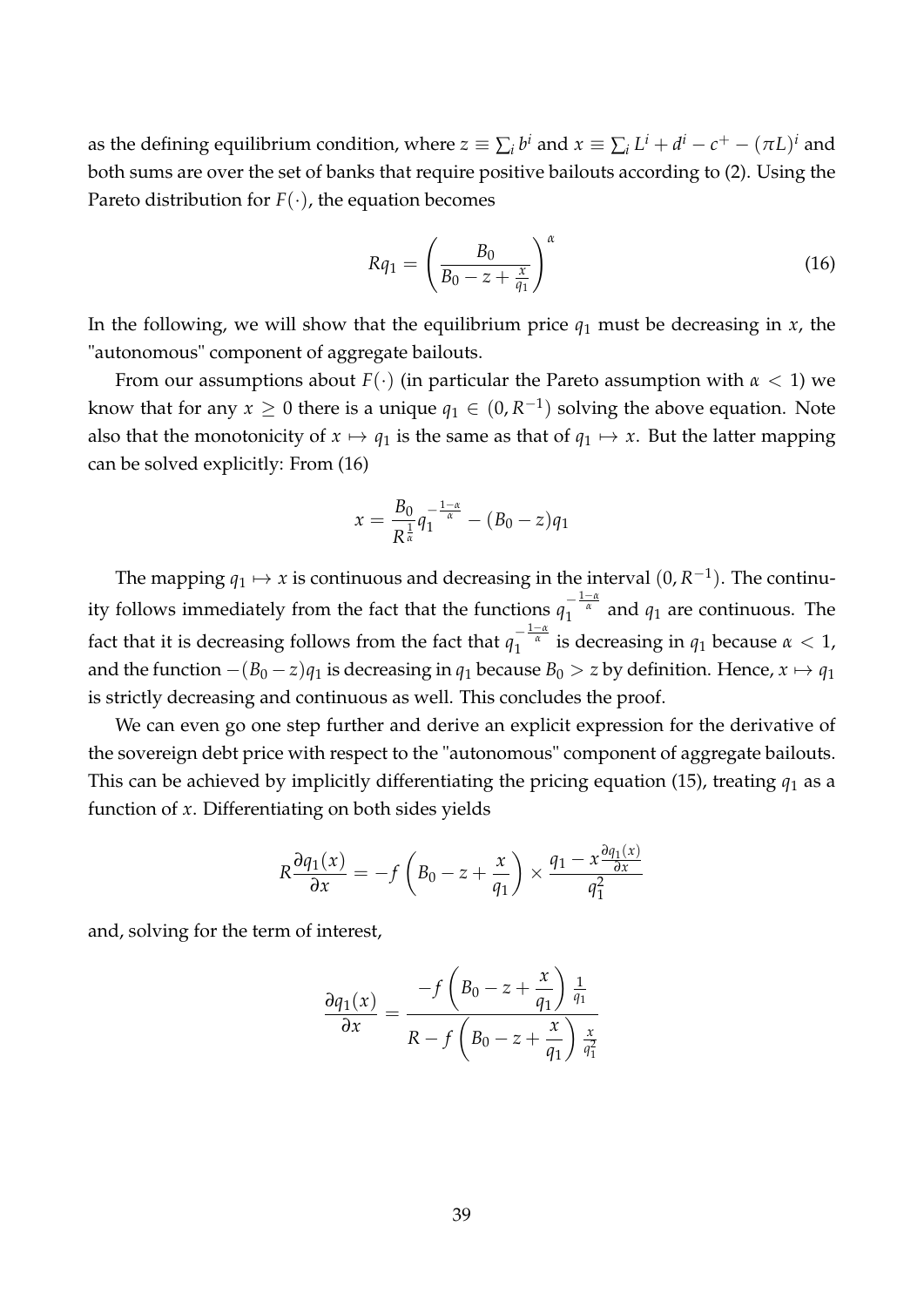Finally, using the Pareto functional form  $f(\tau) = \frac{\alpha B_0^{\alpha}}{\tau^{\alpha+1}}$  $\frac{0}{\tau^{\alpha+1}}$ , we get

$$
\frac{\partial q_1(x)}{\partial x} = \frac{\frac{\alpha B_0^{\alpha}}{\left(B_0 - z + \frac{x}{q_1}\right)^{\alpha+1} q_1}}{\frac{\alpha B_0^{\alpha}}{\left(B_0 - z + \frac{x}{q_1}\right)^{\alpha+1} q_1^2} - R} < 0,
$$

where the inequality holds because we have shown above that  $q_1$  is decreasing in  $x$ .

# **Proof of Proposition [1](#page-16-0)**

The proof proceeds by contradiction. Suppose that  $\hat{w}^B<\tilde{w}^B$ . Since the parameters  $(\alpha,\gamma,B_0)$ are the same for both financial systems, from equation [\(7\)](#page-14-0) and Lemma [1](#page-12-0) this is true if and only if

$$
\hat{T}(\hat{q}_1^B) < \tilde{T}(\tilde{q}_1^B)
$$
 and  $\hat{q}_1^B > \tilde{q}_1^B$ .

Hence, we must have

$$
\frac{1-F\left(B_0+\frac{\tilde{T}(q)}{q}\right)}{R} > \frac{1-F\left(B_0+\frac{\tilde{T}(q)}{q}\right)}{R} \quad \forall q \in (0,R^{-1})
$$

which is true iff

$$
\hat{T}(q) = \sum_{i=1}^{n} \hat{t}^{i}(q) < \sum_{i=1}^{n} \tilde{t}^{i}(q) = \tilde{T}(q) \quad \forall q \in (0, R^{-1}).
$$

Since  $\hat{t}^i(q) = \tilde{t}^i(q)$   $\forall q \forall i: \hat{b}^i = \tilde{b}^i$ , we must have that

<span id="page-41-0"></span>
$$
\exists i: \left(\hat{b}^i > \tilde{b}^i\right) \wedge \left(\hat{t}^i(q) < \tilde{t}^i(q) \,\forall q \in (0, R^{-1})\right). \tag{17}
$$

Using the bailout definition in equation [\(2\)](#page-10-0) and the second part of the proposition, the second part of [\(17\)](#page-40-1) reads

$$
\left(L^{i} + d^{i} - \tilde{c}^{i} + \frac{\hat{b}^{i} - \tilde{b}^{i}}{R} - q\hat{b}^{i} - (\pi L)^{i}\right)^{+} < (L^{i} + d^{i} - \tilde{c}^{i} - q\tilde{b}^{i} - (\pi L)^{i})^{+} \quad \forall q \in (0, R^{-1}).
$$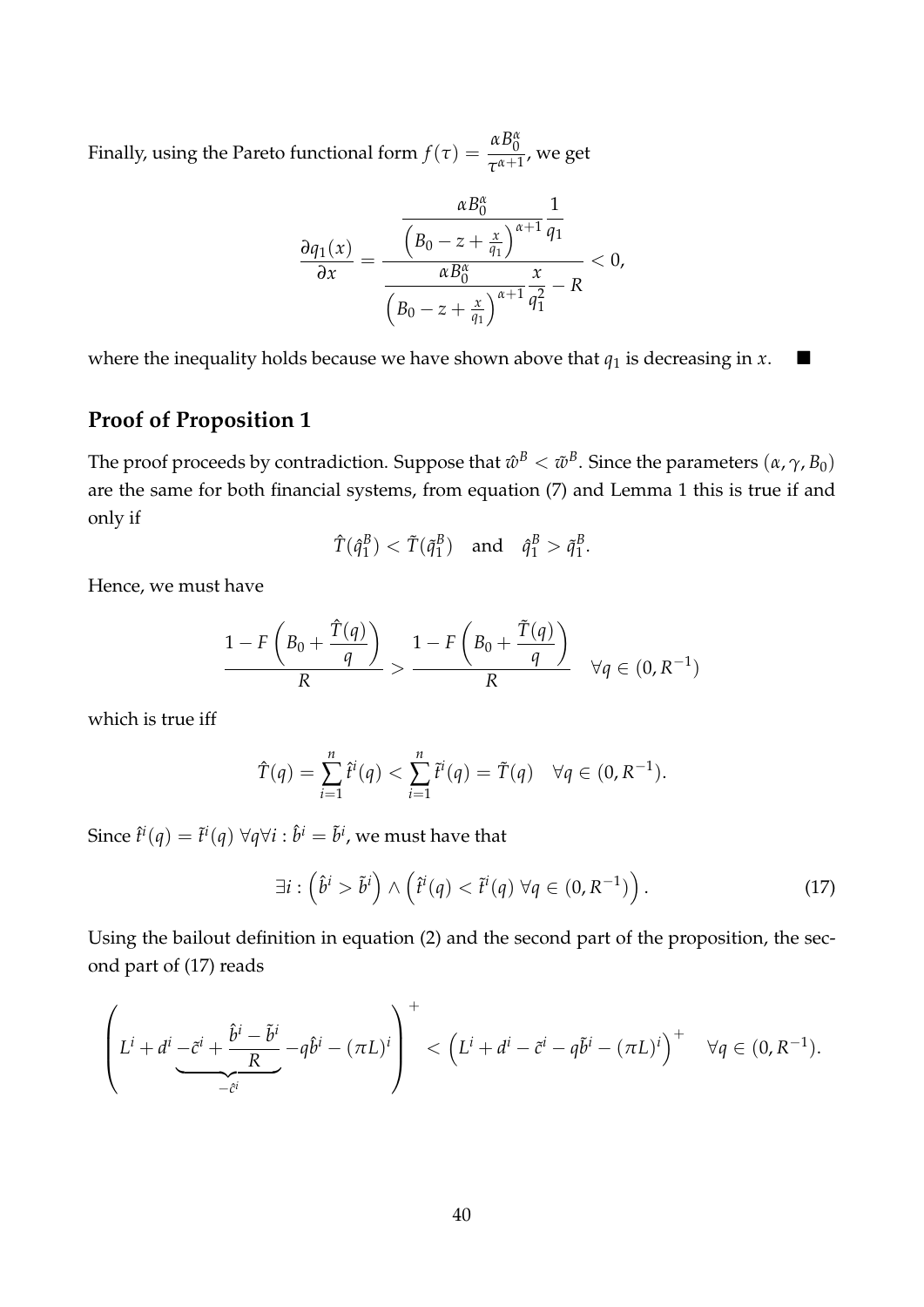Both quantities are bounded from below by zero, so the strict inequality requires that the right-hand side is positive and we can drop the  $(\cdot)^+$  operator. The statement thus simplifies to

$$
\frac{\hat{b}^i-\tilde{b}^i}{R}
$$

Finally, since  $(\hat{b}^i - \tilde{b}^i) > 0$  from [\(17\)](#page-40-1), we get

$$
q > R^{-1} \quad \forall q \in (0, R^{-1}),
$$

a contradiction. We have thus shown that  $\hat w^B\geq \tilde w^B.$  From [\(6\)](#page-13-1) it is easy to see that  $\hat w(\bar p)=0$  $\tilde{w}(\bar{p})$  because with  $q_1^{NB} = R^{-1}$ ,

$$
\hat{\chi}_1^i = \left( L^i + d^i - \tilde{c}^i + \frac{\hat{b}^i - \tilde{b}^i}{R} - \frac{\hat{b}^i}{R} - (\pi \bar{p})^i \right)^+ = \tilde{\chi}_1^i \quad \forall i \in N
$$

Following Definition [3,](#page-15-2)  $\hat w^B\geq \tilde w^B$  and  $\hat w(\bar p)=\tilde w(\bar p)$  complete the proof of  $\hat \Psi\subseteq \tilde \Psi$ .

## **Proof of Proposition [2](#page-17-0)**

The proof proceeds in four steps: First, we argue that there exists a tighter upper bound on the equilibrium sovereign debt price than  $R^{-1}$  and that for the financial system  $(L,\pi,\tilde{c},d,\tilde{b})$ this bound is given by  $\tilde{q}^{max}_{1}$  $_1^{max}$  used in the proposition. Second, we demonstrate that banks in  $(L, \pi, \tilde{c}, d, \tilde{b})$  which have a positive shortfall at  $\tilde{q}^{max}_1$  $_1^{max}$  need a bailout at the equilibrium  $\tilde{q}_1$ . Third, we show that at the equilibrium  $\tilde{q}_1$  the net effect of moving from  $(L, \pi, \tilde{c}, d, \tilde{b})$ to (*L*, *π*, *c*ˆ, *d*, ˆ*b*) on aggregate bailout expenditures is negative. Finally we prove that this  $\dim$ plies  $\hat{T}(\hat{q}_1)<\tilde{T}(\tilde{q_1})$  and thus  $\hat{q}_1>\tilde{q}_1$  which directly yields  $\hat{w}^B<\tilde{w}^B.$ 

First note that because of the inverse relationship of the equilibrium price  $q_1^B$  $\frac{B}{1}$  and equilibrium aggregate bailouts  $T(q_1^B)$  $\binom{B}{1}$  in Lemma [1,](#page-12-0) the upper bound on the equilibrium price  $q_1^{max}$ 1 is associated with the lower bound on aggregate bailouts. Moreover, the assumption that  ${\cal F}$  is non-empty and Assumption [1](#page-11-1) guarantee that  $q_1^B < R^{-1}$ . In general, equation [\(2\)](#page-10-0) thus implies that for all  $i \in N$ 

$$
t^{i}(q_1^B) = (L^i + d^i - c^i - q_1^B b^i - (\pi L)^i)^+ \ge (L^i + d^i - c^i - b^i R^{-1} - (\pi L)^i)^+ = \chi_0^i,
$$
 (18)

so the natural candidate for a lower bound on aggregate bailouts is  $\sum_{i=1}^n \chi^i_0$  $\int_0^l$ . Note that by definition the right-hand side is positive if and only if  $i \in \mathcal{F}$ . Therefore, [\(18\)](#page-41-0) holds with equality for every  $i \in N$  if and only if two conditions hold:

1. 
$$
b^i = 0 \ \forall i \in \mathcal{F}
$$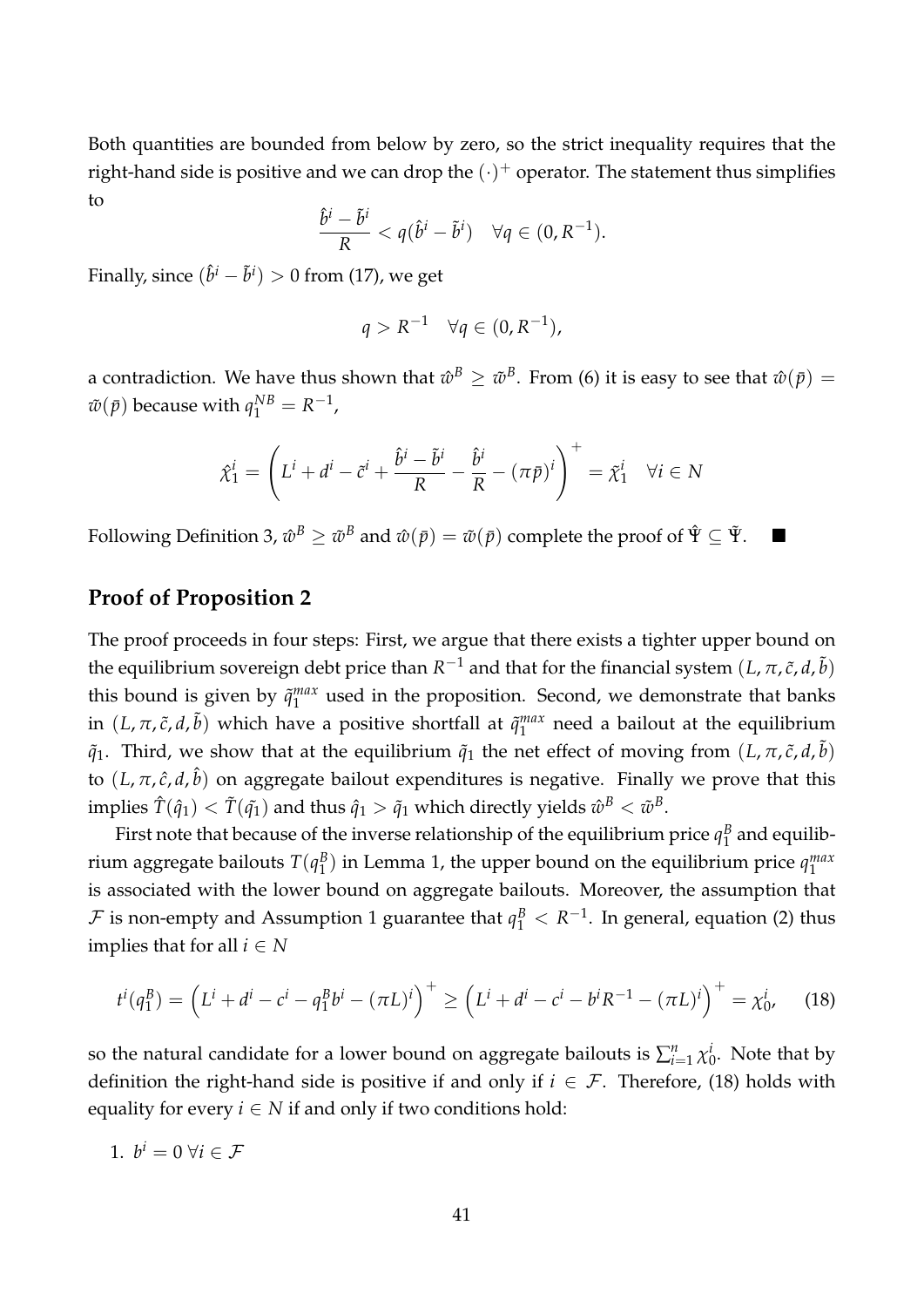2. 
$$
L^i + d^i - c^i - q_1^{max}b^i - (\pi L)^i \leq 0 \quad \forall i \in \mathcal{B}
$$

The first condition ensures that the equality holds for all *i* for which the two sides of [\(18\)](#page-41-0) are positive. The second part (already using the implicitly characterized *q max*  $_1^{max}$ ) ensures that it holds for all banks with  $b^i>0$  for which the right-hand side is zero.

We have thus established the existence of an exogenous minimum level of aggregate equilibrium bailouts, namely  $\sum_{i=1}^n \chi^i_0$  $\int_0^t$ . From the pricing equation [\(4\)](#page-11-0) it is now straightforward to characterize the corresponding maximum sovereign debt price in  $(L, \pi, \tilde{c}, d, \tilde{b})$  as the fixed-point solution to

<span id="page-43-0"></span>
$$
\tilde{q}_1^{max} = \frac{1 - F\left(\frac{\sum_{i \in \mathcal{F}} \chi_0^i}{\tilde{q}_1^{max}}\right)}{R},
$$

as in the proposition. Note that even though  $\tilde{q}^{max}_{1}$  $_1^{max}$  cannot be stated explicitly, it only depends on exogenous variables.

Next, let us denote the set of banks from part 1. of the proposition by  $Y \equiv \{i : V_0^i\}$  $\int_0^i/\tilde{b}^i$   $<$  $R^{-1} - \tilde{q}^{max}_1$  $\binom{max}{1}$ . Their defining property says that for all  $i \in Y$ 

$$
\left(\tilde{c}^i + \tilde{b}^i R^{-1} + (\pi L)^i - L^i - d^i\right)^+ < \tilde{b}^i R^{-1} - \tilde{b}^i \tilde{q}_1^{max}
$$

which, after rearranging and combining with [\(2\)](#page-10-0), implies that

$$
\tilde{t}^{i}(\tilde{q}_{1}^{max}) = (L^{i} + d^{i} - \tilde{c}^{i} - \tilde{q}_{1}^{max}\tilde{b}^{i} - (\pi L)^{i})^{+} > 0 \quad \forall i \in \mathcal{Y}.
$$

As we have shown,  $\tilde{q}^{max}_{1}$  $\frac{max}{1}$  is the maximum possible equilibrium price, so in equilibrium it must be also true that  $\tilde{t}^i(\tilde{q}_1) > 0 \ \forall i \in \Upsilon$ .

Next we will show that  $\hat{T}(\tilde{q}_1) < \tilde{T}(\tilde{q}_1)$  which is equivalent to  $\sum_{i\in N}\hat{t}^i(\tilde{q}_1)-\tilde{t}^i(\tilde{q}_1) < 0.$ First note from the definition of bailout transfers [\(2\)](#page-10-0) that  $\hat{t}^i(\tilde{q}_1)=\tilde{t}^i(\tilde{q}_1)$   $\forall i\in X\equiv\{i:\tilde{b}^i=1\}$  $\hat{b}^i\}.$  In contrast, for banks with  $\hat{b}^i<\tilde{b}^i$  (namely  $i\in Y$  according to the proposition), we claim that

$$
\hat{t}^i(\tilde{q}_1) = L^i + d^i - (\pi L)^i - \tilde{q}_1 \hat{b}^i \underbrace{-\tilde{c}^i - \frac{\tilde{b}^i - \hat{b}^i}{R}}_{-\tilde{c}^i} < L^i + d^i - (\pi L)^i - \tilde{c}^i - \tilde{q}_1 \tilde{b}^i = \tilde{t}^i(\tilde{q}_1),
$$

where we can drop the  $(\cdot)^+$  operators because we have shown above that the right-hand side is positive. Equivalently, the claim can be written as

$$
\hat{t}^i(\tilde{q}_1) - \tilde{t}^i(\tilde{q}_1) = (\tilde{q}_1 - R^{-1})(\tilde{b}^i - \hat{b}^i) < 0
$$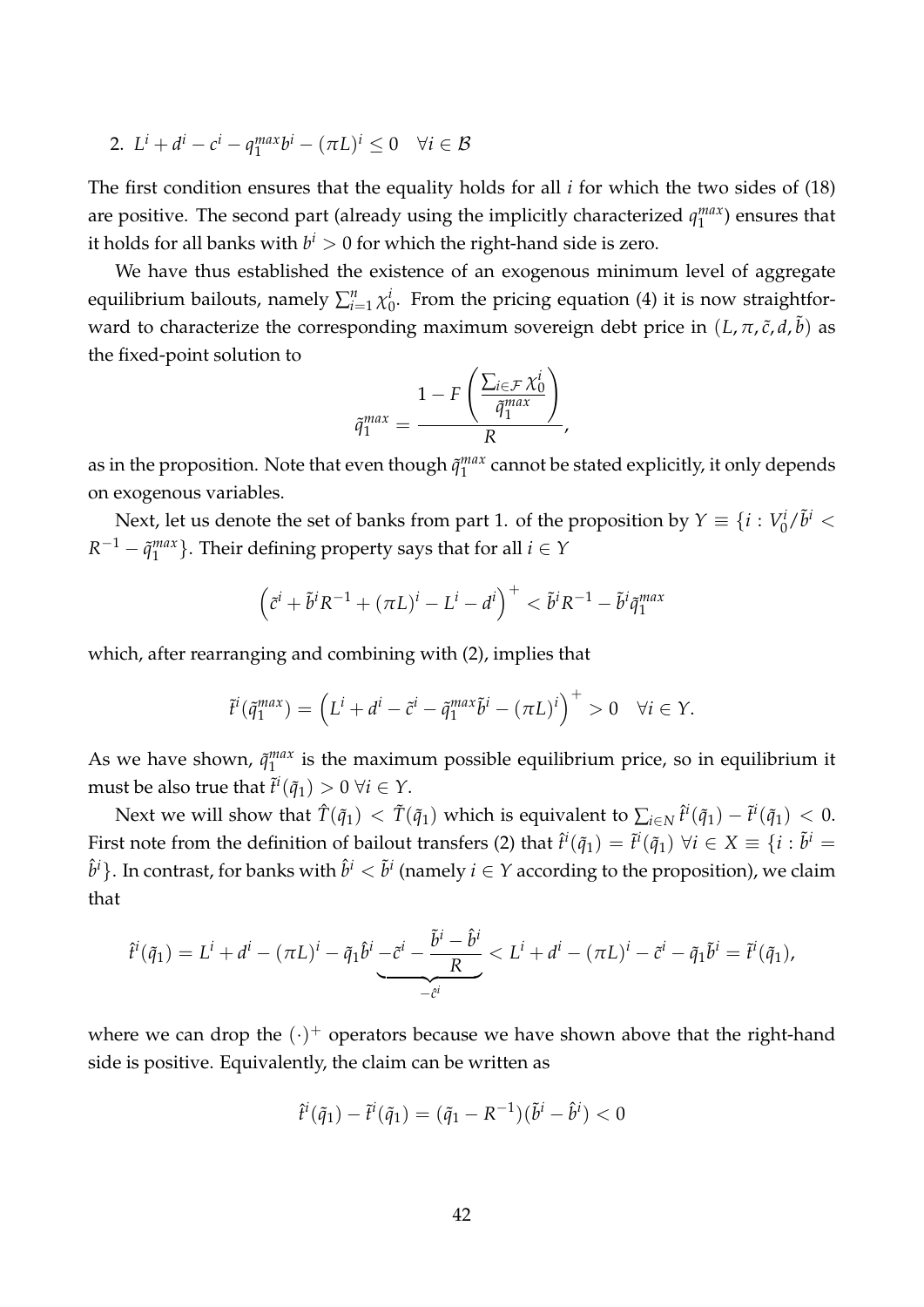which is true because  $(\tilde{b}^i - \hat{b}^i) > 0 \ \forall i \in Y$  and  $\tilde{q}_1 < R^{-1}.$  Finally, there are banks  $i \in Z \equiv \{i :$  $\hat{b}^i > \tilde{b}^i$ } for which  $\hat{c}^i = \tilde{c}^i - \frac{\hat{b}^i - \tilde{b}^i}{R}$  $\frac{-b^2}{R}$  because initial shortfalls  $\chi_0$  are identical in both systems. For these  $i \in \mathbb{Z}$  we have

$$
\hat{t}^{i}(\tilde{q}_{1}) = \left( L^{i} + d^{i} - (\pi L)^{i} - \tilde{q}_{1} \hat{b}^{i} \underbrace{-\tilde{c}^{i} + \frac{\hat{b}^{i} - \tilde{b}^{i}}{R}}_{-\tilde{c}^{i}} \right)^{+} \geq \left( L^{i} + d^{i} - (\pi L)^{i} - \tilde{c}^{i} - \tilde{q}_{1} \tilde{b}^{i} \right)^{+} = \tilde{t}^{i}(\tilde{q}_{1})
$$
\n(19)

since the argument of the  $(\cdot)^+$  operator on the left-hand side is strictly larger than that of the right-hand side. There are up to three disjoint subsets of banks to be distinguished: First, for banks where both sides of [\(19\)](#page-43-0) are zero (call the set  $Z_1$ ),  $\hat{t}^i(\tilde{q}_1) - \tilde{t}^i(\tilde{q}_1) = 0$  is obvious. Second, for banks where the right-hand side is zero and the left-hand side positive (*Z*<sub>2</sub>), we have  $\lambda$ <sup>2</sup> *i*

$$
\hat{t}^i(\tilde{q}_1)-\tilde{t}^i(\tilde{q}_1)=L^i+d^i-(\pi L)^i-\tilde{q}_1\hat{b}^i-\tilde{c}^i+\frac{\hat{b}^i-\tilde{b}^i}{R}>0.
$$

<span id="page-44-0"></span>And third, for banks where both sides are positive  $(Z_3)$ , we have

$$
\hat{t}^{i}(\tilde{q}_{1}) - \tilde{t}^{i}(\tilde{q}_{1}) = (R^{-1} - \tilde{q}_{1})(\hat{b}^{i} - \tilde{b}^{i}) > 0,
$$

where the inequality follows because both terms are positive for  $i \in Z_3$ . Now let  $\Delta^i \equiv$  $\hat{t}^i(\tilde{q}_1)-\tilde{t}^i(\tilde{q}_1)$  and sum up over all banks:

$$
\sum_{i \in N} \Delta^{i} = \sum_{i \in X} \Delta^{i} + \sum_{i \in Y} \Delta^{i} + \sum_{i \in Z_{1}} \Delta^{i} + \sum_{i \in Z_{2}} \Delta^{i} + \sum_{i \in Z_{3}} \Delta^{i}
$$
\n
$$
= \sum_{i \in Y} \Delta^{i} + \sum_{i \in Z_{2}} \Delta^{i} + \sum_{i \in Z_{3}} \Delta^{i}
$$
\n
$$
= (R^{-1} - \tilde{q}_{1}) \sum_{i \in Y} (\hat{b}^{i} - \tilde{b}^{i}) + \sum_{i \in Z_{2}} \Delta^{i} + (R^{-1} - \tilde{q}_{1}) \sum_{i \in Z_{3}} (\hat{b}^{i} - \tilde{b}^{i})
$$
\n
$$
= (R^{-1} - \tilde{q}_{1}) \Big\{ \sum_{i \in Y} (\hat{b}^{i} - \tilde{b}^{i}) + \sum_{i \in Z_{3}} (\hat{b}^{i} - \tilde{b}^{i}) \Big\} + \sum_{i \in Z_{2}} L^{i} + d^{i} - (\pi L)^{i} - \tilde{q}_{1} \hat{b}^{i} - \tilde{c}^{i} + \frac{\hat{b}^{i} - \tilde{b}^{i}}{R}
$$
\n
$$
= (R^{-1} - \tilde{q}_{1}) \Big\{ \sum_{i \in Y} (\hat{b}^{i} - \tilde{b}^{i}) + \sum_{i \in Z_{3}} (\hat{b}^{i} - \tilde{b}^{i}) + \sum_{i \in Z_{2}} \hat{b}^{i} \Big\} + \sum_{i \in Z_{2}} L^{i} + d^{i} - (\pi L)^{i} - \tilde{c}^{i} - \tilde{b}^{i} R^{-1},
$$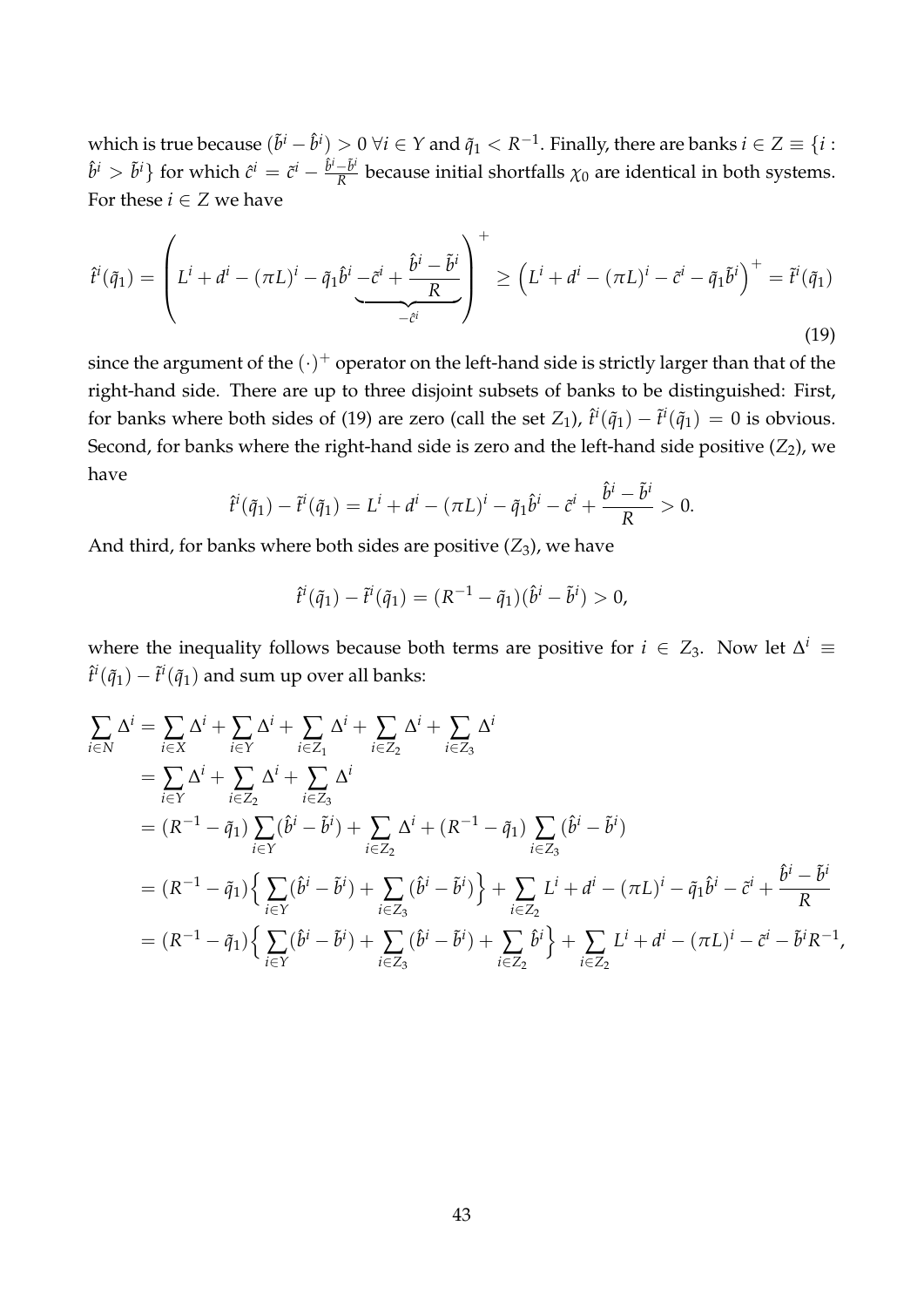where we have substituted the expressions for ∆ *<sup>i</sup>* derived above for all subsets *X*,*Y*, *Z*. By adding and subtracting  $(R^{-1}-\tilde{q}_1)\sum_{i\in Z_2}\tilde{b}^i$ , this can be rewritten as

$$
\sum_{i \in N} \Delta^{i} = (R^{-1} - \tilde{q}_{1}) \Big\{ \sum_{i \in Y} (\hat{b}^{i} - \tilde{b}^{i}) + \sum_{i \in Z_{2}} (\hat{b}^{i} - \tilde{b}^{i}) + \sum_{i \in Z_{3}} (\hat{b}^{i} - \tilde{b}^{i}) \Big\} + \sum_{\substack{i \in Z_{2} \\ \leq 2}} L^{i} + d^{i} - (\pi L)^{i} - \tilde{c}^{i} - \tilde{q}_{1} \tilde{b}^{i}
$$
\n(20)

Notice that part 2. of the proposition says that  $\sum_{i\in N}(\hat{b}^i-\tilde{b}^i)\,=\,0$  which is equivalent to  $\sum_{i\in Y\cup Z}(\hat{b}^i - \tilde{b}^i) = 0.^{25}$  Hence, if the set  $Z_1$  was empty and therefore  $N=X\cup Y\cup Z_2\cup Z_3$ , the term in curly brackets would be zero and

$$
\sum_{i\in N}\Delta^i=\sum_{i\in Z_2}L^i+d^i-(\pi L)^i-\tilde{c}^i-\tilde{q}_1\tilde{b}^i\leq 0,
$$

where the inequality follows from the definition of the set  $Z_2$  and is strict except for the knife-edge case in which every *Z*<sub>2</sub>-bank was *just* solvent in the tilde-equilibrium (i.e., assets exactly matched liabilities). If, in addition to  $Z_1$ , the set  $Z_2$  was also empty, the last term in [\(20\)](#page-44-0) would disappear and we would have  $\sum_{i\in N}\Delta^i=0$ , so there would be no change in bailouts  $(\hat{T}(\tilde{q}_1) = \tilde{T}(\tilde{q}_1))$  and the two equilibria would coincide, i.e.,  $\hat{T}(\hat{q}_1) = \tilde{T}(\tilde{q}_1)$  and  $\hat{q}_1 = \tilde{q}_1$ . However, as soon as there is at least one  $Z_1$ -bank (or a  $Z_2$ -bank with positive equity  $\sin\left(L,\pi,\tilde{c},d,\tilde{b}\right)$ ), equation [\(20\)](#page-44-0) yields  $\hat{T}(\tilde{q}_1)<\tilde{T}(\tilde{q}_1)$ , as desired.

Finally, using the right-hand side of the pricing equation [\(4\)](#page-11-0), notice that the previous result implies

$$
\frac{1 - F(B_0 + \frac{\hat{T}(\tilde{q}_1)}{\tilde{q}_1})}{R} > \frac{1 - F(B_0 + \frac{\tilde{T}(\tilde{q}_1)}{\tilde{q}_1})}{R} = \tilde{q}_1
$$

As we show in Appendix [A,](#page-35-4) under the Pareto assumption this expression increases monotonically in  $q_1$  and is strictly concave everywhere, including at  $\tilde{q}_1$ . Therefore, if  $\tilde{q}_1$  is the equilibrium price in  $(L, \pi, \tilde{c}, d, \tilde{b})$ , the unique fixed point  $\hat{q}_1$  in  $(L, \pi, \hat{c}, d, \hat{b})$  must be larger  $(\hat{q}_1 > \tilde{q}_1)$ . As a consequence, since we have established above that  $\hat{T}(\tilde{q}_1) < \tilde{T}(\tilde{q}_1)$  is true, *a fortiori*  $\hat{T}(\hat{q}_1) < \tilde{T}(\tilde{q}_1)$  also holds because  $\hat{T}(\cdot)$  is a decreasing function.

<sup>&</sup>lt;sup>25</sup>Recall that the premise of the proposition is that sovereign debt is redistributed from banks in  $Y$  to banks in  $Z$ , so that  $\sum_{i \in Y} (\hat{b}^i - \tilde{b}^i) = -\sum_{i \in Z} (\hat{b}^i - \tilde{b}^i).$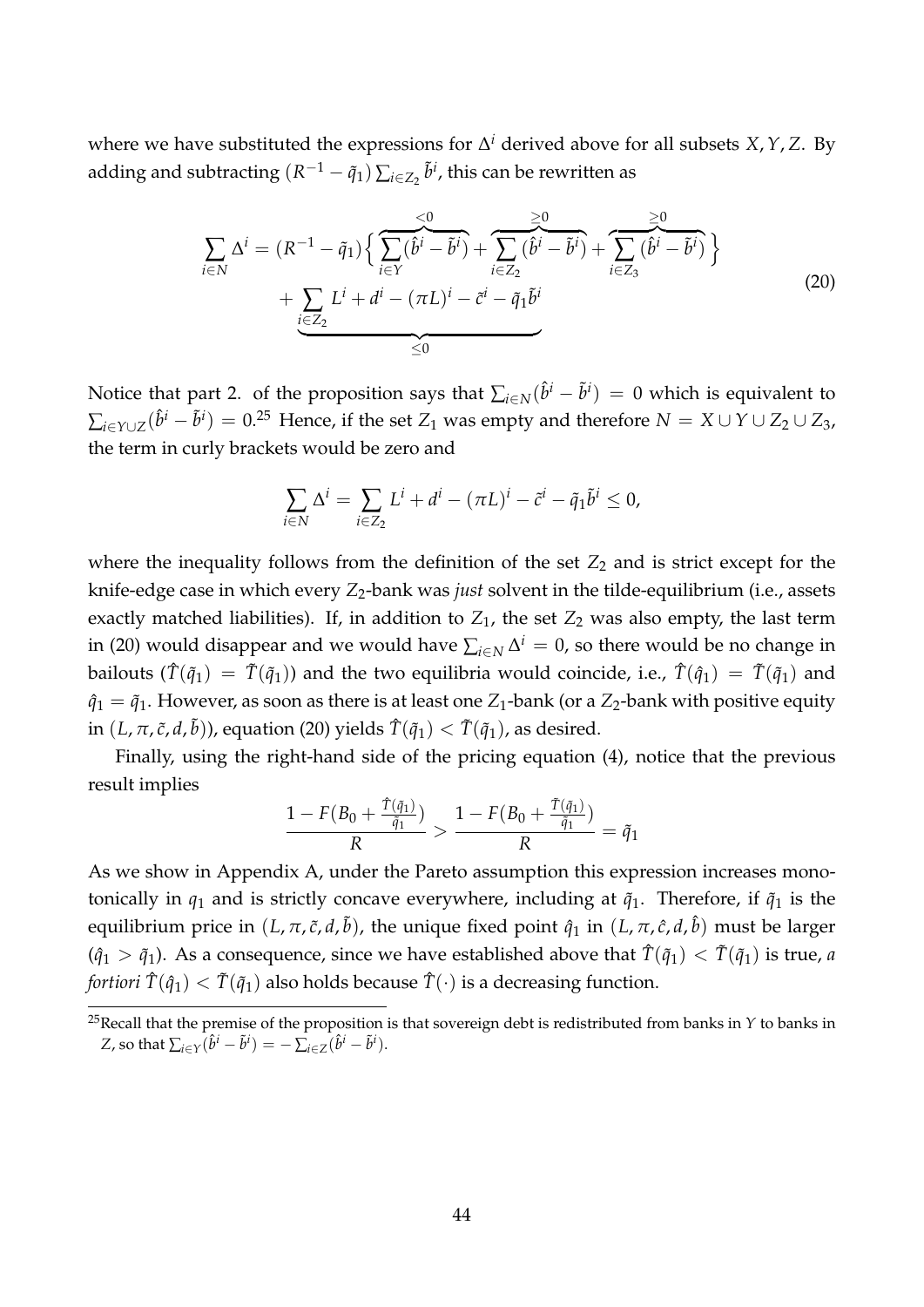It now follows directly from [\(7\)](#page-14-0) that  $\hat w^\textit{B} < \tilde w^\textit{B}$ . Moreover, as in Proposition [1](#page-16-0) we have  $\hat{w}(\bar{p}) = \tilde{w}(\bar{p})$  because with  $q_1^{NB} = R^{-1}$ ,

$$
\hat{\chi}_1^i = \left( L^i + d^i - \tilde{c}^i + \frac{\hat{b}^i - \tilde{b}^i}{R} - \frac{\hat{b}^i}{R} - (\pi \bar{p})^i \right)^+ = \tilde{\chi}_1^i \quad \forall i \in \mathbb{N}
$$

Following Definition [3,](#page-15-2)  $\hat w^B<\tilde w^B$  and  $\hat w(\bar p)=\tilde w(\bar p)$  complete the proof of  $\hat \Psi\supset \tilde \Psi$ .

## **Proof of Proposition [3](#page-25-0)**

The proof proceeds in three steps. In the first step we show that  $\tilde{\Delta}^i w > \tilde{\Delta}^j w$ ; in the second that  $\hat{\Delta}^i w > \hat{\Delta}^j w$ ; and in the last step that  $\hat{\Delta}^i w - \hat{\Delta}^j w > \tilde{\Delta}^i w - \tilde{\Delta}^j w$ .

Using the full expression for the net welfare effect from Lemma [2,](#page-24-0) we want to show that

$$
\beta \sum_{k \in \mathcal{I}} \chi_1^k \times C^k - \gamma \tilde{\Delta}^i(B_1 P(Default)) > \beta \sum_{l \in \mathcal{J}} \chi_1^l \times C^l - \gamma \tilde{\Delta}^j(B_1 P(Default))
$$

Note that by assumption  $\chi_1^i = \chi_1^j$  $\tilde{\Delta}^i(B_1P(Default)) = \tilde{\Delta}^j(B_1P(Default)),$  so the expression becomes

$$
\beta \sum_{k \in \mathcal{I}} \chi_1^k \times C^k > \beta \sum_{l \in \mathcal{J}} \chi_1^l \times C^l.
$$

Since  $\mathcal{I} \setminus i = \mathcal{J} \setminus j$  by assumption, this simplifies to

$$
\beta \chi_1^i C^i > \beta \chi_1^j C^j
$$

which is true because  $C^i > C^j$ .

We now turn to the second step. Using Lemma [2](#page-24-0) and the same facts as above (i.e. identical gamma-components and  $\mathcal{I} \setminus i = \mathcal{J} \setminus j$  the expression we want to prove becomes

$$
\beta \chi_1^i C^i + \beta \hat{\Delta}^i q_1 b' C^j > \beta \chi_1^j C^j + \beta \hat{\Delta}^j q_1 b' C^i
$$

Identical shortfalls  $\chi_1^i = \chi_1^j$  $\hat{b}^i$  together with identical sovereign exposure  $\hat{b}^i = \hat{b}^j = b' > 0$ imply an identical price impact  $\hat{\Delta}^i q_1 = \hat{\Delta}^j q_1$ , so we have

$$
\chi_1^i(C^i - C^j) > \hat{\Delta}^i q_1 b'(C^i - C^j)
$$

The left-hand side is clearly positive because  $C^i>C^j$  whereas the right-hand side is negative because  $\hat{\Delta}^i q_1 < 0$ , so we have the desired result.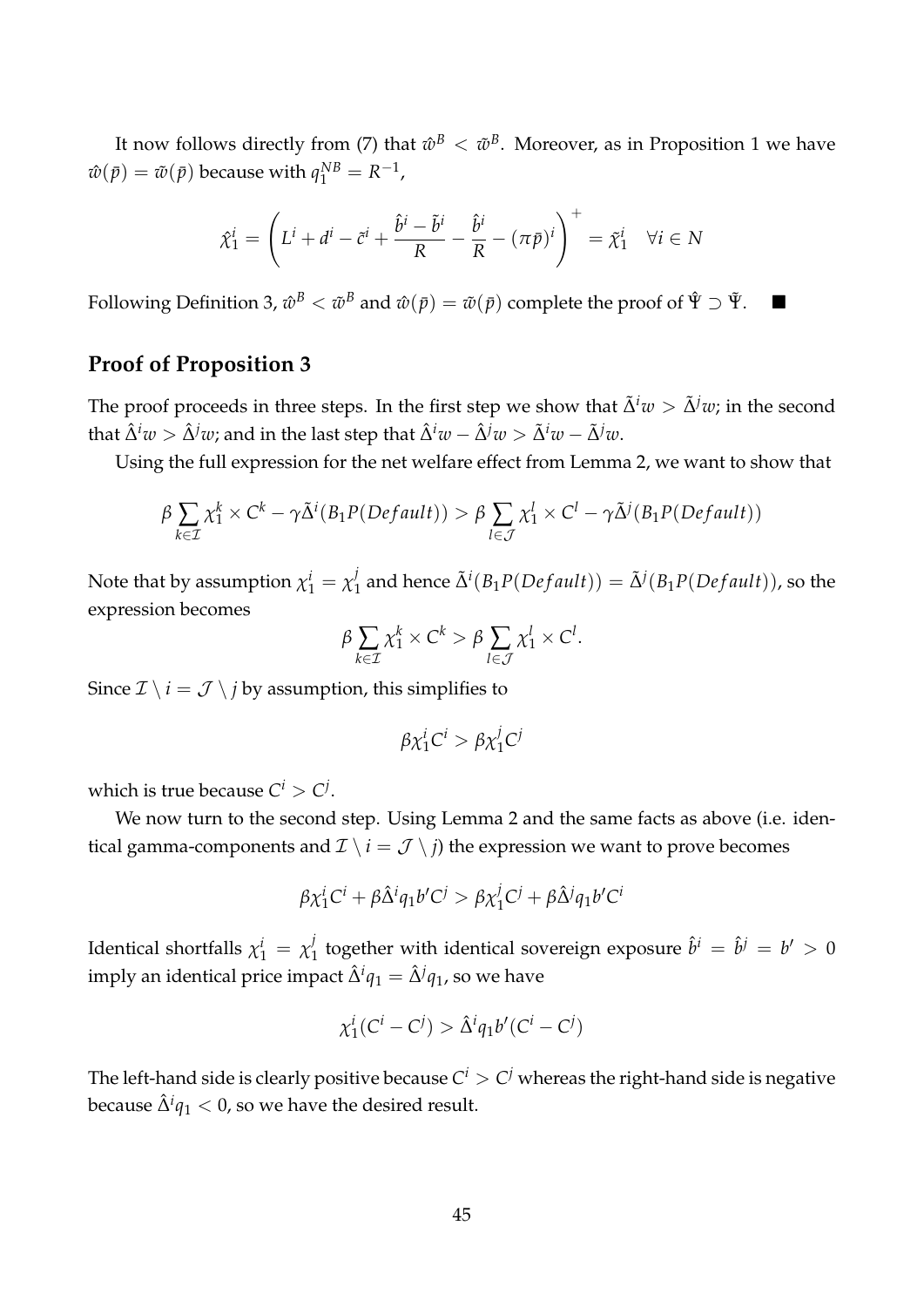Finally, it remains to be shown that  $\hat{\Delta}^i w - \hat{\Delta}^j w > \tilde{\Delta}^i w - \tilde{\Delta}^j w$ . Again, using Lemma [2,](#page-24-0) identical gamma-components, and  $\mathcal{I} \setminus i = \mathcal{J} \setminus j$  the expression becomes

$$
\beta \chi_1^i(C^i - C^j) - \beta \hat{\Delta}^i q_1 b'(C^i - C^j) > \beta \chi_1^i(C^i - C^j).
$$

That simplifies to

$$
\beta\hat{\Delta}^iq_1b'(C^i-C^j)<0
$$

which is true because  $\hat{\Delta}^i q_1 < 0$ . That concludes the proof. ■

## **Proof of Proposition [4](#page-26-0)**

To prove the proposition it is sufficient to show that ∆ *<sup>i</sup>w* − ∆ *<sup>j</sup>w* is monotonically increasing  $\sin C$  and that  $\exists \tilde{C}$  such that  $\Delta^i w = \Delta^j w.$ 

From Lemma [2](#page-24-0) we can write ∆ *<sup>i</sup>w* − ∆ *<sup>j</sup>w* as

$$
\beta\left(\sum_{h\in\mathcal{I}}\chi_1^h C^h-\sum_{k\in\mathcal{J}}\chi_1^k C^k\right)+\beta\left(\sum_{h\in\mathcal{S}^c\backslash\mathcal{I}}\Delta^i q_1 b^h C^h-\sum_{k\in\mathcal{S}^c\backslash\mathcal{J}}\Delta^j q_1 b^k C^k\right)-\gamma\Gamma,
$$

 $\Delta^{i}(B_1P(Default)) - \Delta^{j}(B_1P(Default)) > 0$  because  $b^i > b^j$  implies that  $t^i > t^j$ due to doom loop multiplier and  $\mathcal I$  and  $\mathcal J$  denote the sets of banks that become solvent through a bailout of bank *i* and *j*, respectively. Now note that because  $\mathcal{I} \setminus i = \mathcal{J} \setminus j$ ,  $\chi_1^i =$  $\chi_1^j = \chi_1$  and  $C^i = C^j = C$ , the benefit components of  $\Delta^i w$  and  $\Delta^j w$  are identical, so the first term collapses to zero.

The two sums in the second term in parentheses contain common terms, namely for all banks that still default after saving *i* or *j*, excluding *i* and *j* themselves. Therefore, the previous expression can be rewritten as

$$
\beta\left(\Delta^i q_1 b^j C - \Delta^j q_1 b^i C + (\Delta^i q_1 - \Delta^j q_1)\sum_{l\in\mathcal{S}^c\backslash(\mathcal{I}\cup\mathcal{J})} b^l C^l\right) - \gamma \Gamma,
$$

where the set  $\mathcal{S}^c\setminus(\mathcal{I}\cup\mathcal{J})$  consists of the banks (different from  $i$  and  $j$ ) that still default after saving either *i* or *j*. We can now isolate the term multiplying *C*, namely  $\beta(\Delta^i q_1 b^j - \Delta^j q_1 b^i)$ . The premise of the proposition that *<sup>b</sup> i*  $\frac{b^i}{b^j} > \frac{\Delta^i q_1}{\Delta^j q_1}$  $\frac{\Delta^2 q_1}{\Delta^j q_1} > 1$  ensures that this coefficient is positive, so we have established that ∆ *<sup>i</sup>w* − ∆ *<sup>j</sup>w* is monotonically increasing in *C*.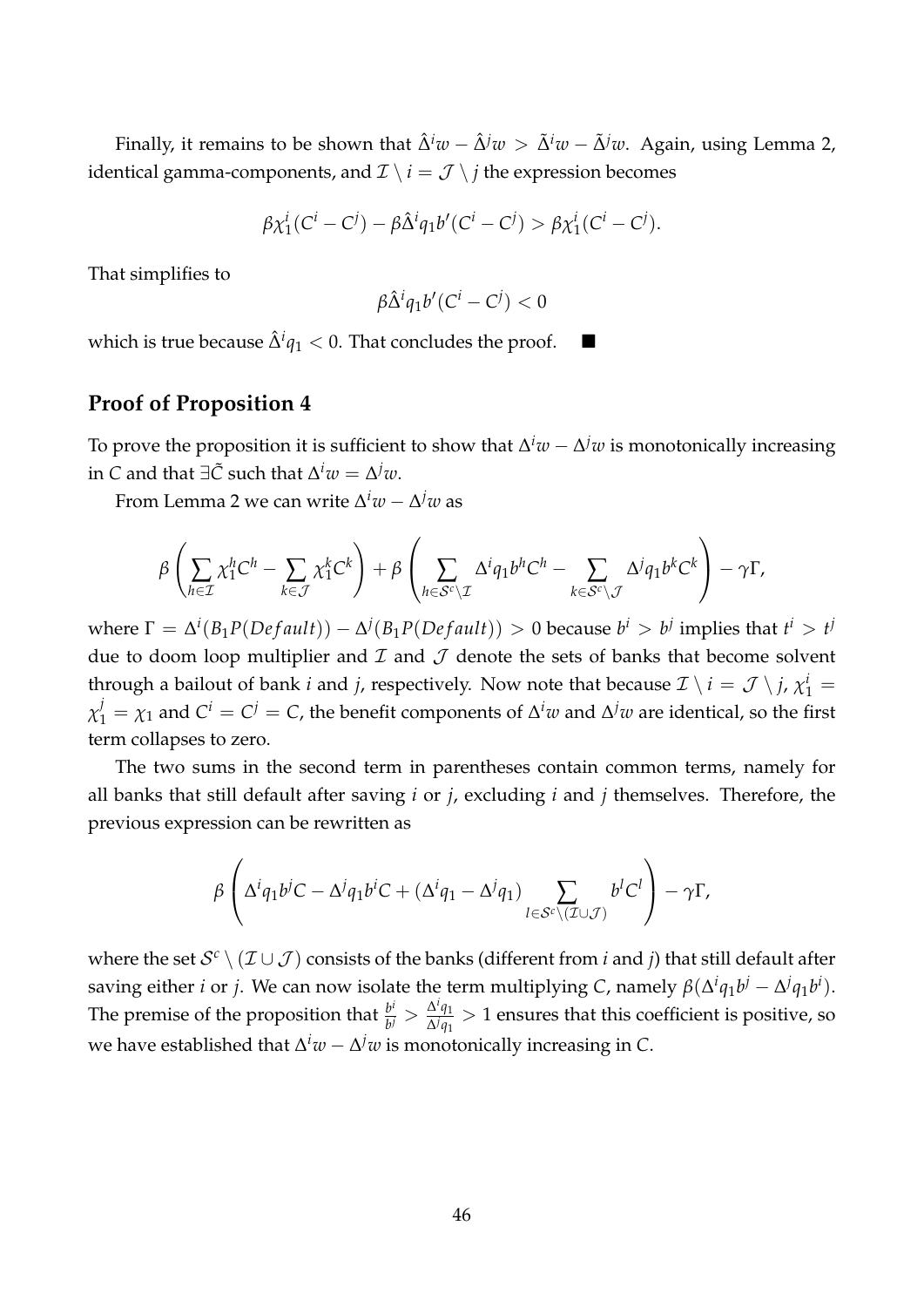The existence of  $\tilde{C}$  such that  $\Delta^i w = \Delta^j w$  can easily be shown by setting the previous expression equal to zero. We get

$$
\beta \tilde{C} (\Delta^i q_1 b^j - \Delta^j q_1 b^i) = \gamma \Gamma - \beta (\Delta^i q_1 - \Delta^j q_1) \sum_{l \in \mathcal{S}^c \setminus (\mathcal{I} \cup \mathcal{J})} b^l C^l
$$

and finally solve for the threshold level of centrality

$$
\tilde{C} = (\underbrace{\Delta^i q_1 b^j - \Delta^j q_1 b^i}_{>0})^{-1} \left( \frac{\gamma}{\beta} \Gamma - (\underbrace{\Delta^i q_1 - \Delta^j q_1}_{<0}) \sum_{l \in \mathcal{S}^c \setminus (\mathcal{I} \cup \mathcal{J})} b^l C^l \right) > 0
$$

That concludes the proof.  $\blacksquare$ 

# **Proof of Proposition [5](#page-29-0)**

To prove the proposition it is sufficient to show that  $(\hat{\Delta}^i w - \hat{\Delta}^j w) - (\tilde{\Delta}^i w - \tilde{\Delta}^j w)$  is monotonically increasing in  $C^i$  and that there exists a  $C^*(j)$  such that  $\hat{\Delta}^i w-\hat{\Delta}^j w=\tilde{\Delta}^i w-\tilde{\Delta}^j w.$ 

From Lemma [2](#page-24-0) we can rewrite the difference as

$$
\beta \Big[ \sum_{k \in \mathcal{I}} \chi_1^k C^k - \sum_{l \in \mathcal{J}} \chi_1^l C^l \Big] + \beta \Big[ \sum_{k \in \mathcal{S}^c \backslash \mathcal{I}} \hat{\Delta}^i q_1 \hat{b}^k C^k - \sum_{l \in \mathcal{S}^c \backslash \mathcal{J}} \hat{\Delta}^j q_1 \hat{b}^l C^l \Big] \n- \gamma \Big[ \hat{\Delta}^i (B_1 P (Default)) - \hat{\Delta}^j (B_1 P (Default)) \Big] \n- \beta \Big[ \sum_{k \in \mathcal{I}} \chi_1^k C^k - \sum_{l \in \mathcal{J}} \chi_1^l C^l \Big] - \beta \Big[ \sum_{k \in \mathcal{S}^c \backslash \mathcal{I}} \tilde{\Delta}^i q_1 \tilde{b}^k C^k - \sum_{l \in \mathcal{S}^c \backslash \mathcal{J}} \tilde{\Delta}^j q_1 \tilde{b}^l C^l \Big] \n+ \gamma \Big[ \tilde{\Delta}^i (B_1 P (Default)) - \tilde{\Delta}^j (B_1 P (Default)) \Big]
$$

Now note that the benefit terms (the first and the fourth term) cancel each other out exactly. Moreover, the  $\gamma$ -components of bailing out banks  $j \neq i$  is the same in both tilde- and hat- $\delta$  system (because  $\hat{b}^j = \tilde{b}^j$  and  $\hat{\chi}^j_1 = \tilde{\chi}^j_1$  $\tilde{\Delta}^j$ ), so  $\tilde{\Delta}^j(B_1P(Default)) = \tilde{\Delta}^j(B_1P(Default))$  and the expression simplifies to

$$
\beta \Bigg[ \left( \sum_{k \in \mathcal{S}^c \backslash \mathcal{I}} \hat{\Delta}^i q_1 \hat{b}^k C^k - \sum_{k \in \mathcal{S}^c \backslash \mathcal{I}} \tilde{\Delta}^i q_1 \tilde{b}^k C^k \right) - \left( \sum_{l \in \mathcal{S}^c \backslash \mathcal{I}} \hat{\Delta}^j q_1 \hat{b}^l C^l - \sum_{l \in \mathcal{S}^c \backslash \mathcal{I}} \tilde{\Delta}^j q_1 \tilde{b}^l C^l \right) \Bigg] - \gamma \left( \hat{\Delta}^i (B_1 P (Default)) - \tilde{\Delta}^i (B_1 P (Default)) \right)
$$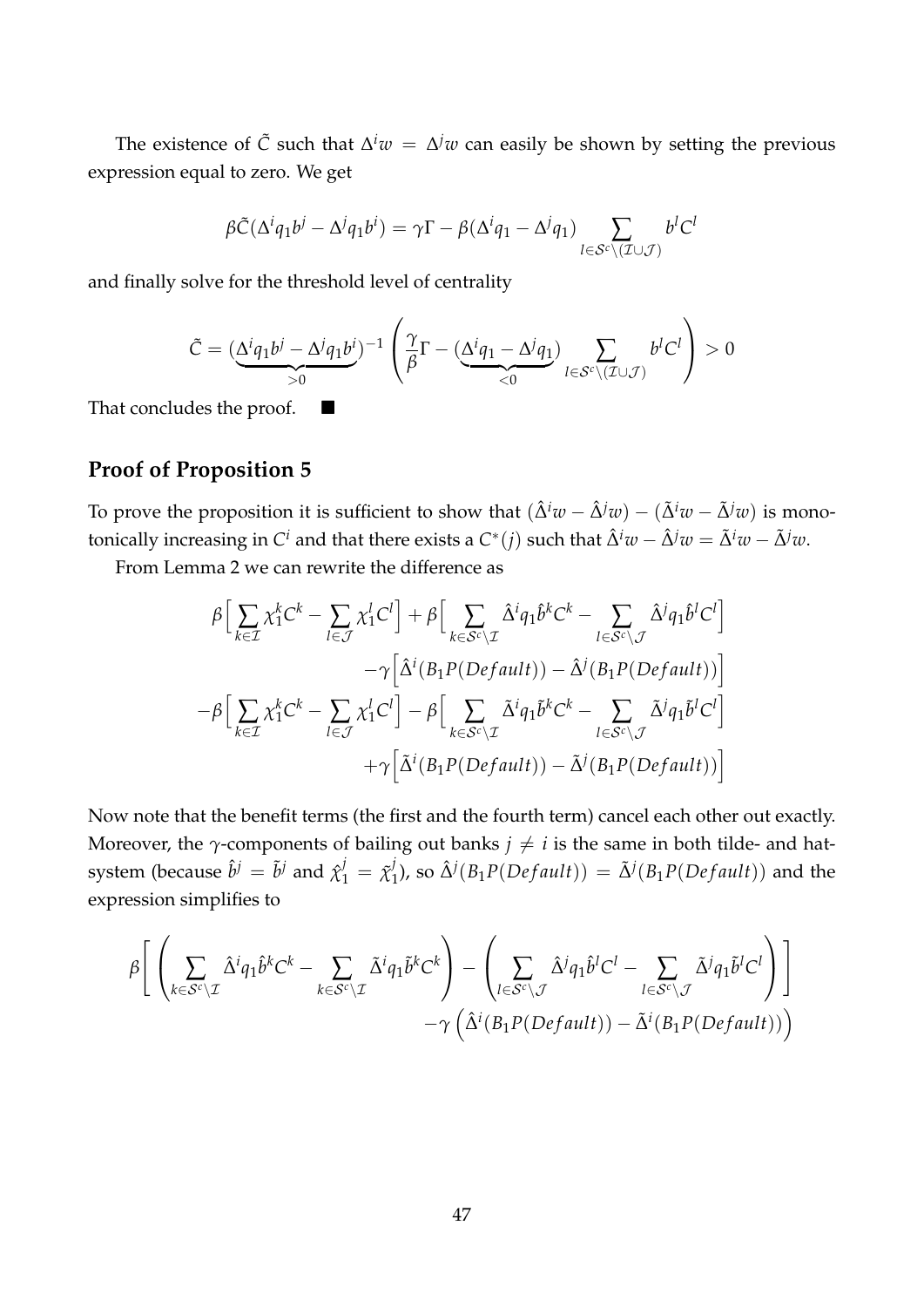For the sake of notation, denote  $\Gamma \equiv \hat{\Delta}^i(B_1P(Default)) - \tilde{\Delta}^i(B_1P(Default)) > 0$  because  $\hat{b}^i > \tilde{b}^i.$  We can then rewrite the previous expression as follows:

$$
\beta \left( \sum_{k \in \mathcal{S}^c \setminus \mathcal{I}} (\hat{\Delta}^i q_1 \hat{b}^k - \tilde{\Delta}^i q_1 \tilde{b}^k) \times C^k - \sum_{l \in \mathcal{S}^c \setminus \mathcal{J}} (\hat{\Delta}^j q_1 \hat{b}^l - \tilde{\Delta}^j q_1 \tilde{b}^l) \times C^l \right) - \gamma \Gamma
$$

Now note that the proposition says that  $\forall k \in \mathcal{S}^c \setminus \mathcal{I}$  we have  $\hat{b}^k = \tilde{b}^k$  (first term in round brackets). Then we can simplify the expression to

$$
\beta\left(\sum_{k\in\mathcal{S}^c\setminus\mathcal{I}}(\hat{\Delta}^i q_1-\tilde{\Delta}^i q_1)\hat{b}^kC^k-\sum_{l\in\mathcal{S}^c\setminus\mathcal{J}}\hat{\Delta}^j q_1(\hat{b}^l-\tilde{b}^l)\times C^l\right)-\gamma\Gamma
$$

where we also use the fact that  $\hat{\Delta}^l q_1=\tilde{\Delta}^l q_1$   $\forall l\neq j.$  Finally, since  $\hat{b}^l=\tilde{b}^l$   $\forall l\neq i,$  the previous expression reduces to

$$
\beta \left( \left[ (\hat{\Delta}^i q_1 - \tilde{\Delta}^i q_1) \sum_{k \in \mathcal{S}^c \setminus \mathcal{I}} \hat{b}^k C^k \right] - \hat{\Delta}^j q_1 (\hat{b}^i - \tilde{b}^i) C^i \right) - \gamma \Gamma
$$

Now it becomes clear that the expression is monotonically increasing in  $C^i$ , since  $\hat{\Delta}^j q_1 < 0$ and  $\hat{b}^i>\tilde{b}^i.$  In a last step, we can solve for the threshold  $C^*(j)$  that sets the above expression equal to zero and thereby prove its existence:

$$
C^*(j) = (\underbrace{|\hat{\Delta}^j q_1|(\hat{b}^i - \tilde{b}^i)}_{>0})^{-1} \left(\frac{\gamma}{\beta} \Gamma - (\underbrace{\hat{\Delta}^i q_1 - \tilde{\Delta}^i q_1}_{<0}) \sum_{k \in \mathcal{S}^c \setminus \mathcal{I}} \hat{b}^k C^k \right) > 0
$$

That concludes the proof.  $\blacksquare$ 

# <span id="page-49-0"></span>**C Spectral Radius Assumption**

The spectral radius of the matrix  $(1 + \beta) \Pi'_\mathcal{D}$  is given by its largest eigenvalue (in absolute value). In the following we compute the spectral radius first for  $|\mathcal{D}| = 2$  and then for  $|\mathcal{D}| = 3$ and derive conditions such that it is smaller than unity.

If the default set consists of two banks (and hence  $\Pi_{\mathcal{D}}'$  is a 2  $\times$  2 matrix), to compute the eigenvalues  $\lambda_1$ ,  $\lambda_2$  we solve the equation

<span id="page-49-1"></span>
$$
\left| (1+\beta) \Pi_{\mathcal{D}}' - \lambda \mathbb{I}_2 \right| = 0
$$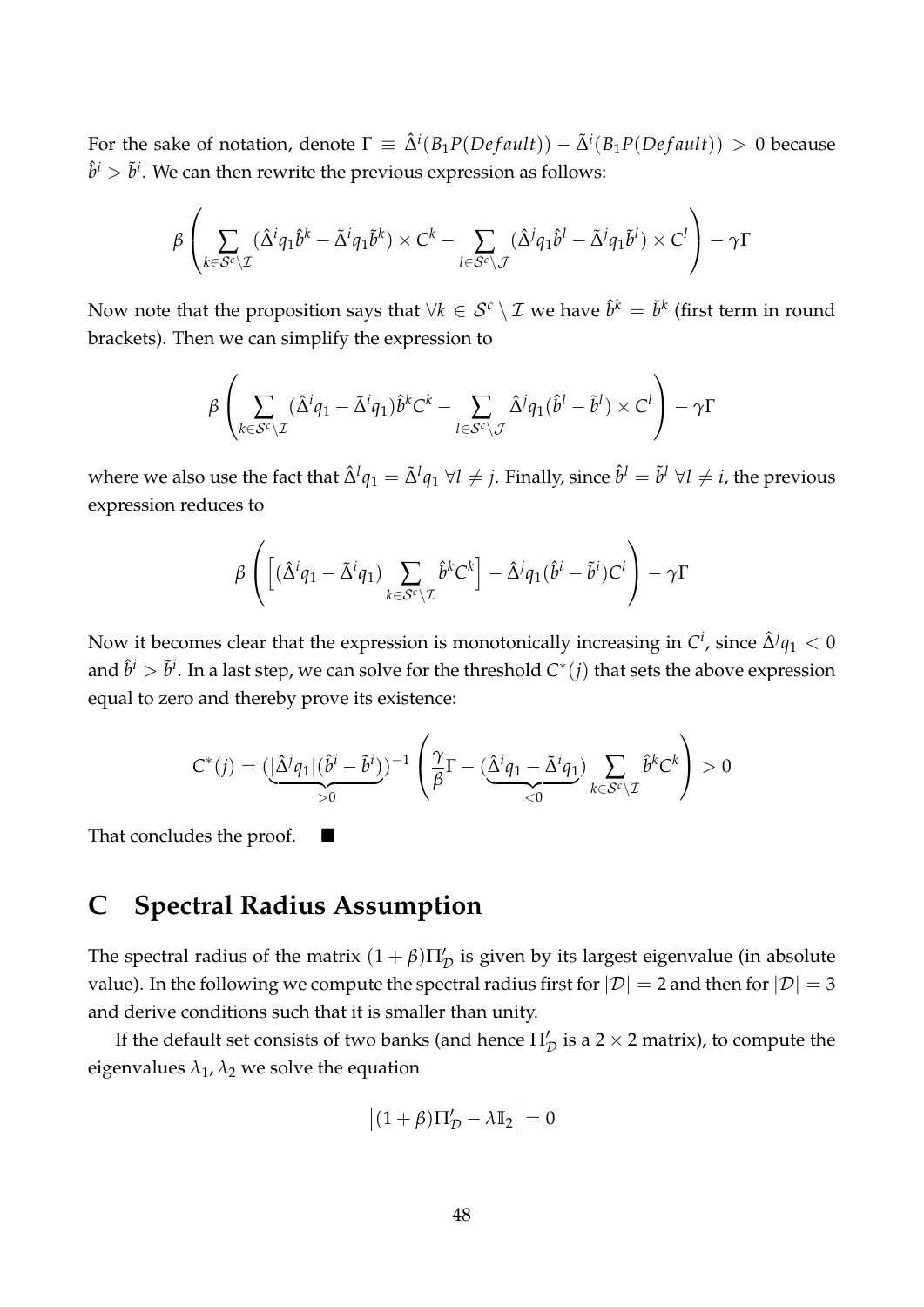and obtain  $\lambda_{1/2} = \pm (1 + \beta)$ √  $\pi^{12}\pi^{21}$ <sup>26</sup> Hence, the spectral radius is less than unity if and only if

$$
\pi^{12}\pi^{21} < (1+\beta)^{-2}
$$

If the default set consists of three banks (and hence  $\Pi_{\mathcal{D}}'$  is a 3  $\times$  3 matrix) we proceed in the same way. We set the determinant of  $(1 + \beta)\Pi'_D - \lambda \mathbb{I}_3$  equal to zero and obtain the characteristic polynomial

$$
\lambda^3 - \underbrace{(1+\beta)^2 \left(\pi^{13}\pi^{31} + \pi^{23}\pi^{32} + \pi^{21}\pi^{12}\right)}_{\equiv p} \lambda - \underbrace{(1+\beta)^3 \left(\pi^{13}\pi^{32}\pi^{21} + \pi^{12}\pi^{23}\pi^{31}\right)}_{\equiv q} = 0
$$
\n(21)

which is a depressed cubic. Therefore, one of the solutions is guaranteed to be real, can be obtained by applying the Cardano formula and is given by

<span id="page-50-0"></span>
$$
\lambda_1 = \sqrt[3]{\frac{q}{2} + \sqrt{\frac{q^2}{4} - \frac{p^3}{27}}} + \sqrt[3]{\frac{q}{2} - \sqrt{\frac{q^2}{4} - \frac{p^3}{27}}}
$$
(22)

The remaining two roots  $\lambda_2$ ,  $\lambda_3$  are

$$
\lambda_2 = \sqrt[3]{\frac{q}{2} + \sqrt{\frac{q^2}{4} - \frac{p^3}{27}}} \times \left( -\frac{1}{2} + \frac{i\sqrt{3}}{2} \right) + \sqrt[3]{\frac{q}{2} - \sqrt{\frac{q^2}{4} - \frac{p^3}{27}}} \times \left( -\frac{1}{2} - \frac{i\sqrt{3}}{2} \right)
$$

and

$$
\lambda_3 = \sqrt[3]{\frac{q}{2} + \sqrt{\frac{q^2}{4} - \frac{p^3}{27}}} \times \left( -\frac{1}{2} - \frac{i\sqrt{3}}{2} \right) + \sqrt[3]{\frac{q}{2} - \sqrt{\frac{q^2}{4} - \frac{p^3}{27}}} \times \left( -\frac{1}{2} + \frac{i\sqrt{3}}{2} \right)
$$

These expressions can be rewritten as

$$
\lambda_2 = -\frac{1}{2}\lambda_1 + \frac{i\sqrt{3}}{2}\underbrace{\left(\sqrt[3]{\frac{q}{2} + \sqrt{\frac{q^2}{4} - \frac{p^3}{27}}} - \sqrt[3]{\frac{q}{2} - \sqrt{\frac{q^2}{4} - \frac{p^3}{27}}}\right)}_{\equiv \tilde{\lambda}_2}
$$

and

$$
\lambda_3 = -\frac{1}{2}\lambda_1 + \frac{i\sqrt{3}}{2} \underbrace{\left(\sqrt[3]{\frac{q}{2} - \sqrt{\frac{q^2}{4} - \frac{p^3}{27}}} - \sqrt[3]{\frac{q}{2} + \sqrt{\frac{q^2}{4} - \frac{p^3}{27}}}\right)}_{\equiv \tilde{\lambda}_3}
$$

<sup>26</sup>Recall that  $\pi^{ii}=0$   $\forall i\in N$  by construction of  $\Pi.$  The submatrix  $\Pi_\mathcal{D}$  inherits this property.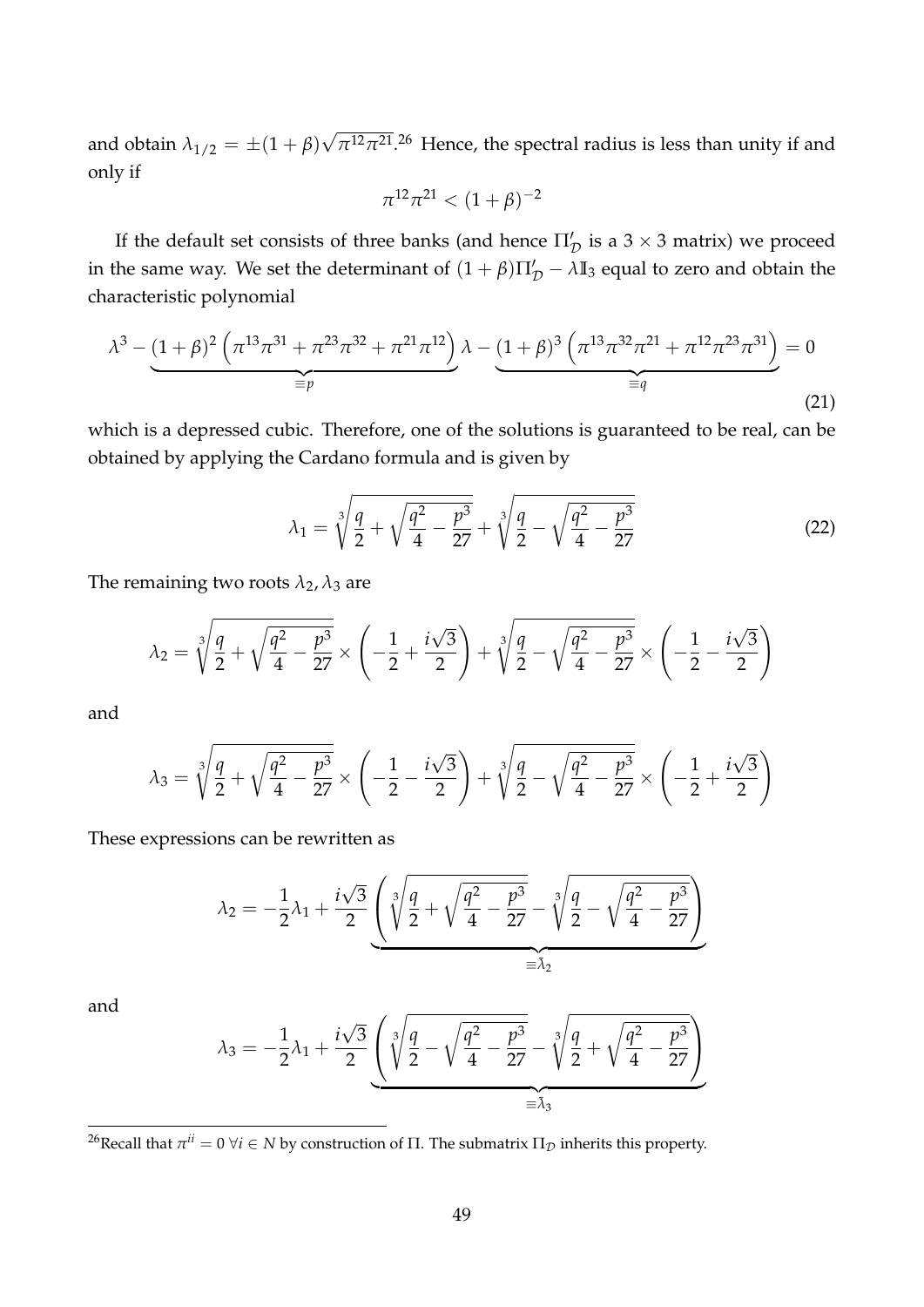Here we can see that iff  $4p^3 < 27q^2$ , the argument of the square roots is positive and hence  $\lambda_2$ ,  $\lambda_3$  are complex numbers. To find out the largest eigenvalue, we thus have to compare  $|\lambda_1|$  to the *modulus* of the two complex roots. First note that  $(\tilde{\lambda}_2)^2 = (\tilde{\lambda}_3)^2$  and hence

$$
|\lambda_2| = \sqrt{\frac{1}{4}(\lambda_1)^2 + \frac{3}{4}(\tilde{\lambda}_2)^2} = |\lambda_3|,
$$

so the two complex roots have the same absolute value. Now note that  $\lambda_1 > \tilde{\lambda}_2 > 0$  and hence also  $(\lambda_1)^2 > (\tilde{\lambda}_2)^2$ , so we can write

$$
|\lambda_2| = \sqrt{\frac{1}{4}(\lambda_1)^2 + \frac{3}{4}(\tilde{\lambda}_2)^2} < \sqrt{\frac{1}{4}(\lambda_1)^2 + \frac{3}{4}(\lambda_1)^2} = \sqrt{(\lambda_1)^2} = |\lambda_1|,
$$

so we have established that the real root  $|\lambda_1|$  is the spectral radius iff  $4p^3 < 27q^2.$  In that case the condition we are looking for reads

$$
\left|\sqrt[3]{\frac{q}{2}+\sqrt{\frac{q^2}{4}-\frac{p^3}{27}}}+\sqrt[3]{\frac{q}{2}-\sqrt{\frac{q^2}{4}-\frac{p^3}{27}}}\right|<1.
$$

If instead  $4p^3 > 27q^2$ , the argument of the square roots is negative and it can be shown that all three roots  $\lambda_1$ ,  $\lambda_2$ ,  $\lambda_3$  are real in this case.

In the knife-edge case of  $4p^3 = 27q^2$ , the square roots are equal to zero and we have

$$
\lambda_1 = 2\sqrt[3]{\frac{q}{2}}
$$

$$
\lambda_2 = \lambda_3 = -\frac{\lambda_1}{2},
$$

so again  $|\lambda_1|$  is the largest eigenvalue and our condition  $|\lambda_1| < 1$  becomes

$$
q = (1 + \beta)^3 \left( \pi^{13} \pi^{32} \pi^{21} + \pi^{12} \pi^{23} \pi^{31} \right) < \frac{1}{4}
$$

We conclude this section with two stylized examples. First suppose that the interbank  ${\mathfrak n}$ etwork forms a *ring* of length  $n\,=\,3$  in which all three banks default, i.e.,  $\pi^{ij}\,=\,1$  for  $j = i + 1$ , modulo *n*, and  $\pi^{ij} = 0$  otherwise. In that case note from [\(21\)](#page-49-1) that  $p = 0$  and  $q=(1+\beta)^3$ , so we are in the first case with  $4p^3 < 27q^2$  and the spectral radius is given by the unique real root in [\(22\)](#page-50-0). The condition for node depth to be well defined reads

$$
|\lambda_1| = |\sqrt[3]{q}| = 1 + \beta < 1
$$